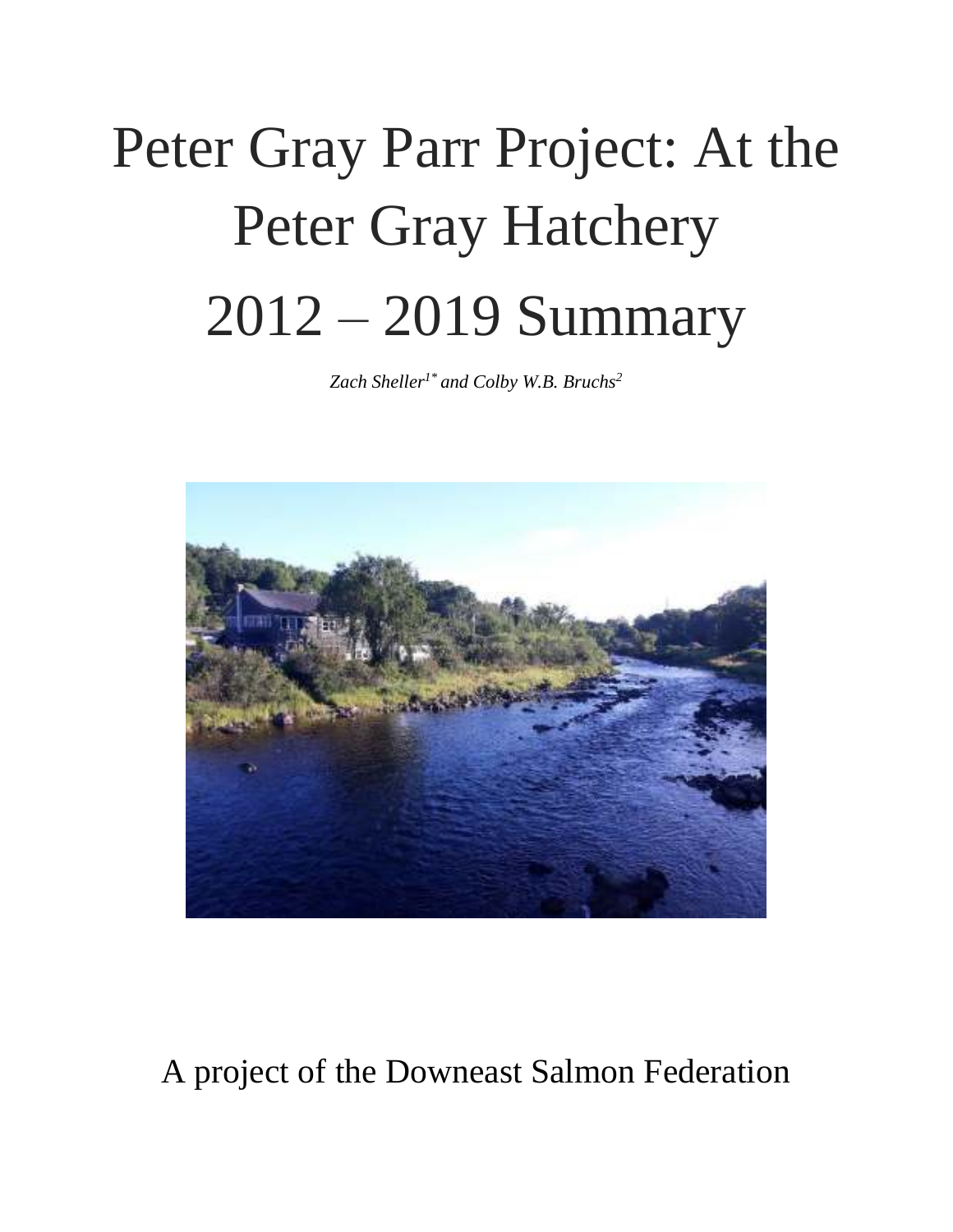\*Corresponding author: [zach@mainesalmonrivers.org](mailto:zach@mainesalmonrivers.org) 

<sup>1</sup>Downeast Salmon Federation, 13 Willow St, East Machias, Maine 04630

<sup>2</sup> Maine Department of Marine Resources – Division of Sea Run Fisheries and Habitat Division, 317 Whitneyville Road, Jonesboro, Maine 04648

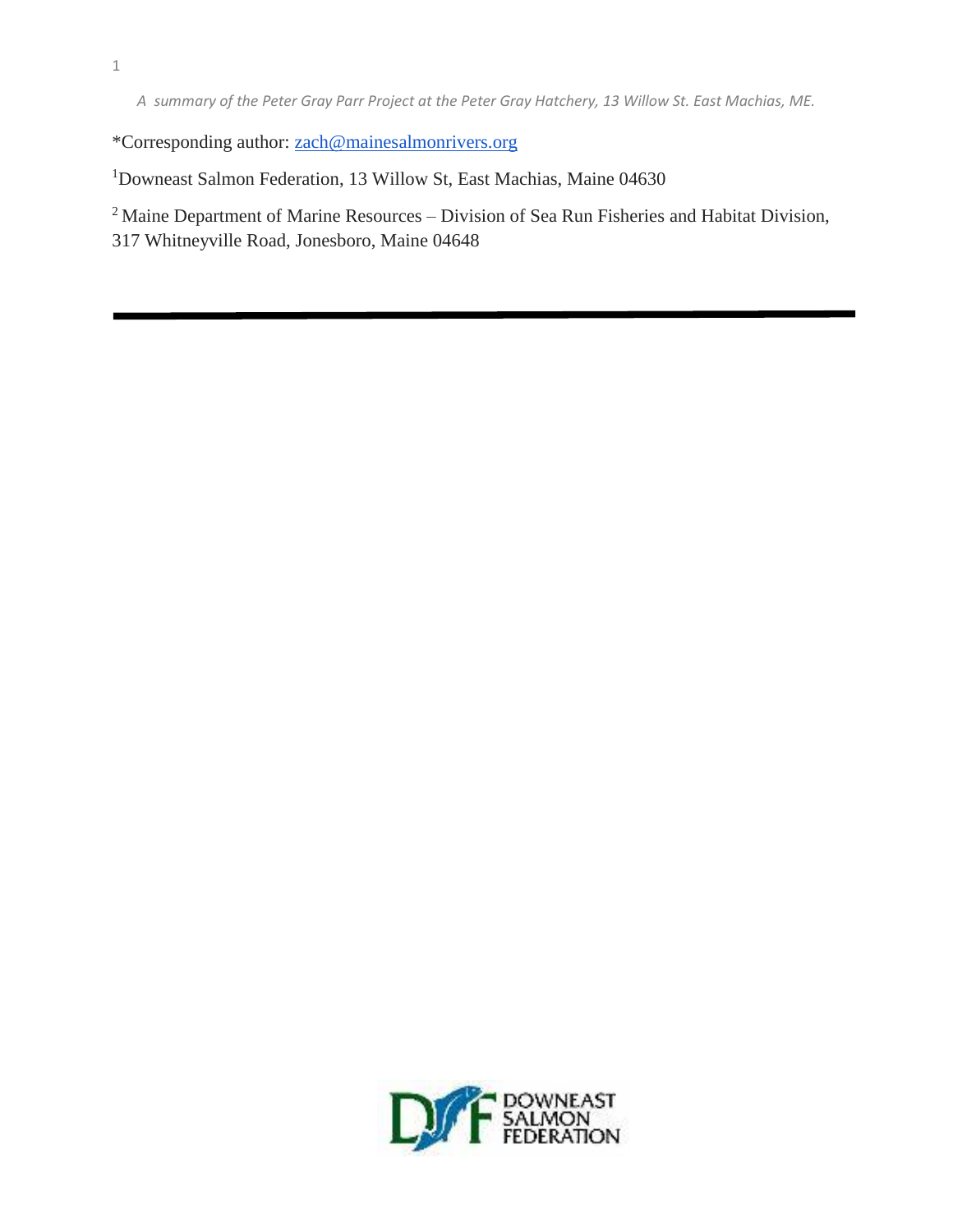# **Table of Contents**

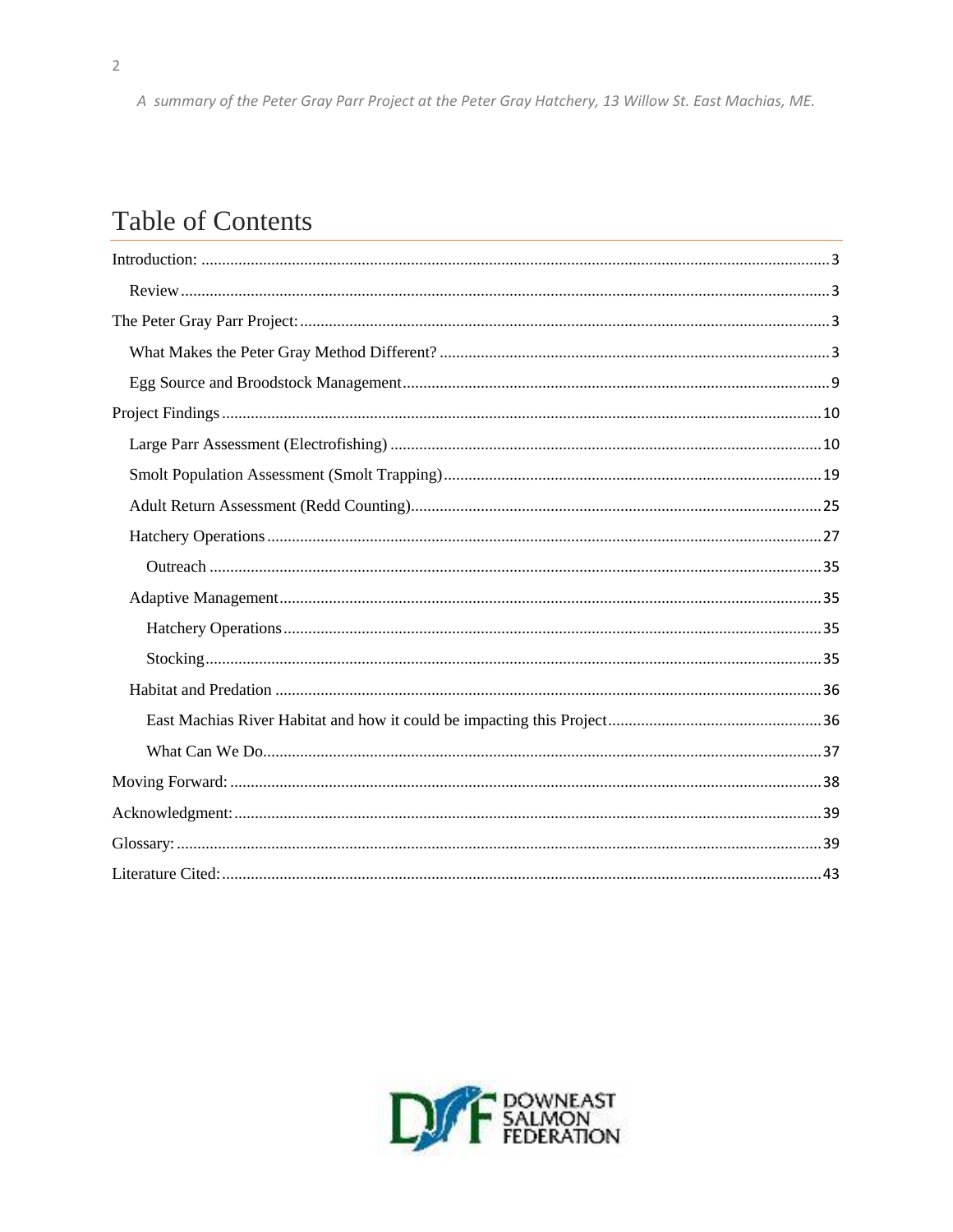# <span id="page-3-0"></span>Introduction:

#### <span id="page-3-1"></span>Review

The Peter Gray Hatchery (PGH) has been in operation at the Downeast Salmon Federation's (DSF) East Machias Facility since the winter of 2011. The Peter Gray Parr Project (Project) is modeled on the methods used successfully at the Kielder Hatchery on the River Tyne in northern England. This approach utilizes a river specific hatchery, using water directly out of the river in which the juvenile salmon will be stocked. Juvenile salmon are raised to the parr life stage under conditions designed to produce fish that approximate wild fish in terms of size, their ability to feed, and predator avoidance. These parr are then stocked in the fall of their first year (designated "0+ parr" because they are less than one year old, or "fall parr" because they are stocked in the fall) once river water temperatures have dropped and the metabolism of the salmon has slowed, allowing the salmon to spend less energy on feeding and more on finding shelter. The goal of the Project has been to demonstrate that this strategy can produce more adult returns than fry stocking and achieve smolt to adult return rates equivalent to, or higher than, smolt stocking at a much lower cost. Ideally, this strategy will also produce smolts and adult returns at rates equivalent to, or higher than, those of wild (naturally spawned) salmon. These parr will also spend more time in the river than stocked smolts, which should translate into superior survival behavior and natural selection.

Through this Project, and in collaboration with the US Fish and Wildlife Service (the Service), NOAA – Fisheries (NOAA) and the Maine Department of Marine Resources (DMR), over 1.2 million quality 0+ parr have been stocked into the East Machias River drainage, new smolt population data has been collected on a river that no historic smolt emigration data had been collected in the past, a focused effort in restoration has been put on the East Machias River, and thousands of area students and community members have been engaged in the Project.

# <span id="page-3-2"></span>The Peter Gray Parr Project:

#### <span id="page-3-3"></span>What Makes the Peter Gray Method Different?

This method of rearing juvenile salmon was developed by the late Peter Gray on the River Tyne in the United Kingdom. Peter's approach was to raise juvenile salmon in a more natural environment, to stock these fish late in the fall, and to stock a large number of fish to saturate the river thereby maximizing the number of out-migrating smolts. This was successful on the River Tyne and helped to rebuild the Atlantic salmon population in that system [\(Figure 1\)](#page-5-0). These techniques differ in some ways when compared to a traditional hatchery setting. One of the most important differences is the use of untreated, unfiltered river water, sourced from the river the fish will be stocked into. Using natal river water keeps the salmon developmentally in sync with the river and the wild salmon throughout it. Many life stage transitions, such as spring

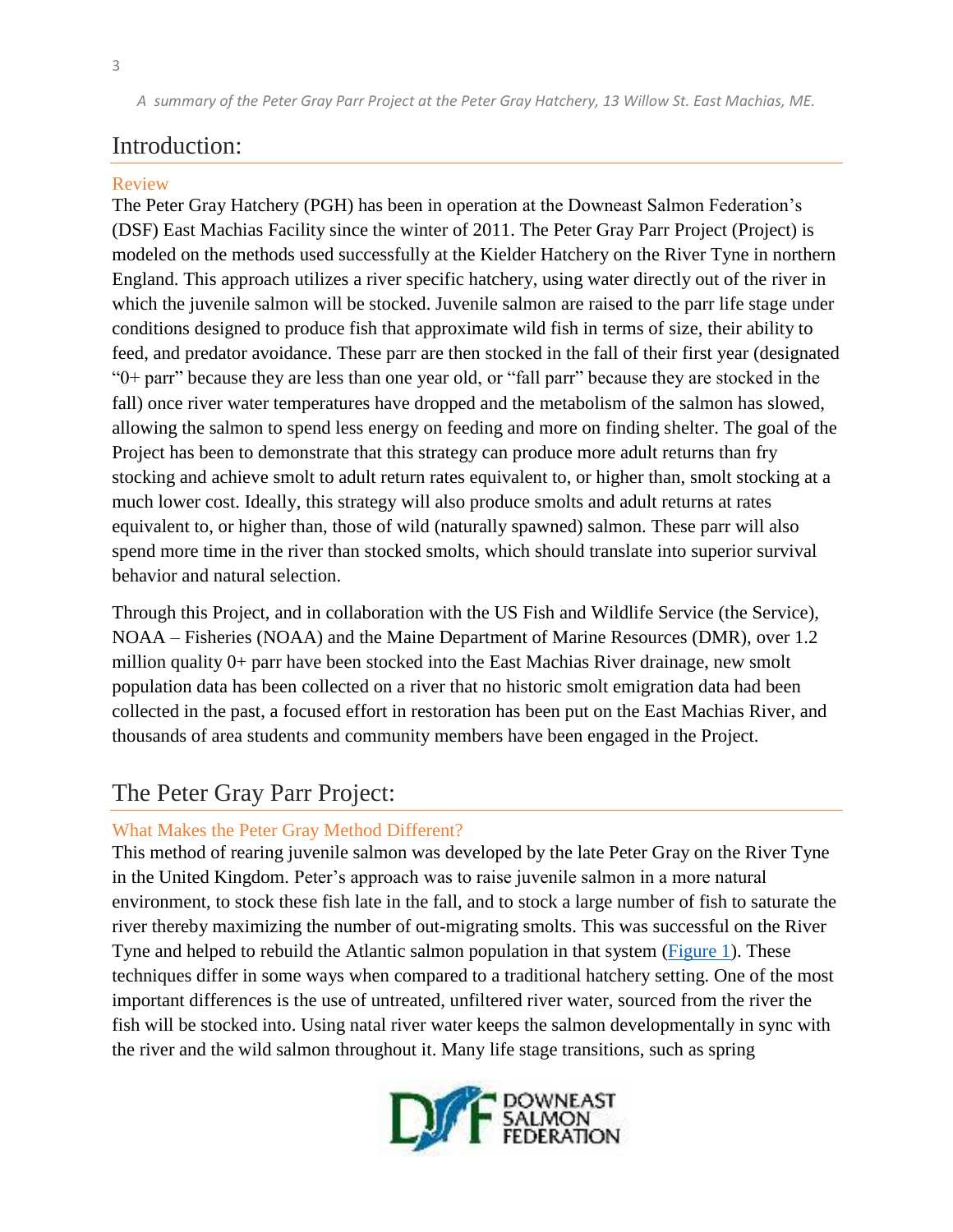emergence and smoltification, as well as growth rate, are dependent on temperature (Sigurd [2008,](#page-43-1) [Jonsson 2011\)](#page-44-0). Fish reared in ambient river water are also exposed to fluctuations in pH and any bacteria that may be in the river water, helping to build their immune systems.

Substrate incubation boxes [\(Figure 3\)](#page-6-0) are used to incubate fish from the alevin to fry life stage. These incubation boxes act as an artificial redd inside the hatchery and allow the fish to emerge from the substrate of their own volition and drop into the rearing tanks. This movement from the box to the tank is temperature-dependent, and the fish will only do this once developmentally ready; this typically occurs around a river temperature of  $10^{\circ}$ C in the spring of the year. Alevin that develop in the substrate incubation boxes can use the energy being absorbed from their yolk sacs for growth and development, rather than movement. A more typical method for rearing fish through this life stage is to hold them either in a Heath style egg tray [\(Figure 2\)](#page-5-1), or trough setup. These setups do not offer any shelter for the developing alevin and lead to alevin moving more than necessary, likely contributing to a smaller size at emergence when compared to the size of fry that have emerged from substrate incubation boxes (DSF Unpublished data).

The rearing tanks that emerging fry drop into are colored black. These black tanks give a darker rearing environment, which provides multiple benefits for the salmon. The dark-colored tanks help decrease stress and since the fish will turn darker or lighter depending on their background, salmon raised at the PGH are darker and more naturally colored at stock-out, potentially decreasing initial stock-out mortality[. Figure 4](#page-6-1) shows a tank of healthy fish at the PGH, notice the dark-colored tank, and the equally dark-colored fish. Throughout the rearing season, the volume and velocity of the water in the rearing tanks is increased. This keeps the fish swimming more and more as they grow, actively building muscle texture to develop salmon that are physically fit and naturally sized when released into the river.

Fish reared using the Peter Gray method are released late in the fall when competition for food resources is typically lower as metabolic rates of salmon decrease with colder temperatures. This allows the fish time to establish themselves before the ice begins to form in the river.

The final piece to this technique is stocking large numbers of fish, saturating the river in an attempt to increase production. An initial goal of stocking upwards of 400,000 parr was set by DSF at the outset of the Project. This goal has yet to be reached; however, stocking densities have reached some increased amounts (dependent on eyed egg production at the USFWS Craig Brook National Fish Hatchery) and the Project's position is to continue increasing stocking densities as long as the data suggests negative density-dependent effects are not seen in the salmon population of the East Machias River.

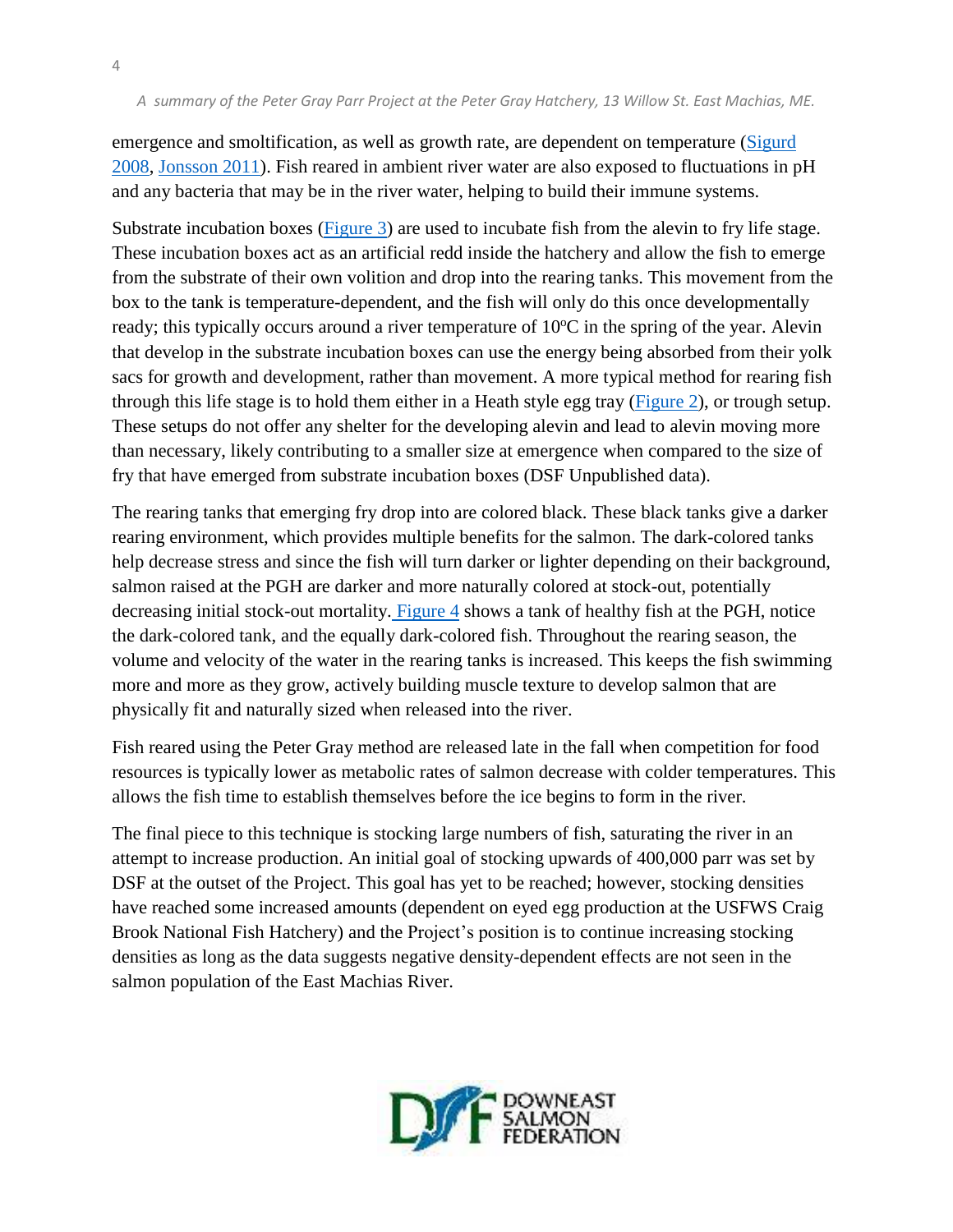<span id="page-5-0"></span>

**Figure 1 Exponential fit of River Tyne rod catches 1950 – 2000.** 

<span id="page-5-1"></span>

**Figure 2 Heath style egg incubation trays at the Peter Gray Hatchery.** 

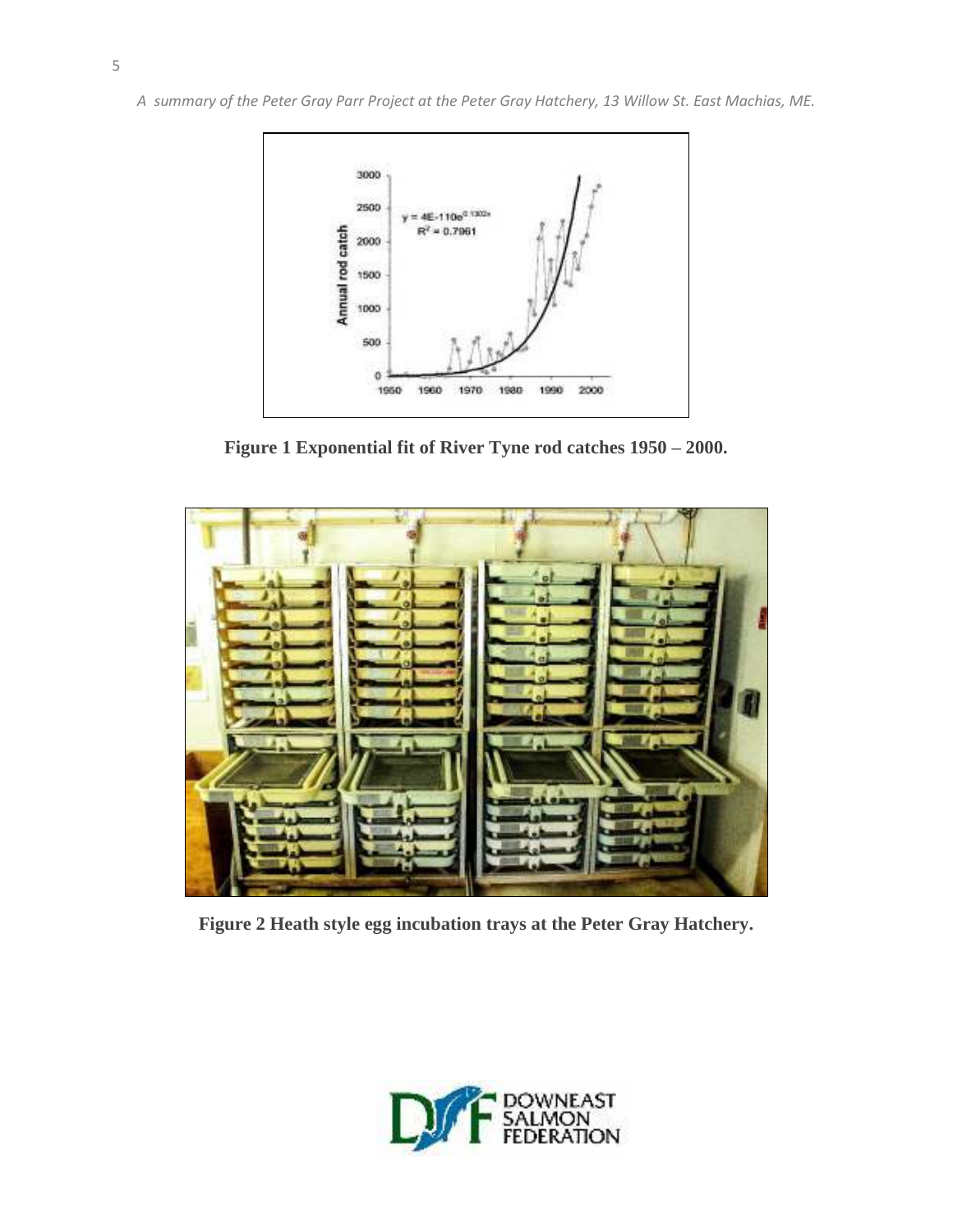<span id="page-6-0"></span>

<span id="page-6-1"></span>**Figure 3 Substrate incubation boxes implemented at the Peter Gray Hatchery.** 



**Figure 4. Parr in late August at the Peter Gray Hatchery. The dark-colored tanks offer a less stressful environment for the fish and the fish take on a darker, more natural color.** 

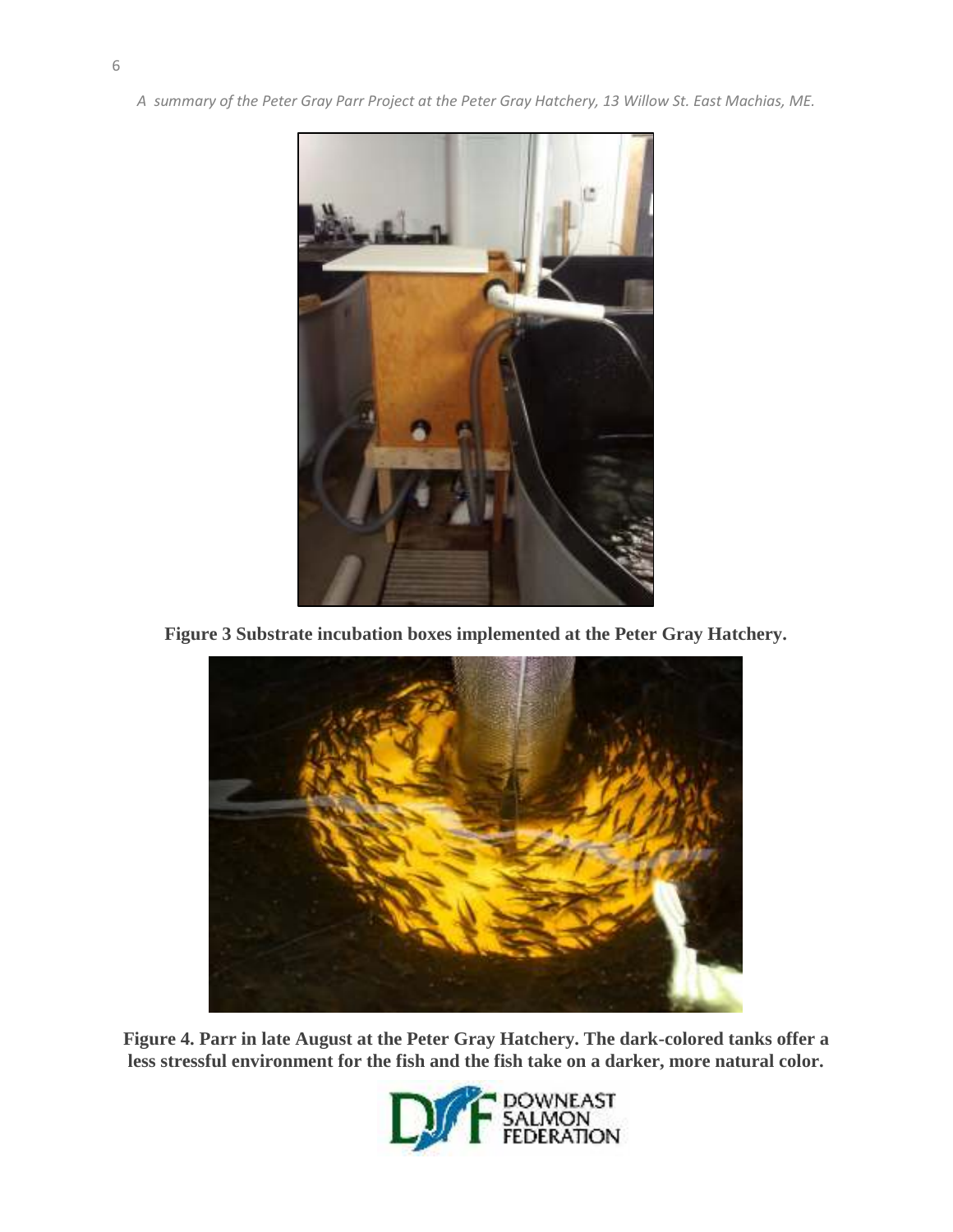Initially, the Project outline suggested 400,000 fish would be raised at the PGH annually, starting in year two. Response from the US Atlantic Salmon Recovery Framework and other state and federal agency staff was that 400,000 was too many salmon for the East Machias River to support. They proposed increasing stocking numbers incrementally over five years. This would ensure that no undue environmental harm and potential harm to the salmon and fish populations resulted from high stocking densities. [Table 1](#page-11-0) shows the incremental increase of egg numbers received from the Craig Brook National Fish Hatchery (CBNFH). It also takes time to raise more broodstock from the captive broodstock line to generate a higher number of available eggs.

|               | <b>EGGS</b><br><b>RECEIVED</b> | <b>FRY</b><br><b>STOCKED</b> | <b>PARR</b><br><b>STOCKED</b> | % SURVIVAL<br><b>IN THE</b><br><b>HATCHERY</b><br>$(EGG - PARR)$ |
|---------------|--------------------------------|------------------------------|-------------------------------|------------------------------------------------------------------|
| 2012          | 81,370                         | $\Omega$                     | 53,215                        | 76.92                                                            |
| 2013          | 102,141                        | 18,940                       | 77,568                        | 84.24                                                            |
| 2014          | 186,966                        | 14,696                       | 149,815                       | 88.44                                                            |
| 2015          | 346,201                        | 10,300                       | 192,032                       | 77.02                                                            |
| 2016          | 345,585                        | 10,300                       | 199,644                       | 68.93                                                            |
| 2017          | 378,289                        | 10,087                       | 211,559                       | 69.67                                                            |
| 2018          | 186,856                        | 10,315                       | 119,465                       | 71.70                                                            |
| 2019          | 369,857                        | 10,369                       | 226,348                       | 66.86                                                            |
| 2020          | 186,544                        | $\Omega$                     |                               |                                                                  |
| <b>TOTALS</b> | 2,183,809                      | 85,007                       | 1,229,646                     | Avg: 75.48                                                       |

**Table 1. Estimated eggs received and subsequent salmon stocked into the East Machias River, along with total (egg-parr) estimated in-hatchery survival.** 

All fish reared in the PGH to date have been marked with an adipose clip before they are stocked into the river. This process begins in late September/early October when daily high river temperatures are at, or below,  $18^{\circ}$ C. Tricaine methanesulfonate (MS222) is used to anesthetize the fish, which are then clipped and allowed to recover before returning to their rearing tank. This labor-intensive process typically takes around three weeks to complete and utilizes volunteer work hours numbering in the hundreds each year.

Following marking, fish are released throughout the East Machias watershed [\(Figure 5\)](#page-8-0) using distribution trucks borrowed from the Service. Stocking densities are determined before stocking by DSF and Maine DMR scientists to fill as much quality salmon habitat as possible throughout the watershed. The stocking density for a particular stretch of the river and the number of surveyed habitat units will determine how many fish go to each site. Stocking typically takes place in mid to late-October, when river temperatures have fallen to around  $10^{\circ}$ C.

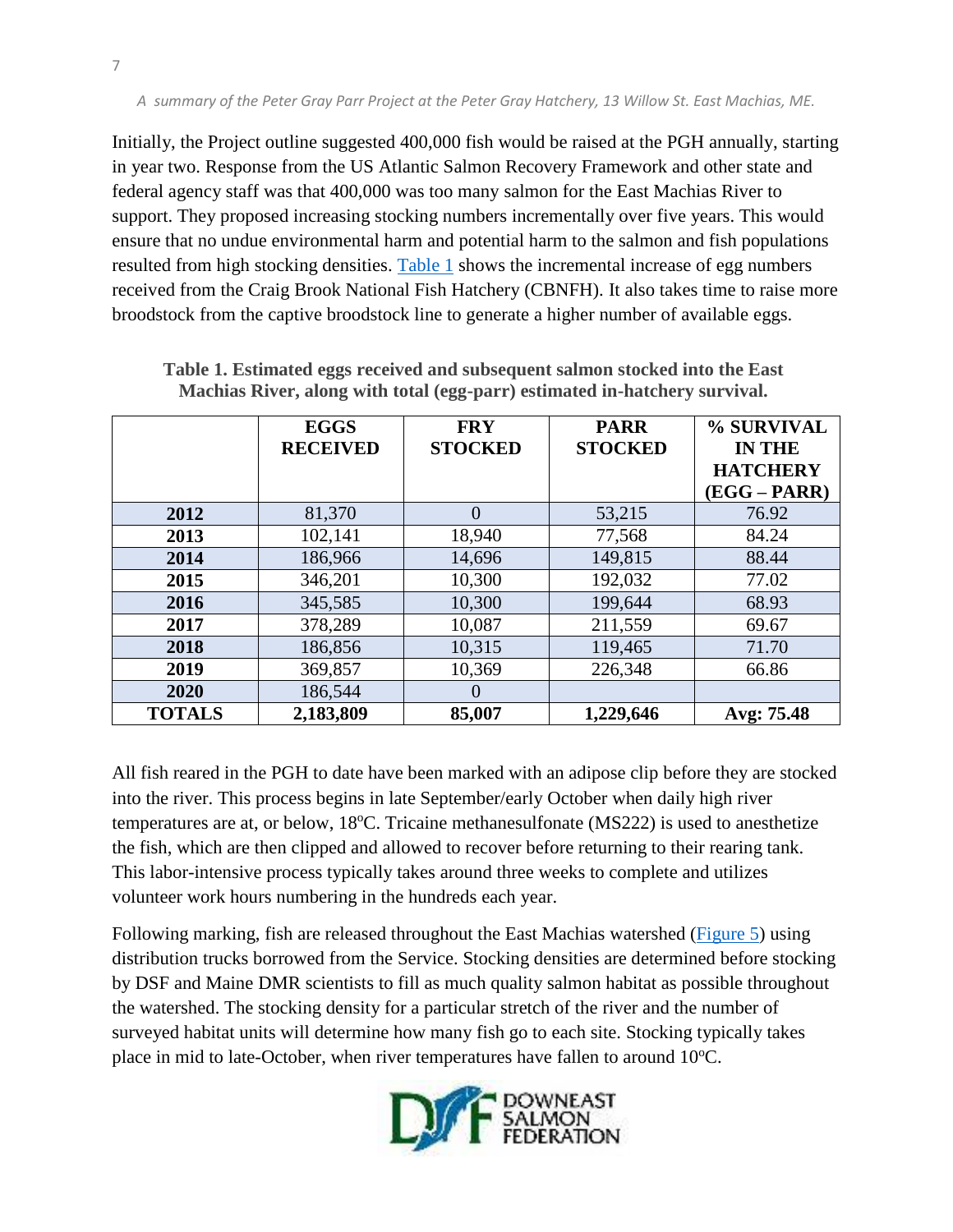<span id="page-8-0"></span>

**Figure 5. Stocking Sites (in red), East Machias River, Maine.** 

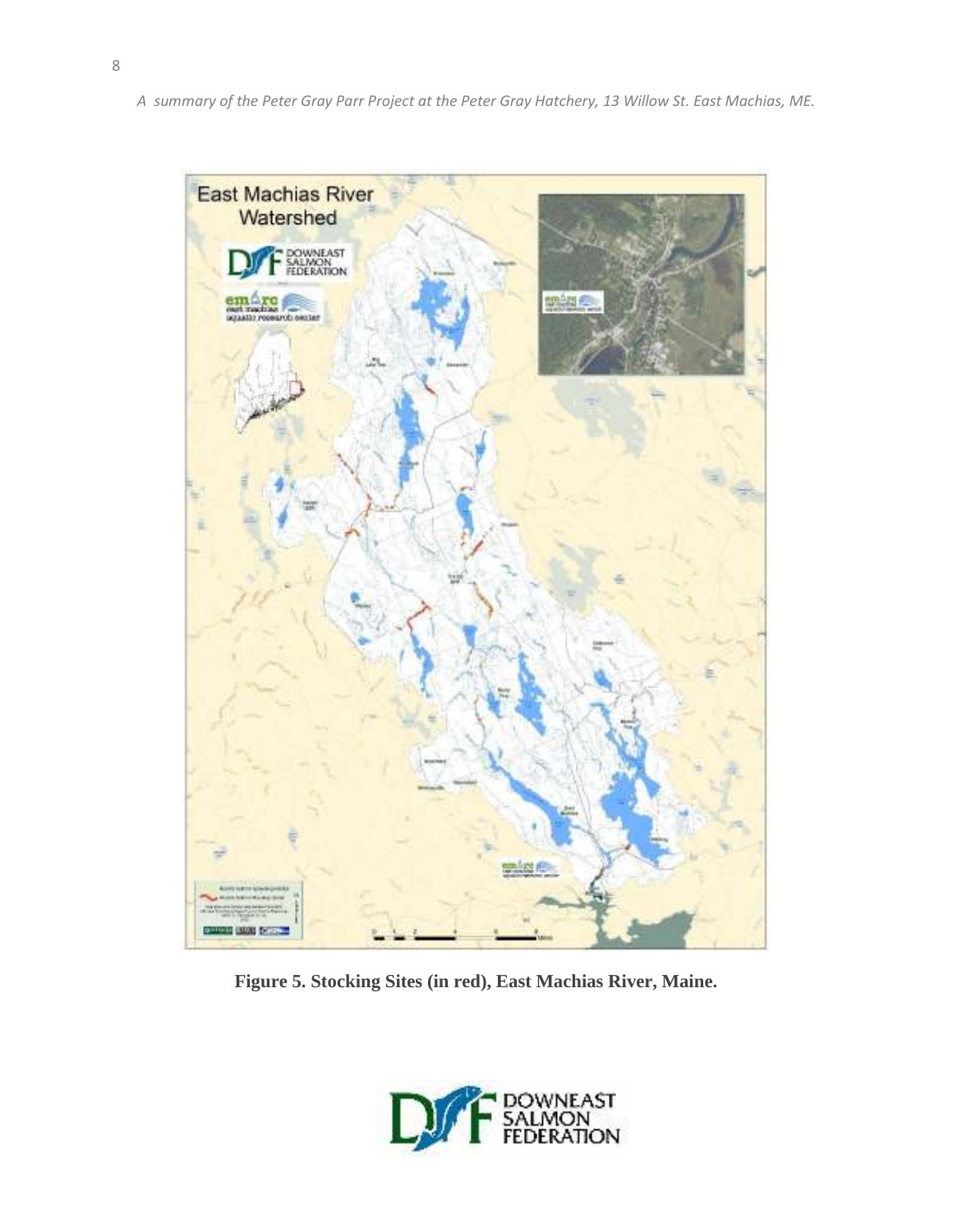#### <span id="page-9-0"></span>Egg Source and Broodstock Management

Eggs are provided by the CBNFH, a facility run by the Service. The Service manages the broodstock program for the US Atlantic salmon recovery program. This is a river specific program focused on maintaining as much genetic diversity as possible and providing salmon for restoration efforts around the state, largely spearheaded by Maine DMR. All of the rivers, except for the Penobscot, have a captive line of broodstock where juvenile salmon (typically  $1+$  parr) are captured and transported to the CBNFH. Each river has its captive line, held in separate rooms at the facility. 200 - 250 East Machias River parr have been collected each year and sent to CBNFH to hold as broodstock. From there, genetics are analyzed to ensure a single-family group is not over-represented and the highest possible genetic diversity is retained in the broodstock population. Genetic screening also determines the salmon's family group origin, providing insight into how many family groups are recaptured from the river and brought back to CBNFH. The more family groups that are captured during broodstock collection, the more genetically diverse the broodstock will be, and more genetic diversity is good in a salmon population. The Project has been successful in retaining family groups, increasing genetic diversity for future broodstock. Since the Project began in 2012, the percentage of family groups retained has increased from about a 40% retention rate to about 60% (anecdotal data, USFWS).

Parr are then raised to adults until they are ready to spawn. The age at spawning varies and there are typically a mix of three, four, and five-year-old fish contributing to the production of eggs in any given year. In contrast, the Penobscot River broodstock comes from salmon returning from the sea to the Penobscot River. The majority of these fish were stocked as smolt. The adults are brought to CBNFH where they are held until spawning in the fall. In a typical year, a portion of the eggs are held in the hatchery and reared to the smolt life stage, and the rest are released as fry throughout the watershed. The Penobscot program relies on adults returning from smolt stocked salmon to provide broodstock for future production.

At the start of the Project, DSF signed a Memorandum of Agreement (MOA) with the Service (extending that MOA in 2017), entering a public-private relationship focused on the restoration of Atlantic salmon in the East Machias watershed. Through this MOA, the Service states that they will:

- Annually provide up to 400,000 East Machias River Atlantic salmon eggs to the Peter Gray Hatchery to be used for the East Machias River in support of fisheries restoration.
- The exact number of eggs will be dependent on overall egg production and survival for East Machias River Atlantic salmon at Craig Brook National Fish Hatchery and the need to maintain a river specific broodstock for this river.
- Maintain a broodstock collection program in the East Machias River and sufficient numbers of broodstock at Craig Brook National Fish Hatchery to supply eggs to the Peter Gray Hatchery.

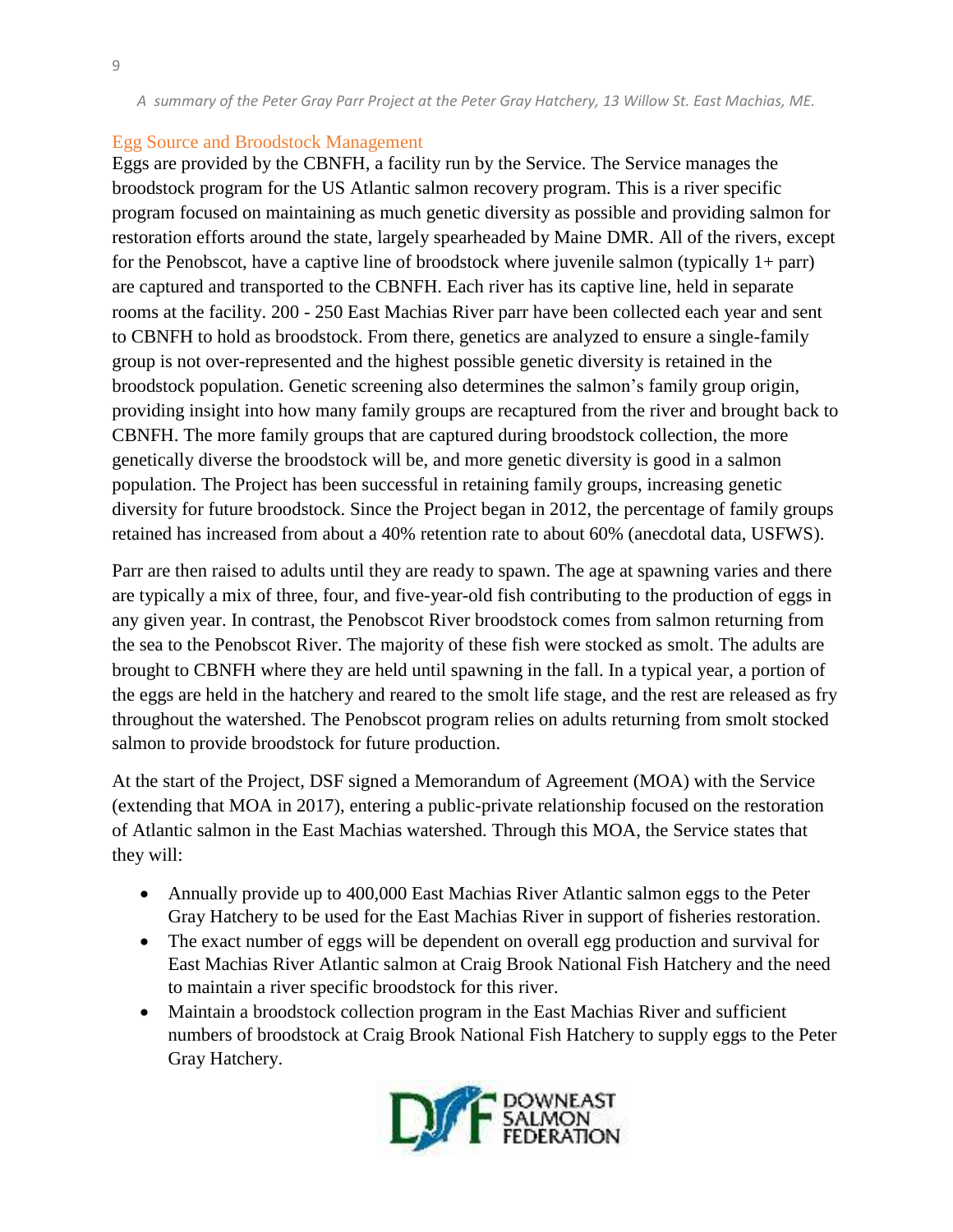- Lend technical expertise and consultation to the Peter Gray Hatchery.
- Agree to work collaboratively with DSF to meet mutual restoration goals and population targets for Atlantic salmon in the East Machias River.
- Work collaboratively with all the public and private stakeholders in the East Machias watershed to restore Atlantic salmon and the health of the watershed.

## And DSF will:

- Lead an expanded Atlantic salmon restoration effort in the East Machias by using its river-based hatchery on the East Machias River to initiate a fall parr stocking program.
- Build out the Peter Gray Hatchery to accommodate up to 400,000 eggs.
- Continue to seek private and public resources to ensure the program can continue for a minimum of five years.
- Use an adaptive management approach to ensure resources are being used most effectively to increase returning numbers of adult Atlantic salmon.
- Engage and collaborate with the Service and other stakeholders in the watershed on the fall parr program and any other activities that could impact Atlantic salmon restoration in the East Machias watershed.
- Submit annual reports to USFWS to meet the requirements of the Section 10 permit.

# <span id="page-10-0"></span>Project Findings

To assess the success of this Project, surveys of three life stages are conducted each year. These surveys, overseen by Maine DMR, analyze changes in population abundance, monitors fish for indications of negative or positive impacts of stocking density, and estimates the overall size of the Atlantic salmon population in the East Machias River. Electrofishing surveys of juvenile salmon in freshwater, smolt trapping surveys that estimate the population of salmon smolts migrating to the ocean, and redd counts (adult return assessment) that estimate the number of adult Atlantic salmon returning to spawn are all completed. These surveys have been conducted each year this project has been in operation; however, redd surveys do not include two sea winter adult Atlantic salmon returning from PGH stocking efforts until 2016. All data collected during scientific sampling events are compiled and analyzed by Maine DMR scientists.

## <span id="page-10-1"></span>Large Parr Assessment (Electrofishing)

Electrofishing surveys accomplish many tasks. First and foremost, these surveys allow comparison of large parr densities throughout the watershed (and others) year to year and among different habitats. In the East Machias River, the electrofishing dataset dates back to the 1970s. Having this long term data set shows how large parr densities in the East Machias River have responded to fall parr stocked from the PGH at increasing densities since 2011. Surveys are conducted using an electrofishing backpack. A pulse of electricity is sent through the water and

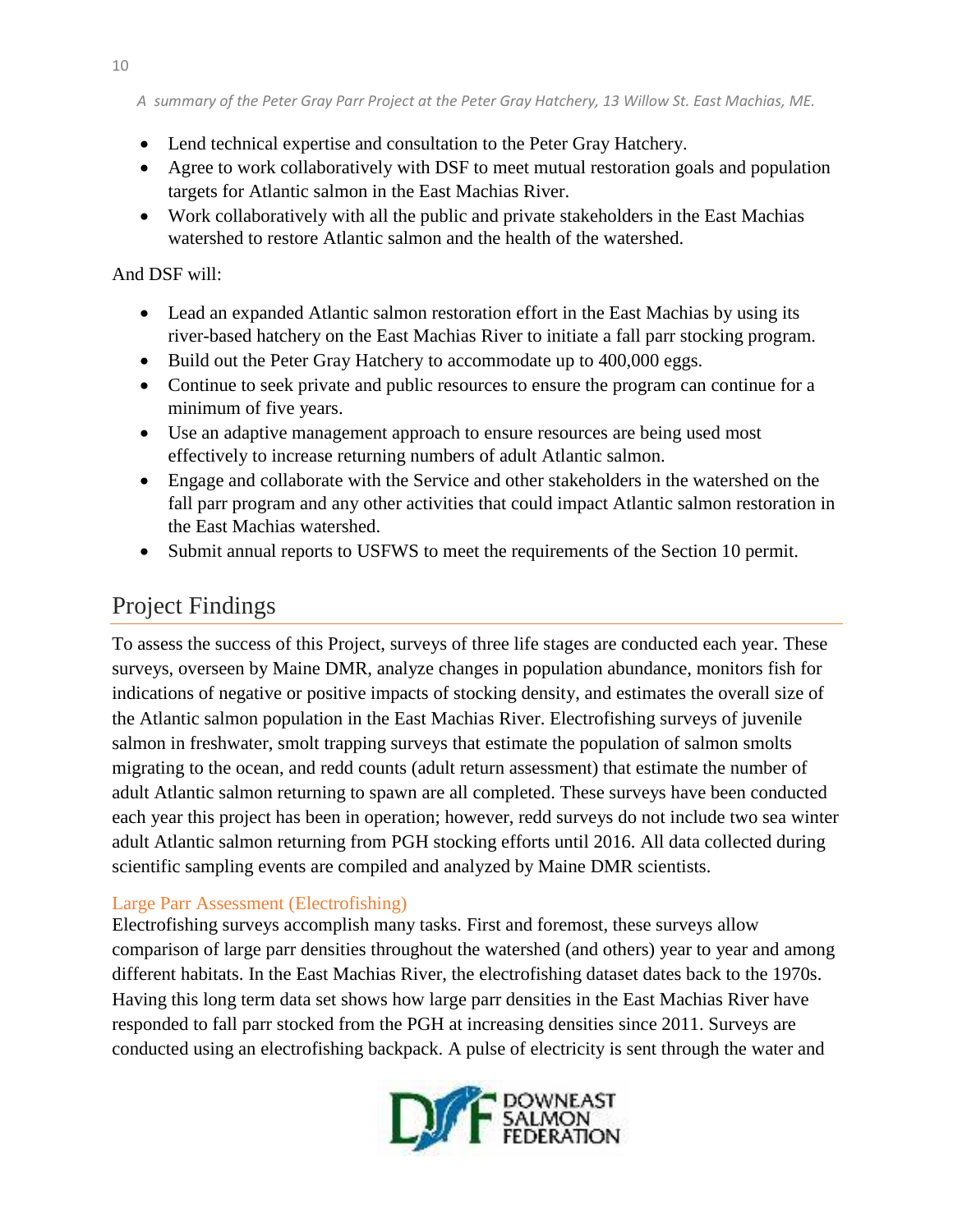fish within the range of the electrical pulse are stunned and netted using nets. [Figure 6](#page-11-0) shows electrofishing set up using this method. Biometrics, including length (mm) and weight (g), are collected on captured parr, and any marks, i.e. an adipose clip, deformities, or wounds are also noted. Scale samples are collected and analyzed by Maine DMR staff to determine the age of parr collected. These surveys are conducted by Maine DMR and DSF staff. Maine DMR scientists analyze all of the data collected during these surveys; the following data summarized here has been pulled from Maine DMR reports and presentations.



**Figure 6. Electrofishing set up using an electrofishing backpack. Photo: Beaverdam Stream, DSF - Sheller** 

<span id="page-11-0"></span>The dataset of large parr densities in the East Machias River goes back into the mid-1970s [\(Figure 7\)](#page-12-0). The red markers in [Figure 7](#page-12-0) indicate where drainage wide, median large parr densities in the East Machias River are a result of 0+ parr stocking from the PGH. Large parr densities in 2013, one year after the first fall parr stocking, were 5.3 parr/unit  $(100m^2)$ , just above the previous decadal median of 4.9 parr/unit.

Density has increased significantly since 2013. Median large parr density increased in 2014 to 10.5 parr/unit, a density not seen since the mid-1990s, and there was a slight decrease in 2015, but only to a median density of 8.7 parr/unit, still well above the unfed fry decadal median. The median large parr density for the entire East Machias drainage was 14.9 parr/unit in 2016. This is

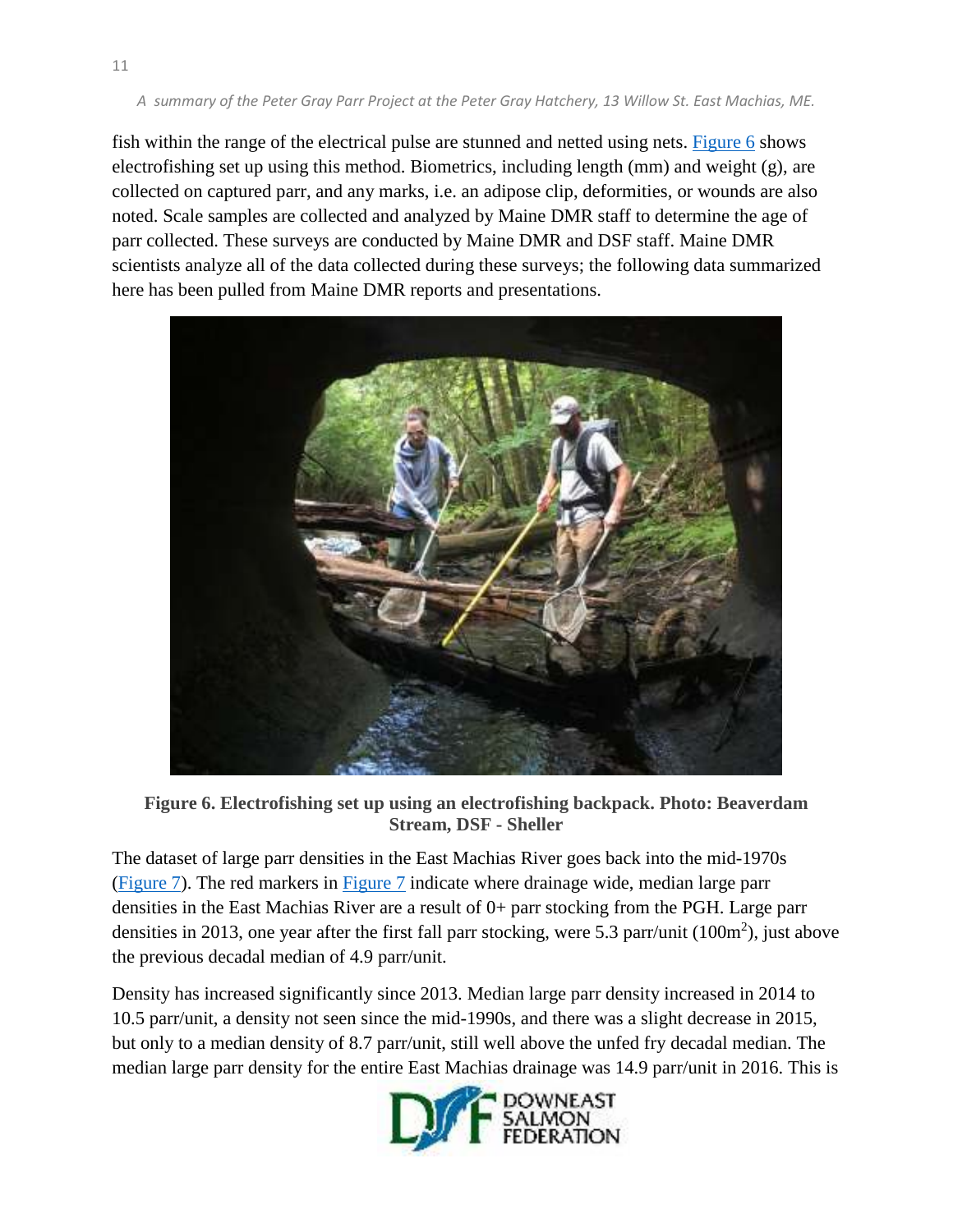the highest drainage wide median large parr density observed since the mid-1980s [\(Figure 7\)](#page-12-0). Large parr density in 2017 decreased from the previous year resulting in 13.1 parr/unit across the drainage. In 2018, the median drainage wide large parr density was 13.9 parr/unit, a slight increase from the previous year. The median large parr density in 2019 was 7.7 parr/unit.

Decadal median large parr density during the span of the Project is 10.5 parr/unit, compared to the decadal median seen during unfed fry stocking of 4.9 parr/unit. This is a 114% increase over an 8-year timespan. Parr densities produced by stocking Peter Gray parr in the East Machias River are more than double what they were during the period of unfed fry stocking. This is the highest decadal median large parr density observed since electrofishing began in the mid-1970s.



<span id="page-12-0"></span>**Figure 7. Median large parr density and associated 95% confidence interval, East Machias River, ME (1990-2019). Red markers indicated years that resulted from Peter Gray parr stocking and the Peter Gray Parr Project. Source: Maine DMR - Bruchs 2019** 

Throughout the previous 50 years, various life stages have been stocked to produce juvenile populations in the East Machias River. These stockings have occurred across the drainage in all habitat types and width classes. A comparison of all electrofishing sample events (n=380) throughout all width classes documented mean large parr density produced by Peter Gray parr stocking is significantly greater than unfed fry stocking (Tukey HSD;  $p < 0.05$ ), (Figure 8).

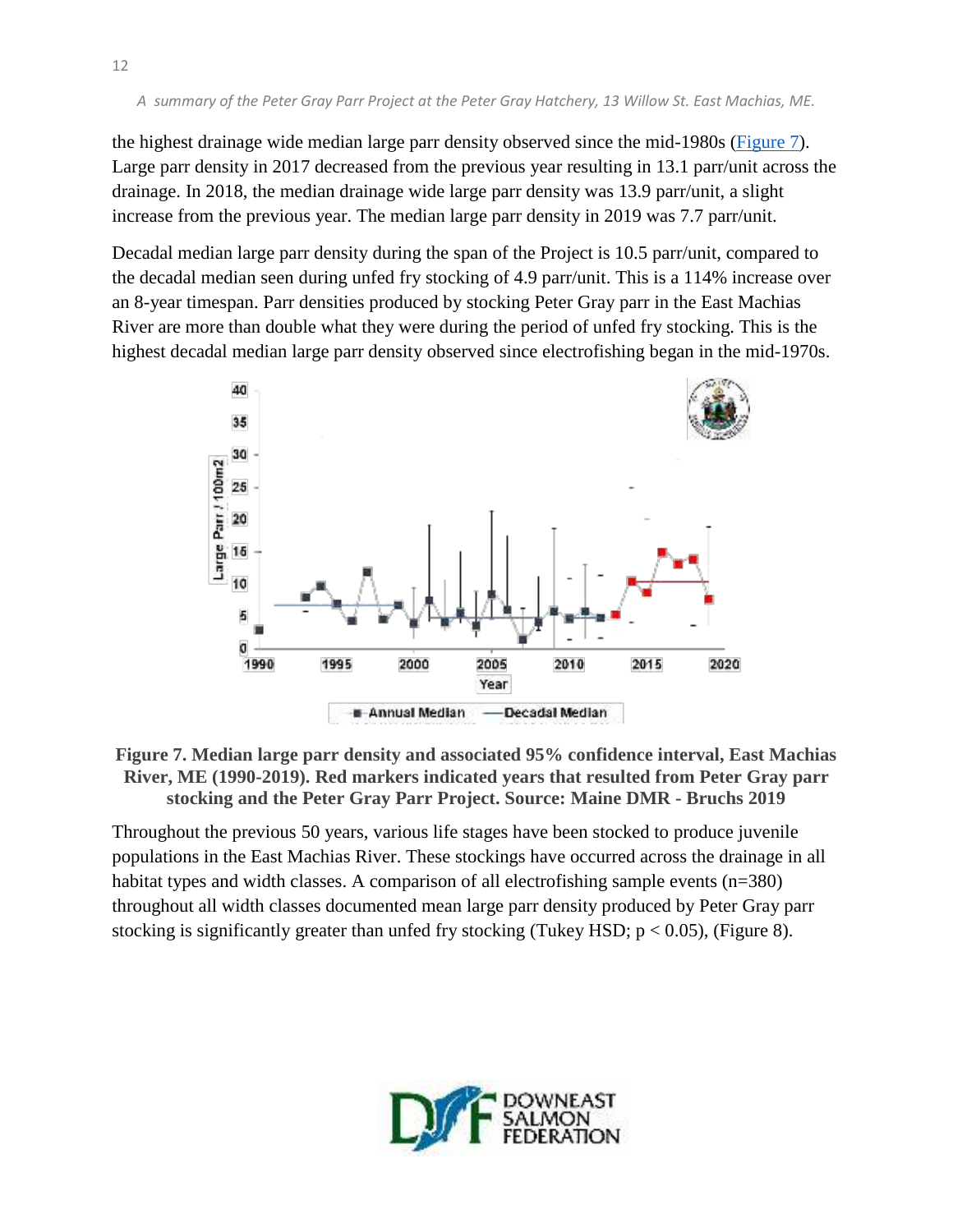

**Figure 8. Box plots (max, +1 s.d., median, -1 s.d., and min) of large parr density (fish/100m<sup>2</sup> ) observed during electrofishing sampling by life stage stocked, East Machias River drainage, Maine (1997-2019). Like letters indicated no significant difference (p > 0.05; Tukey's HSD). Source: Maine DMR - Bruchs** 

Due to the general differences in habitat quality/suitability (substrate size, mean depth, water temperature, etc.) among various stream width classes in the East Machias River, a stratified analysis of mean large parr densities was employed to determine which stocking strategy is the most productive. Width classes were categorized as A (0-6 meters), B (6-12 meters), and C (12- 18 meters). Width class A streams include the smaller headwater type streams to include Harmon Brook, Creamer Brook, Barrows Stream, and Beaverdam Stream. Width class B streams are larger tributaries to include Northern Stream, Seavey Stream, and Chase Mill Stream. The C width class of the East Machias River is comprised of the mainstem sections of the river.

Large parr densities produced in A width class streams from natural spawning are significantly greater than using any stocking strategy (Tukey HSD;  $p < 0.05$ ), (Figure 9). However, given the lower number of adult returns to the watershed and lack of natural spawning, Peter Gray parr, although not statistically significant, has produced a greater mean density of large parr than unfed fry. In B width class streams, the Project produces large parr densities that are significantly greater than all other stocking strategies to include natural spawning, unfed fry, fed fry, and captive-reared adults (Tukey HSD;  $p < 0.05$ ), (Figure 10). Peter Gray fall parr stocked into the mainstem portions of the East Machias River (C width class) don't produce a statistically significant higher large parr density than the other stocking strategies, but produces a slightly

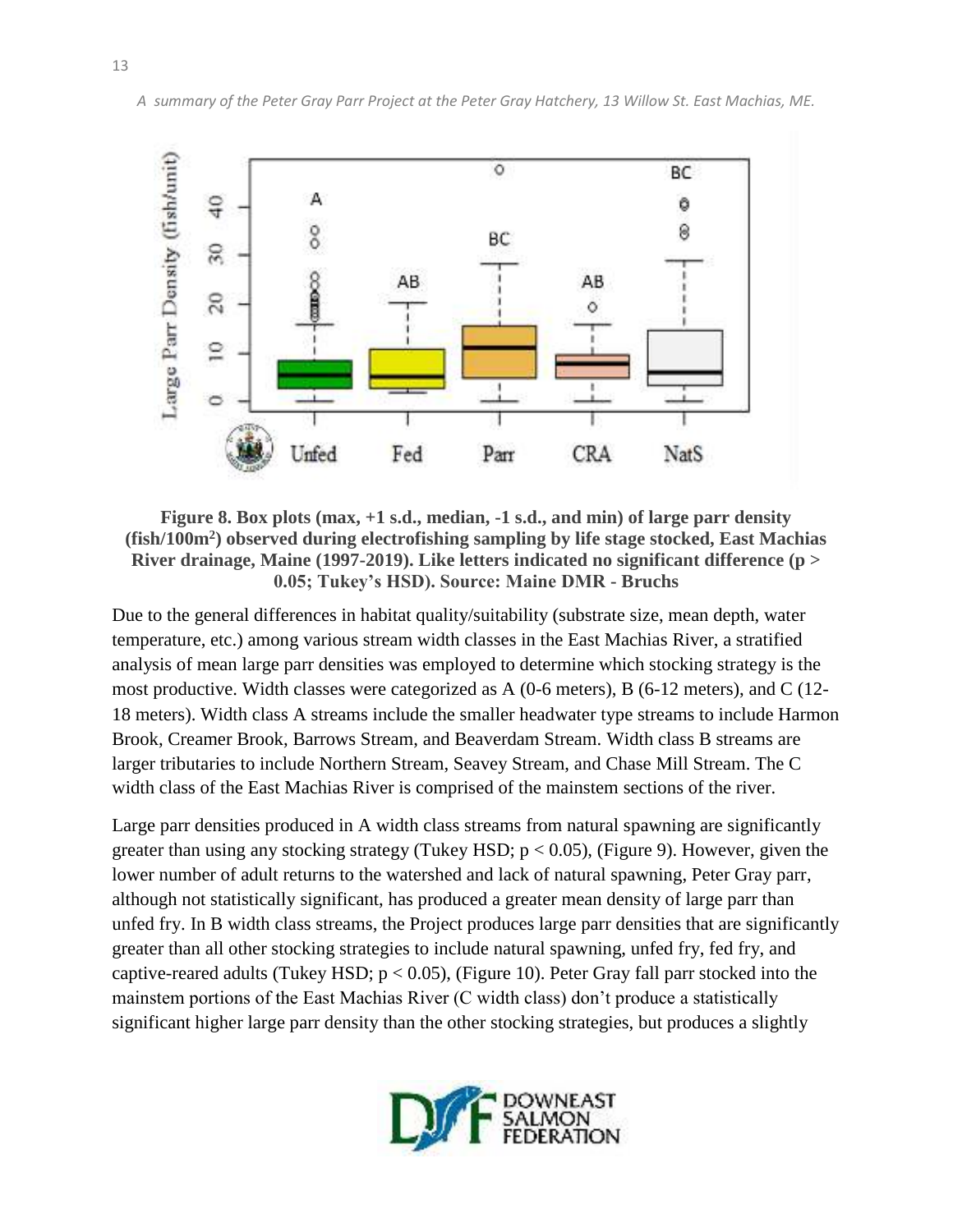



**Figure 9. Box plots (max, +1 s.d., median, -1 s.d., and min) of large parr density (fish/100m<sup>2</sup> ) observed during electrofishing sampling by life stage stocked in A width class streams, East Machias River drainage, Maine (1997-2019). Like letters indicated no significant difference (p > 0.05; Tukey's HSD). Source: Maine DMR - Bruchs** 

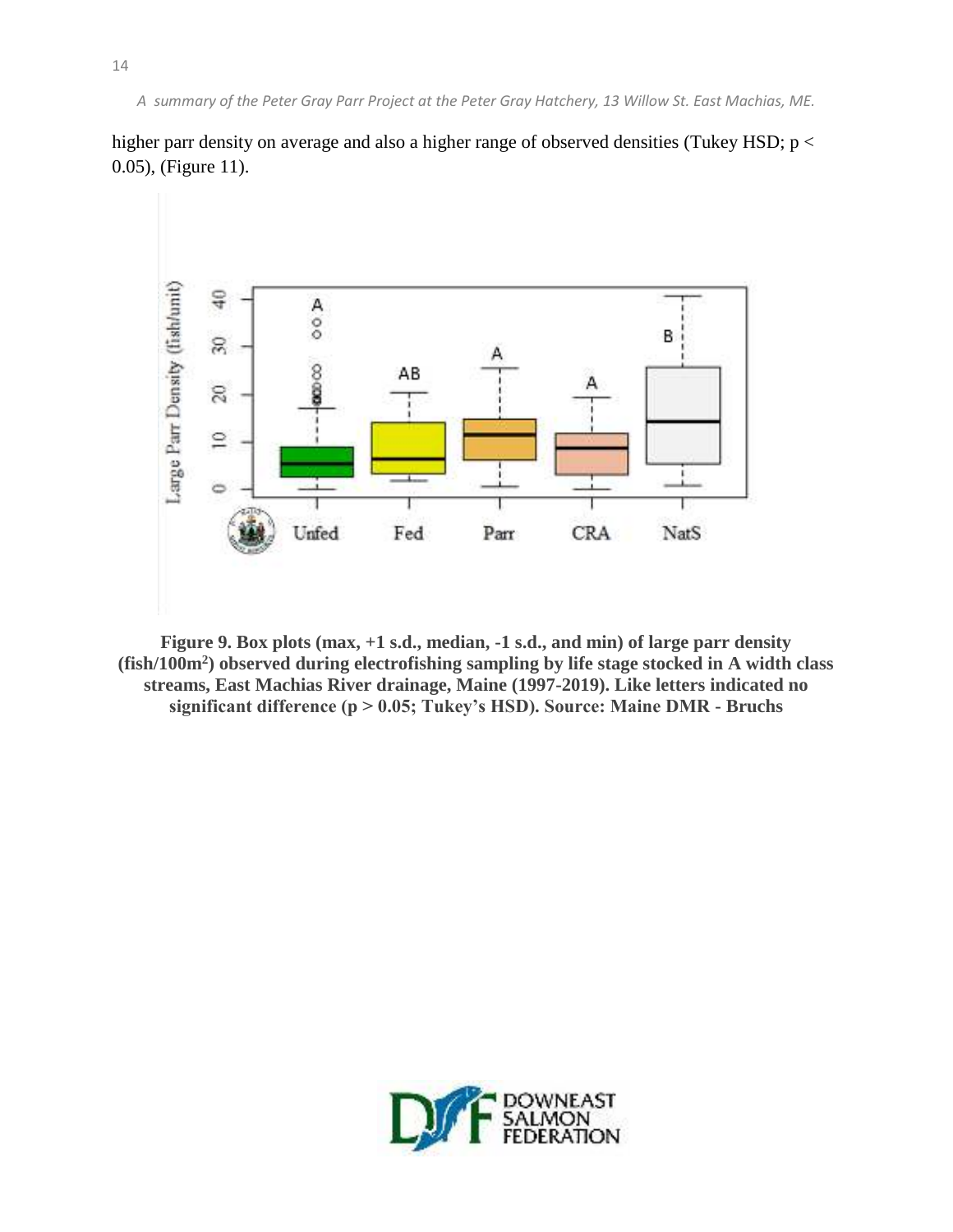

**Figure 10. Box plots (max, +1 s.d., median, -1 s.d., and min) of large parr density (fish/100m<sup>2</sup> ) observed during electrofishing sampling by life stage stocked in B width class streams, East Machias River drainage, Maine (1997-2019). Like letters indicated no significant difference (p > 0.05; Tukey's HSD). Source: Maine DMR - Bruchs** 

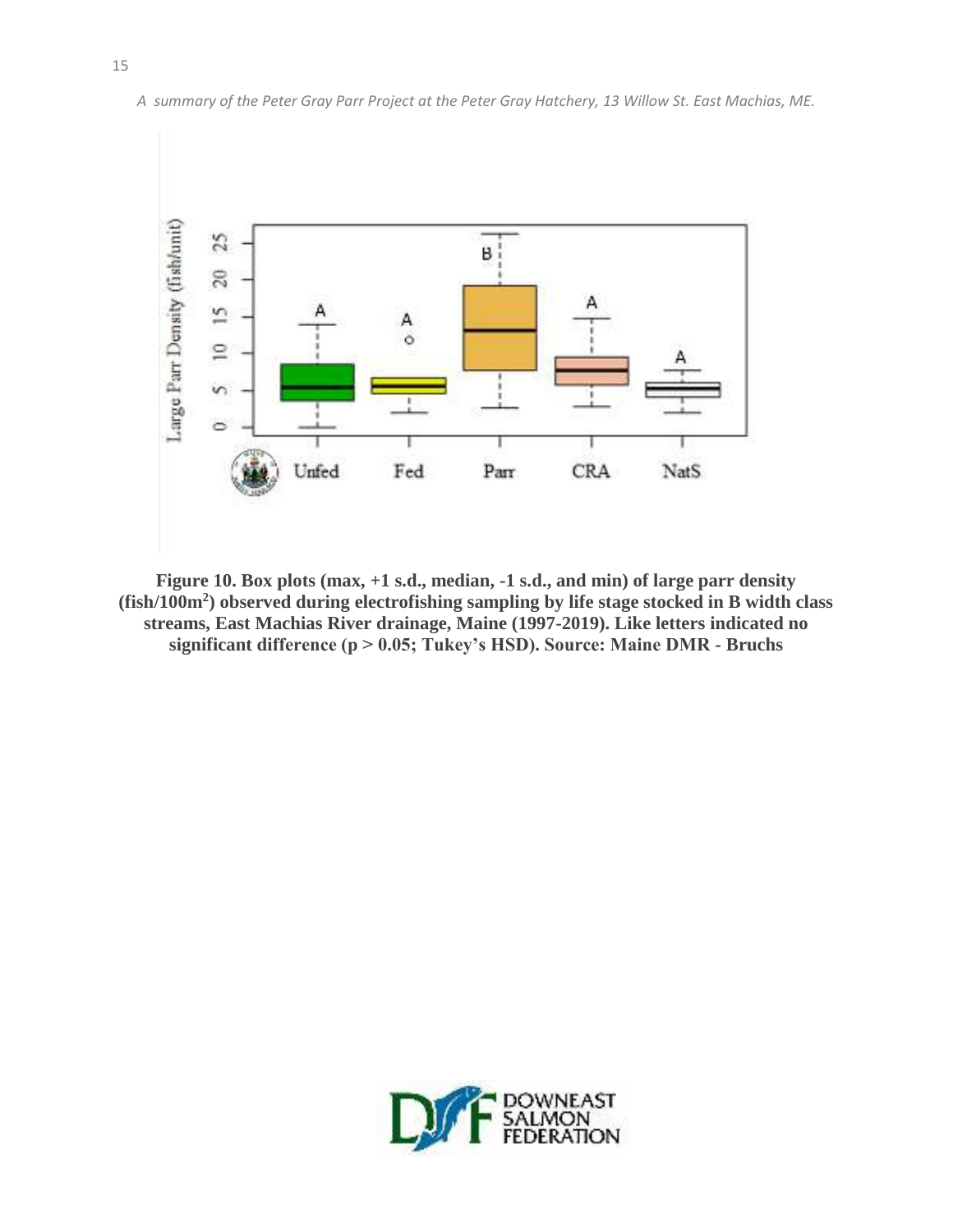

**Figure 11. Box plots (max, +1 s.d., median, -1 s.d., and min) of large parr density (fish/100m<sup>2</sup> ) observed during electrofishing sampling by life stage stocked in C width class streams, East Machias River drainage, Maine (1997-2019). Like letters indicated no significant difference (p > 0.05; Tukey's HSD). Source: Maine DMR – Bruchs** 

Northern Stream (B width class stream) has been used as a reference stream and control throughout the Project. Northern Stream was stocked at a consistently lower rate than the rest of the watershed up until 2019. From 2013-2015 it was stocked at a density of 45 parr/unit, 60 parr/unit in 2016, 2017-2018 at 90 parr/unit, and in 2019 Northern Stream was supplemented at 150 parr/unit. Initially, keeping one stream at a consistently lower stocking density allows us to compare fluctuations in population densities throughout the East Machias watershed. This helps to either rule out or point the finger at, density-dependent, population-level impacts. If a decrease in population density and/or condition factor was seen in areas of high stocking density, but not seen in Northern Stream where stocking density remained low, it could be a result of overstocking. This has not been the case throughout this Project and fluctuations in population densities were likely due to environmental factors.

Throughout the past 20 years, various stocking strategies have been used to populate Northern Stream. These stocking strategies include: fed fry (1997-2000), unfed fry (2001-2010), captivereared adults (2011-2013), and most recently fall parr from the PGH (2014-2019). Maine DMR

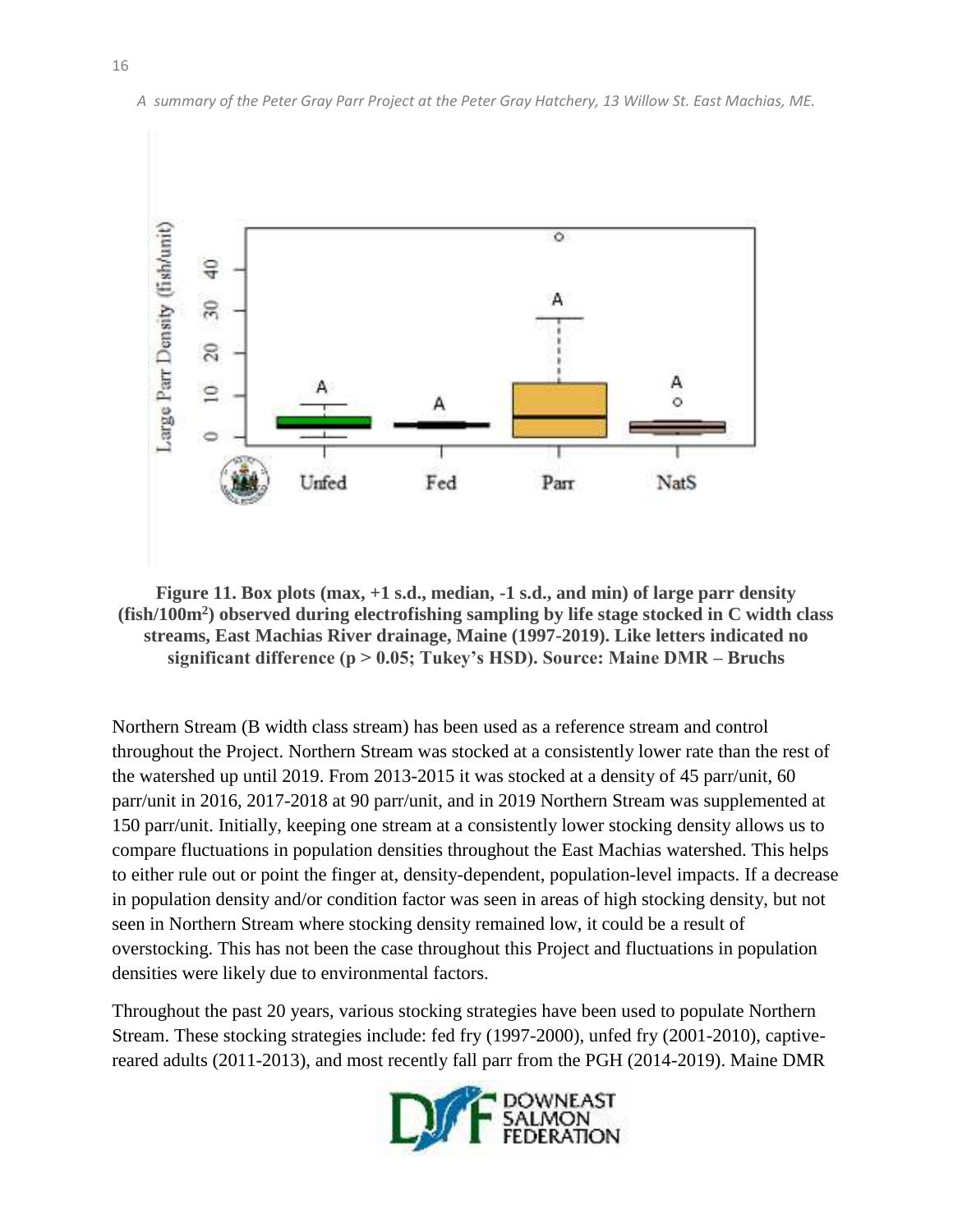analysis determined Peter Gray fall parr stocking produced significantly greater large parr densities compared to all other stocking strategies (Tukey HSD;  $p < 0.05$ ), and also produced the highest observed large parr density during this period (Figure 12) (Maine DMR – Bruchs).



**Figure 12. Box plots (max, +1 s.d., median, -1 s.d., and min) of large parr density (fish/100m<sup>2</sup> ) observed during electrofishing sampling by life stage stocked and period (years), Northern Stream, East Machias River drainage, Maine (1997-2019). Like letters indicated no significant difference (p > 0.05; Tukey's HSD). Source: Maine DMR - Bruchs** 

The condition factor (Fulton's K) of large parr collected during electrofishing sampling events is calculated each year. The condition factor looks at length and weight to determine the relative body condition of each parr. The closer to 1 the K-factor is, the healthier the fish is in terms of body condition. As the K-factor decreases from 1, health in terms of body condition goes down. If there is a very low K-factor, the fish would essentially be long and light in weight, if the Kfactor is very high (above 1), the fish would be short and heavy. The mean K-factor has never shown to be poor (Figure 13).

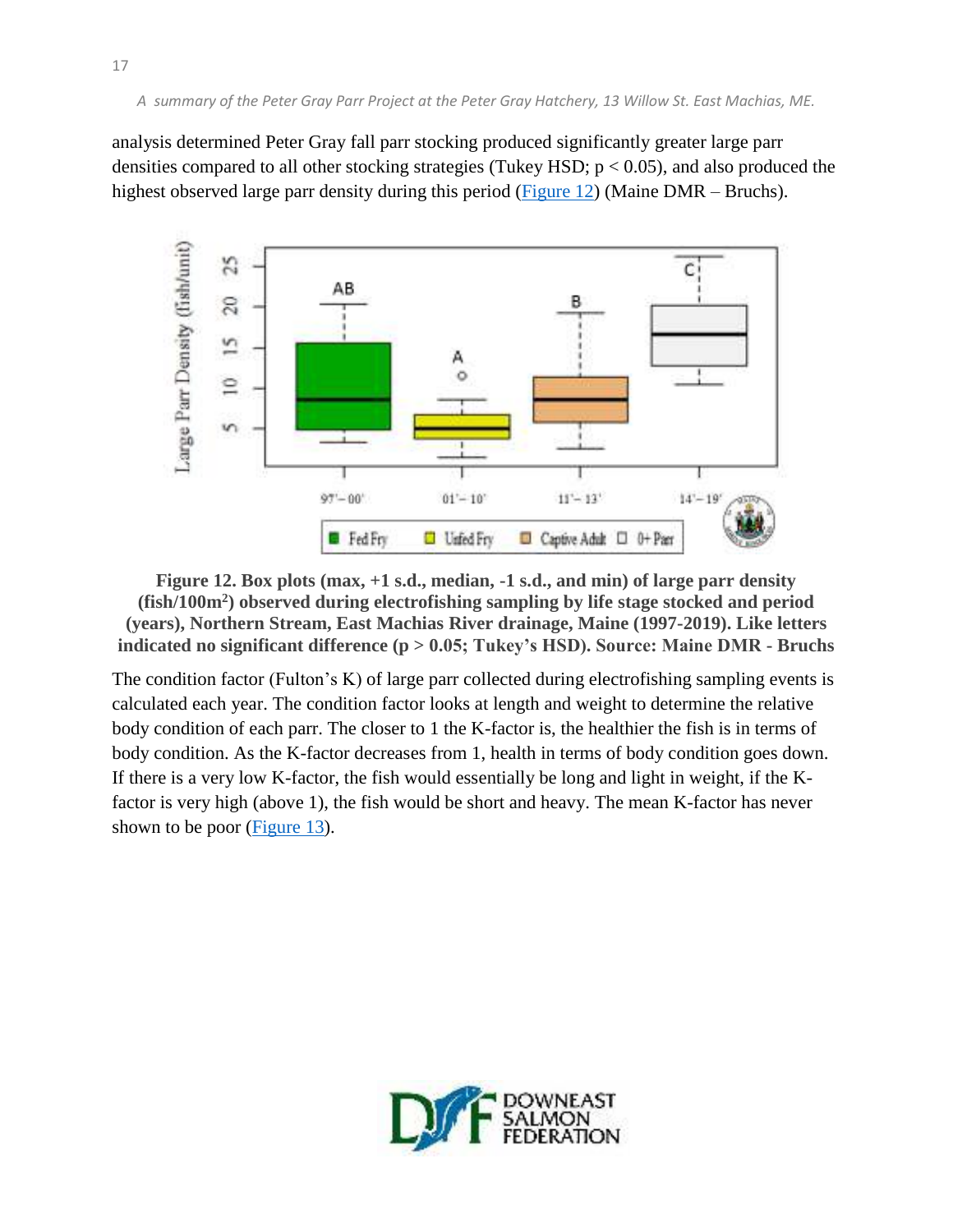



## **Figure 13. Mean condition factor (Fulton's K) of PGH large parr captured during electrofishing sampling. East Machias River drainage, Maine (2013-2019). Source: Maine DMR - Bruchs**

The length/weight distribution between PGH origin  $1+$  parr and naturally reared  $1+$  parr were compared in 2015. There was no significant difference between the lengths and weights of wild and PGH parr (Figure 14). The length/weight distribution of parr stocked at higher densities (120 fish/unit) and those stocked in Northern Stream at lower densities (45/60 fish/unit) were compared. There was no significant difference in the length/weight distribution of parr between the stocking densities (Figure 15).



**Figure 14 Length-weight distribution of large parr (2015). Source: Maine DMR - Bruchs** 

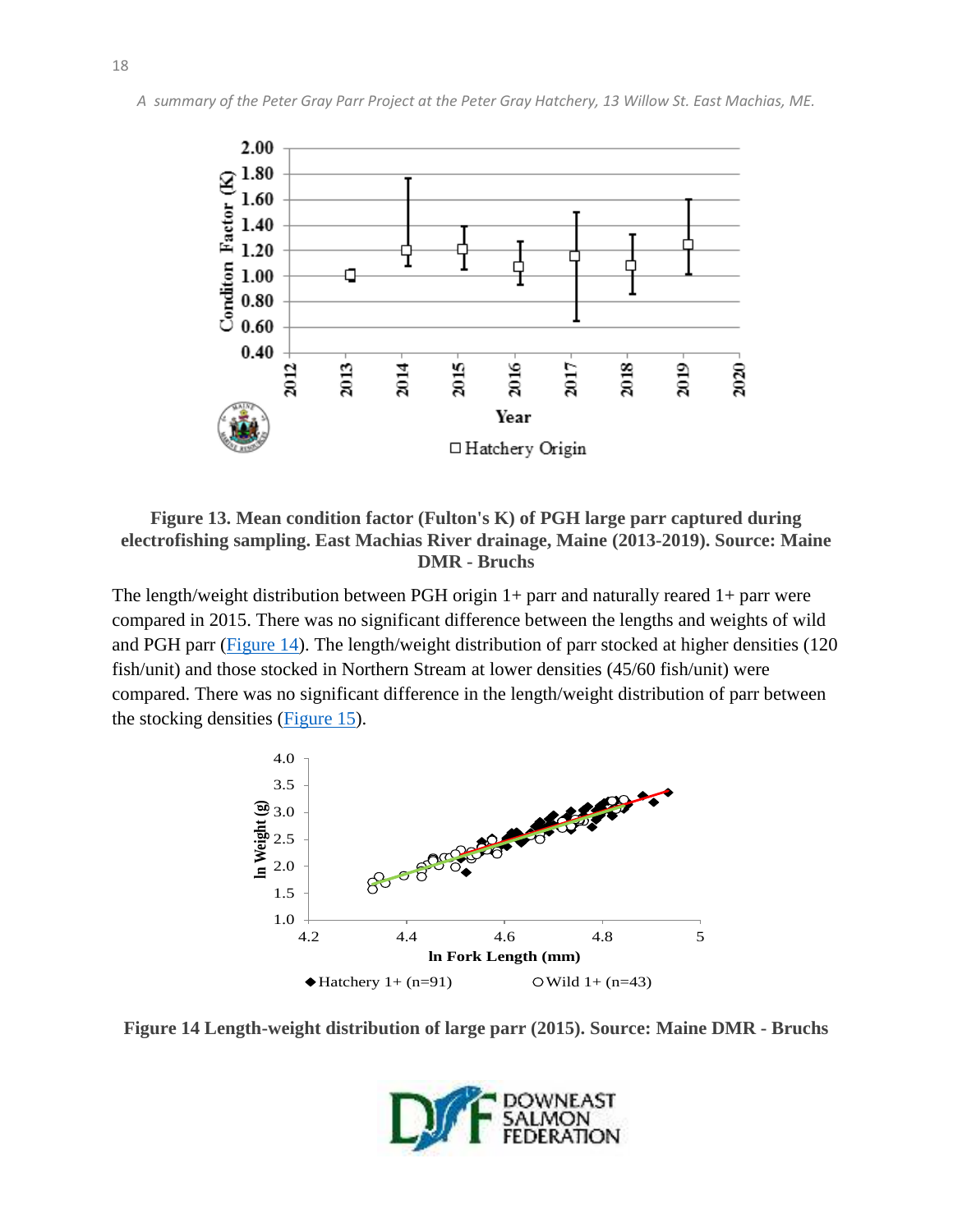

## **Figure 15 Length-weight distribution comparison between stocking densities. Source: Maine DMR - Bruchs**

Electrofishing data collected to date points out several things. First, decadal median large parr densities have more than doubled during the Project compared to decadal medians before the Project. Second, the body condition of the fish and densities indicate no negative effects on the population of Atlantic salmon from the increased stocking densities; a significant concern of partners from the outset of the Project. Third, fall parr stocked into "B" (midsize) and "C" (mainstem) width class streams significantly outperform other stocking strategies in producing higher large parr densities.

## <span id="page-19-0"></span>Smolt Population Assessment (Smolt Trapping)

An important part of the Project is to estimate the number of smolts migrating from the East Machias River to the ocean (Bruchs et al 2016-2019). To obtain this data, in partnership with Maine DMR, two rotary screw traps (RST's) (2.4 m dia. or 8ft) are deployed at a single site below the Jacksonville Bridge on Route 191 each spring (Figure 16). Smolt trapping determines how many smolts are naturally-reared (wild origin or fry stocked) and how many smolts were produced from fall parr stocking by DSF. These RST's, borrowed from NOAA and Maine DMR, are the largest operating in the state of Maine. They have a cone that funnels from a wide opening down to a narrow end that empties into a live car [\(E.G. Solutions 2002; Music et al.](#page-43-0)  [2010\)](#page-43-0). As the river flows through the cone the trap spins, at which point the trap is in operation (i.e. fishing). The more water that flows through the cone, the faster the cone spins. The smolt data collected through the Project is the first smolt data ever collected on the East Machias River.

RSTs are tended in the morning of each day by Maine DMR and DSF staff. Smolt captured undergo biological sampling that includes: measurement of length  $(\text{mm})$ , live weight  $(g)$ , observation of marks, fin condition, relative smolt development, and notation of any injury or mortality. Smolt that have been captured for the first time are marked with a caudal punch, indicating they have been captured in the trap; this also serves as a genetic tissue sample. After biological sampling, newly captured smolt are transported and released one kilometer upriver of

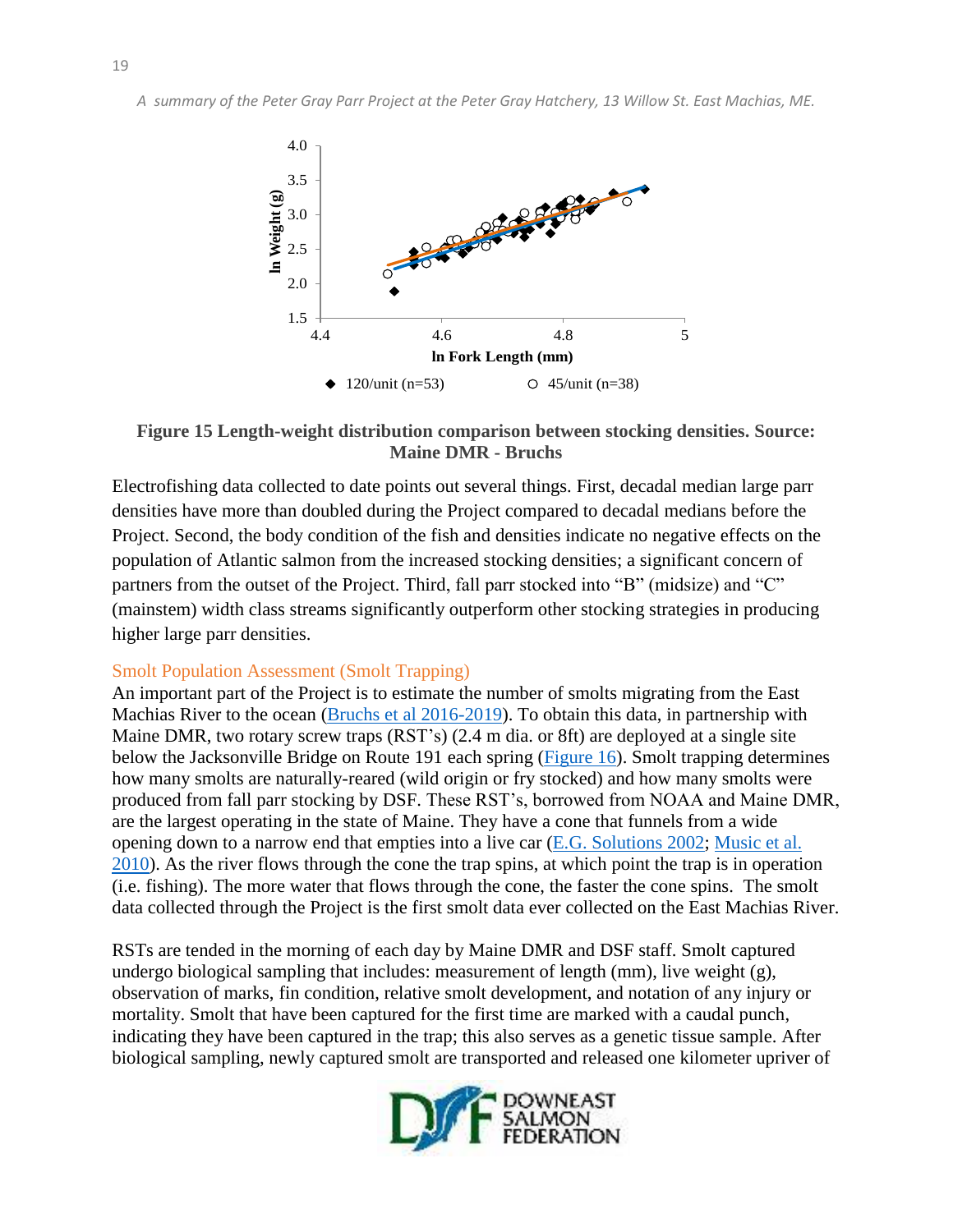the RST site. If these smolt are recaptured at the RST site they are enumerated then released well below the RSTs site to continue on their journey to the ocean. Data is analyzed by Maine DMR scientists and a population estimate is calculated from the data collected each smolt season (Bruchs et al 2016-2019)



**Figure 16. East Machias River watershed map (the red mark is the smolt trap assessment site) and the smolt traps in operation below the Rte. 191 Bridge in East Machias, Maine.** 

Figure 17 shows the smolt population estimates from 2013 to 2019. The proportion of smolt that were reared at the PGH ranged from 41% to 97% of the estimated smolt population. Stocking rates of fall parr were kept the same in 2014 and 2015 due to the low number of estimated smolts observed during the 2015 trapping season. Because the stocking rate remained the same, it was clear that low smolt numbers were likely due to harsh environmental conditions (i.e. the harsh winter of 2014/2015) and not high stocking densities.

Smolt numbers in 2018 fell slightly shy of the smolt numbers of 2017, which were the highest seen in the Project, but were almost 4 times higher than smolt populations generated from unfed fry stocking and limited natural spawning (Bruchs et al 2014 and Bruchs et al 2016). Since 2015, 243 units of habitat have been stocked below the RST site. Based on the estimated hatchery smolt production above the trap of 0.74 smolt/unit of habitat, an additional 180 hatchery smolts [\(Table 2\)](#page-21-0) were estimated to have been produced in this habitat not represented in Figure 17. The two estimates combined the total smolt population for 2019 of approximately 1,281 PGH origin smolts; a 276% increase in smolt heading to sea from the East Machias River when compared to

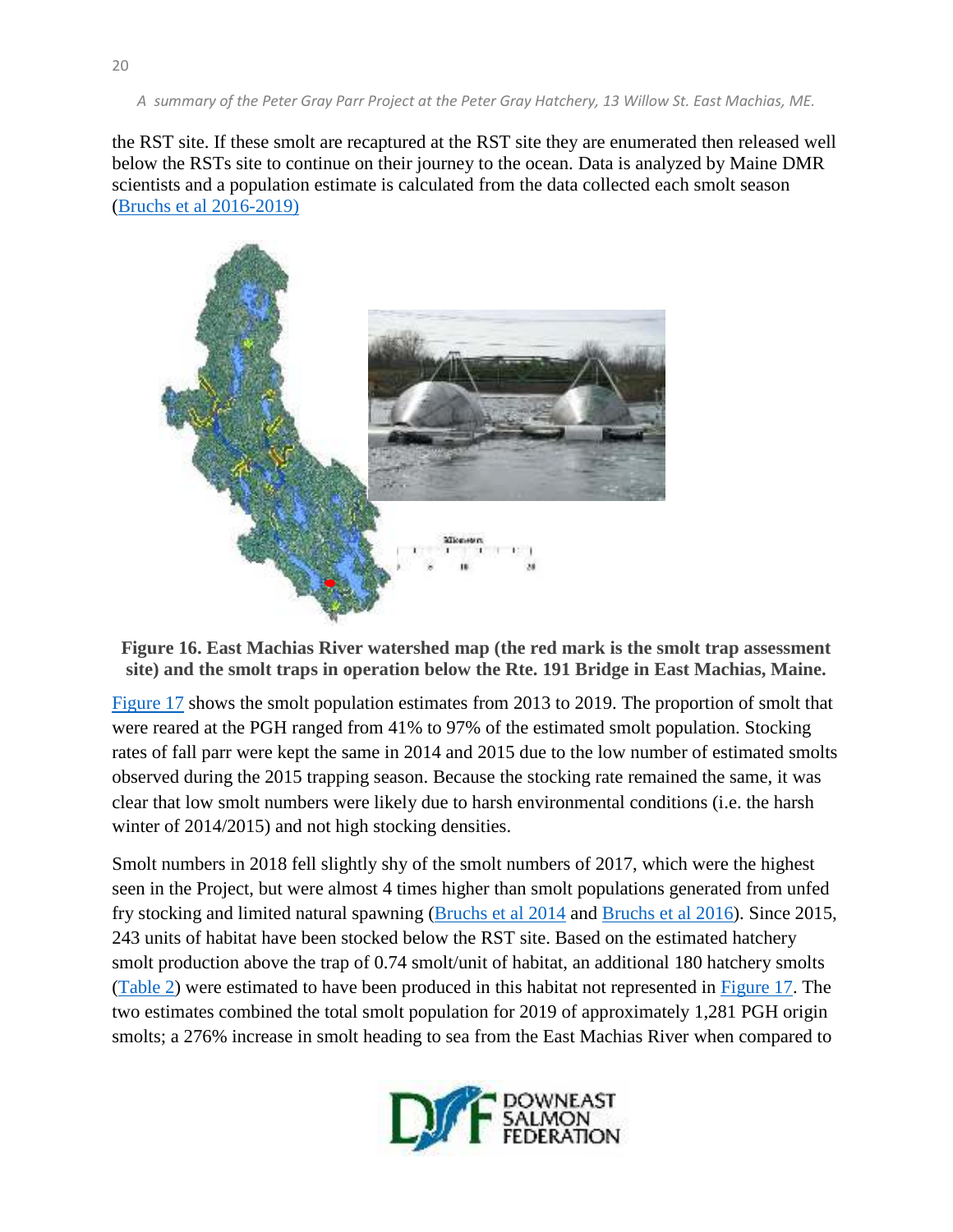the number of smolts produced from unfed fry stocking observed in 2013. Daily smolt captures for 2019 can be seen in [Figure 18](#page-21-0).



**Figure 17. Total smolt population estimates and standard error (DARR 2.02 for program R), East Machias River, Maine (2013-2019). Source: Bruchs et al 2019** 

<span id="page-21-0"></span>**Table 2. 2019 total smolt population estimates including supplemented habitat below the smolt trap, East Machias River, Maine. Source: Bruchs et al 2019** 

| Year | Drainage<br>Location        | Origin   | Population<br>Estimate | Habitat<br>Units <sup>1</sup> | <b>Production Rate</b><br>(Smolt/Unit) |
|------|-----------------------------|----------|------------------------|-------------------------------|----------------------------------------|
|      | East Machias                | Hatchery | 1101                   | 1481                          | 0.74                                   |
| 2019 | (Above RST)                 | Wild     | 188*                   |                               |                                        |
|      |                             | Аll      | 1289                   | 1584                          | 0.87                                   |
|      | East Machias<br>(Below RST) | Hatchery | 180**                  | 243                           |                                        |
|      |                             | Total    | 1469                   |                               |                                        |

<sup>1</sup> Based on supplemented mapped units

 $*$  Wild estimate = (total estimate - hatchery estimate)

\*\* Lower river estimate = (H production rate above RST x H supplemented habitat units below RST site)

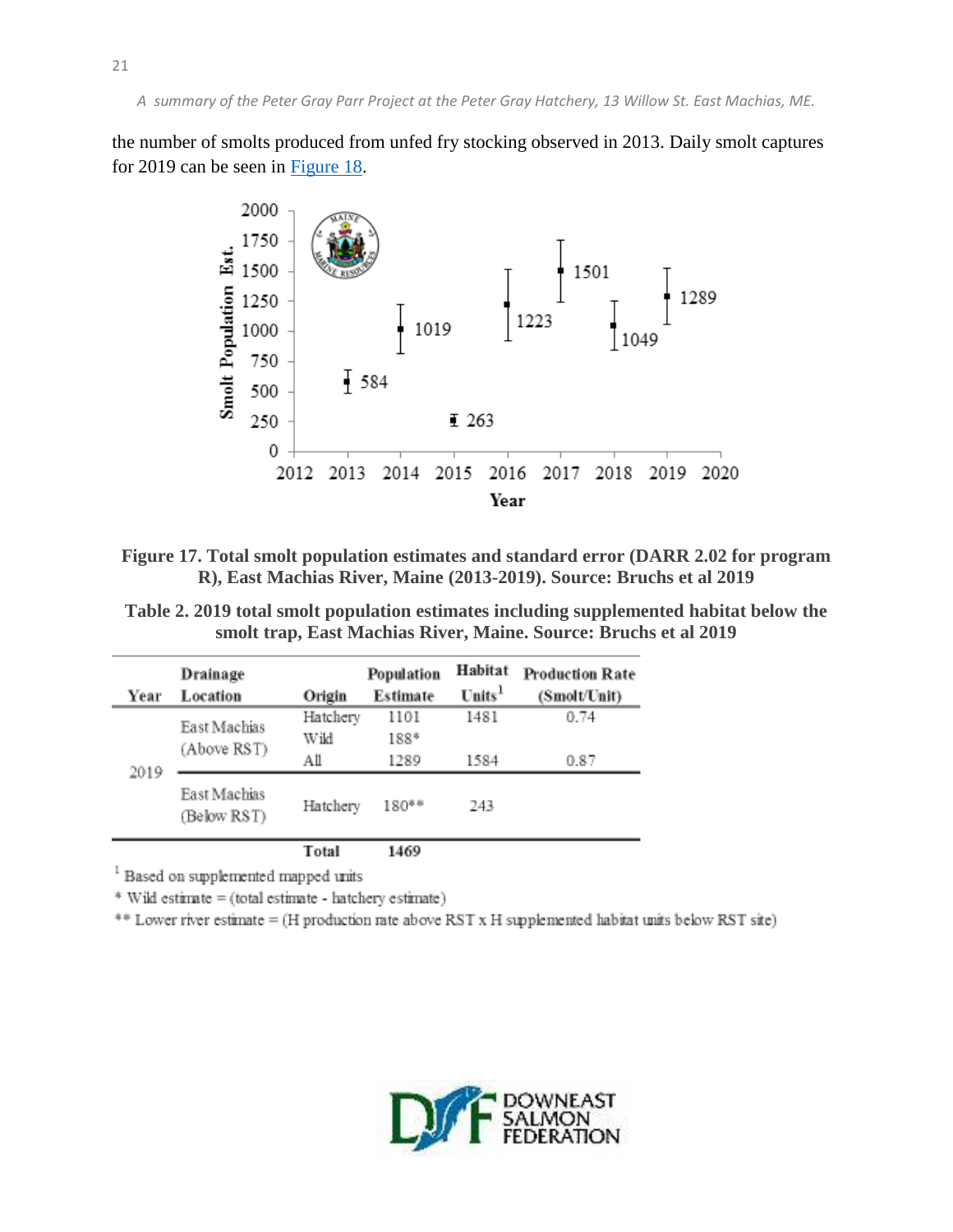



Data on the age distribution of the smolt leaving the East Machias River is collected through this smolt trapping effort. Ages are determined by analyzing scales sampled from each smolt. Naturally reared (natural spawning and fry stocking) fish from the East Machias River typically migrate at either age2 or age3, which is a typical observation in Maine's rivers for decades [\(USASAC 2016\)](#page-43-0). Hatchery reared fish can be classified into three age groups: p8s, p20s, or p32s. The numbers after the letter "p" indicate how many months the salmon have lived in the river after being stocked from the PGH in late October of the previous year. [Table 3](#page-21-0) shows the age distribution (in percent of the estimated smolt population) of smolt captured during RST operations from 2013-2019. In the early years of the Project, densities in rearing tanks were lower and parr were stocked at significantly larger sizes than parr stocked in 2015, 2016, and 2018 (Figure 24). Stocking these larger fish translated to a higher percentage of p8s comprising the smolt population.

A goal of the Project is to raise naturally sized fish that live in the river for 2 to 3 years, a similar life history as wild East Machias River smolts. Staying in the river for that amount of time also gives the salmon stocked from the PGH in-river experience that translates to improved survival at sea [\(USASAC 2020\)](#page-43-0). Our goal is to produce hatchery origin p20s and p32s smolts that are hatchery-reared equivalents to age2 and age3 wild smolt. P8s will always be present, as they are

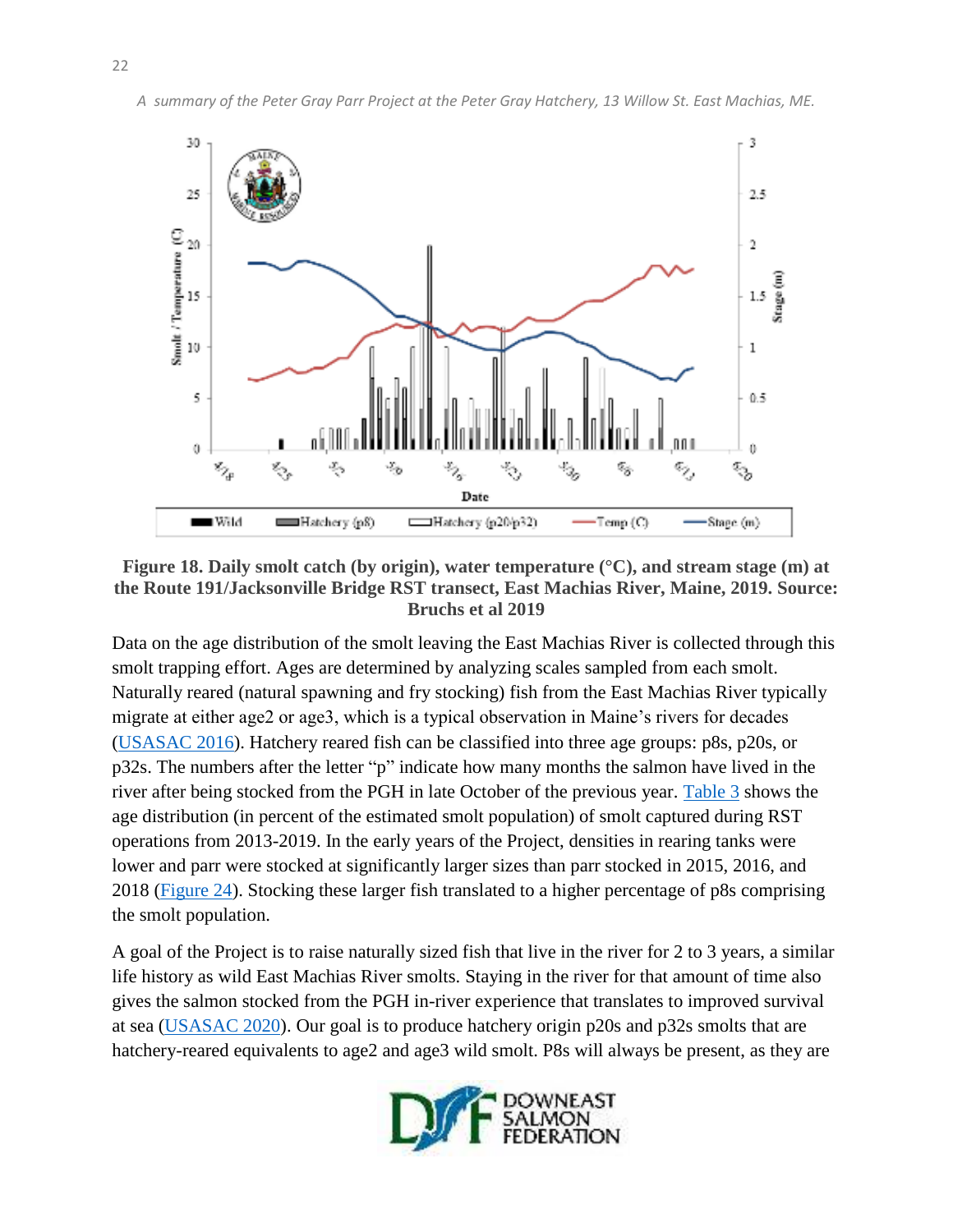a product of raising fish in the hatchery, but smolts sampled since 2015 had an age distribution more equivalent to what is seen in the wild population with the majority of hatchery-reared smolt being p20s. This positive result is noteworthy as 0+ parr reared at CBNFH and stocked in the Narraguagus and Sheepscot Rivers typically produce p8 dominated populations [\(USASAC 2016,](#page-43-0) USASAC 2020). This shift in age distribution from smolt produced from the Project has been attributed to the smaller size of fall parr at stock out the past few years. An example of the age distribution of smolt captured in the East Machias River can be seen in [Table 3,](#page-25-1) which has the data from the 2014 - 2019 trapping seasons.

**Table 3. Age distribution for wild and hatchery origin Atlantic salmon smolt emigrating from the East Machias River, Maine (2014-2019). Smolt ages p8, p20, and p32 designate freshwater residency in months for hatchery origin smolt stocked as 0+ parr. Source: Bruchs et al 2019** 

| Drainage     | Year       | Origin |               |            |            | p8         | p20   | p32   |
|--------------|------------|--------|---------------|------------|------------|------------|-------|-------|
| East Machias | 2014-18    | Н      | $- -$         |            | $-1$       | 36.6%      | 58.3% | 5.1%  |
|              | (5yr mean) | W      | $0.0\%$       | 55.2%      | 44.8%      | $\sim$ $-$ |       | --    |
|              | 2019       | Н      | $\sim$ $\sim$ | $\sim$ $-$ | $\sim$ $-$ | 31.2%      | 57.2% | 11.6% |
|              |            | W      | $0.0\%$       | 47.1%      | 52.9%      | $- -$      | --    | --    |

Estimating the number of smolts generated in the East Machias River gives the number of smolts produced per unit of habitat supplemented. [Figure 19](#page-24-0) shows the smolt production rate throughout the Project. Producing 1 smolt/unit was a target goal set for the Project by Maine DMR scientists. The red line in [Figure 19](#page-24-0) indicates this mark of 1 smolt/unit. There was an estimated naturally reared smolt production of 0.22 smolt/unit based on the 2013 smolt data. Since the start of the Project, there has an upward trend in smolt production (despite poor environmental conditions). The estimated average PGH smolt production during the Project is 0.53 smolt/unit. Parr stocking produces greater than 2 times more smolt/unit than unfed fry stocking in 2013. In comparison, during the same period the neighboring Narraguagus River, which has three times more salmon habitat than the East Machias River, had a mean smolt production of 0.22 smolt/unit. In 2019, the smolt production per unit of habitat supplemented in the Narraguagus River was 0.16 smolt/unit. In 2019, parr stocking in the East Machias River produced 5.4 times the number of smolt per unit of habitat supplemented when compared to the Narraguagus. The Narraguagus River is primarily supplemented with unfed fry and variable natural reproduction.

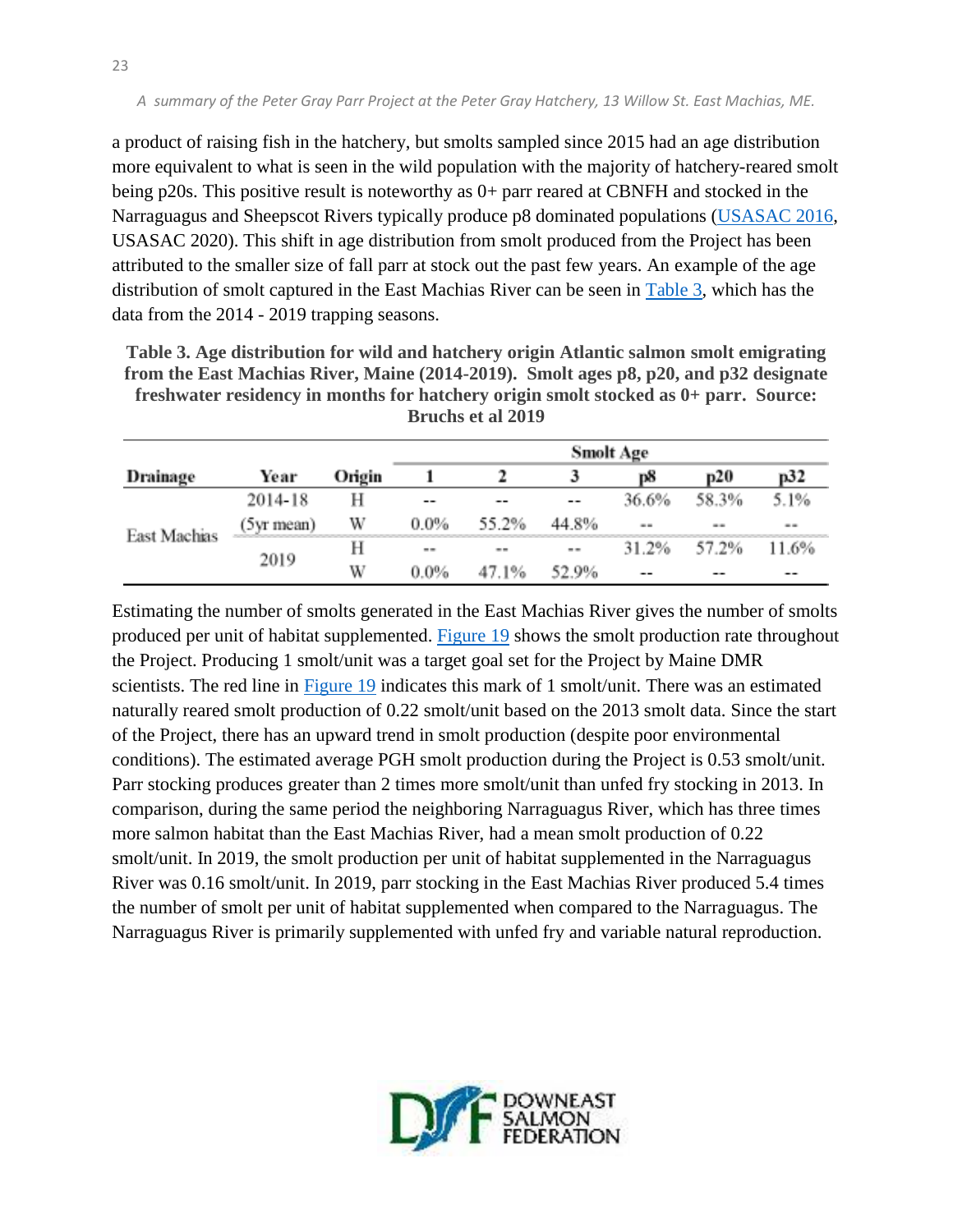

## <span id="page-24-0"></span>**Figure 19. Smolt production rate per unit (100m2) of supplemented rearing habitat, East Machias River, Maine (2013-2019). Source: Bruchs et al 2019**

Smolt population assessment allows us to calculate the survival of each cohort of salmon that have been stocked during the Project. [Table 4](#page-25-1) shows the estimated percent survival to the smolt life stage. The 2011 cohort was a small, pilot stocking of 1,362 fall parr at the Route 9 river crossing in Crawford, Maine, and had percent survival to smolt of 4.3%. With the data we have to date, the mean percent survival to smolt is 1.2%. Mean percent survival since drainage wide stocking began is 0.7%. A significant contributing factor to this lower than ideal survival rate is environmental. Environmental factors (i.e. cool wet high flow years, drought conditions, heavy ice cover in winter, etc.) fluctuate from year to year and impact healthy populations and impaired populations of fish alike. Through a continued restoration stocking effort, all environmental conditions will come into play including ideal, and less ideal, conditions.

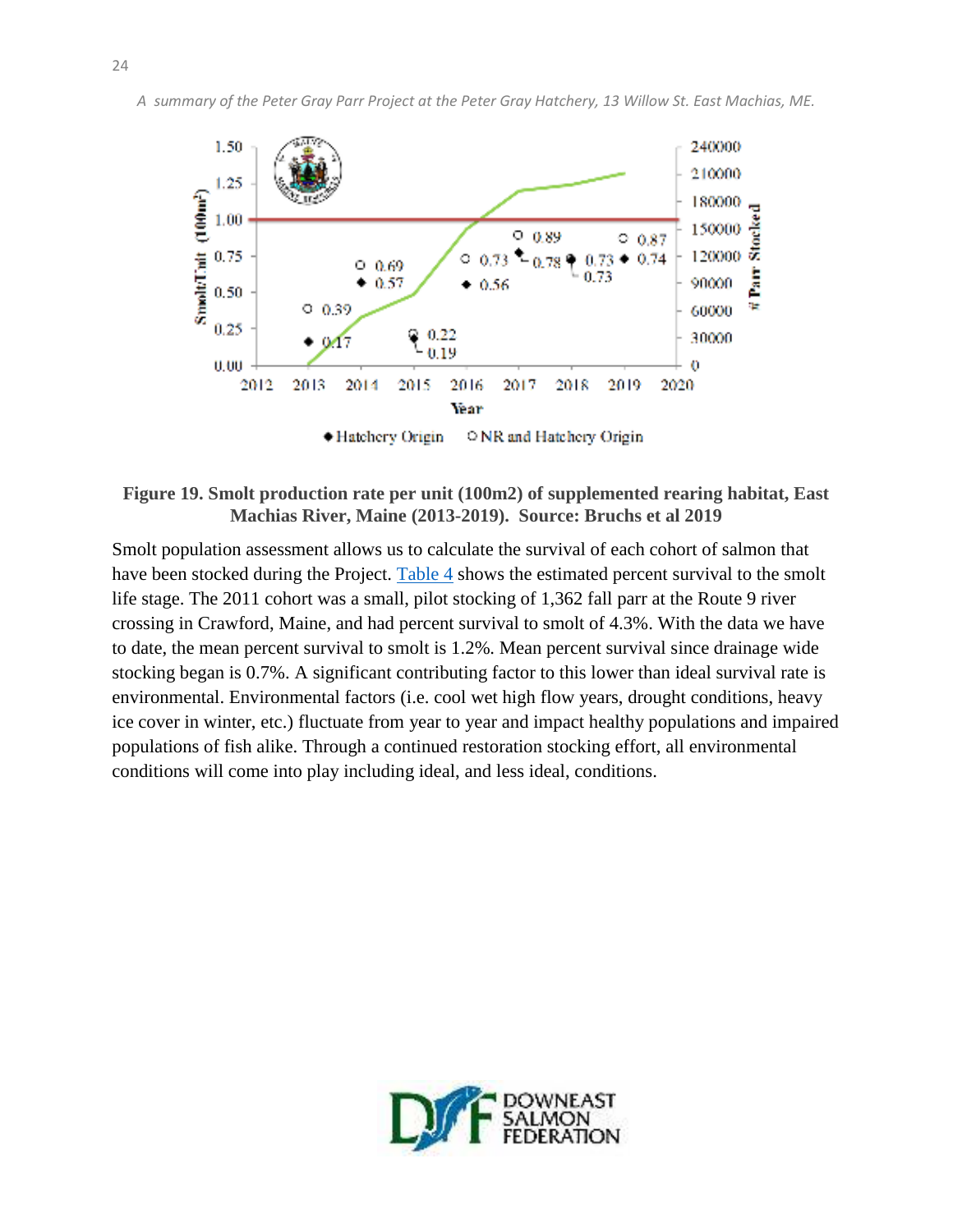|              | 0+ Parr | Parr    | Stocking        | <b>Smolt Estimate at Age</b> |     |                | Estimated % Survival |          |
|--------------|---------|---------|-----------------|------------------------------|-----|----------------|----------------------|----------|
| Drainage     | Cohort  | Stocked | Density         | р8                           | p20 | p32            | <b>Total Smolts</b>  | to Smolt |
| East Machias | 2011    | 1364    | 5/unit          | 5                            | 46  | 8              | 59                   | 4.3%     |
|              | 2012    | 53215   | 45/unit         | 203                          | 298 | 7              | 508                  | 1.0%     |
|              | 2013    | 77568   | 90/unit         | 546                          | 154 | 51             | 751                  | 1.0%     |
|              | 2014    |         | 149815 120/unit | 67                           | 634 | 123            | 824                  | 0.6%     |
|              | 2015    |         | 192032 120/unit | 260                          | 882 | 71             | 1213                 | 0.6%     |
|              | 2016    |         | 198174 150/unit | 318                          | 573 | 126            | 1017                 | 0.5%     |
|              | 2017    | 211559  | 180/unit        | 399                          | 635 | $\blacksquare$ | 1026                 | 0.5%     |
|              | 2018    |         | 119465 150/unit | 340                          | ۰   | ۰              | ۰                    | ۰        |
|              |         |         |                 |                              |     |                | M ean                | $0.7\%$  |

<span id="page-25-1"></span>**Table 4 Cohort survival of 0+ parr stocked from the Peter Gray Hatchery into the East Machias River, Maine (2011-2018). Source: Bruchs et al 2019** 

## <span id="page-25-0"></span>Adult Return Assessment (Redd Counting)

The methodology to date for estimating the number of returning adult Atlantic salmon to the East Machias River is redd counting. Redds are the gravel nests created by spawning females. In late October through December, each section of the spawning habitat in the watershed that is accessible is counted either by foot or canoe. All redds are counted and evaluated by either DSF or Maine DMR staff. A female salmon will typically create two redds during the spawning season, and in Maine rivers, adults typically return at a 1:1 sex ratio, it is estimated that one redd is equivalent to one salmon. It is also documented during redd counts if adult salmon are seen in the river. This method is not an absolute count but gives a pretty good indication of the conservative number of spawning adult Atlantic salmon present in the drainage. Further, Maine DMR estimates adult returns extrapolated from redd count data using a return-redd regression  $\text{InAdults} = 1.1986 + 0.6098(\text{InRedds})$  based on redd and adult counts from 2005-2019 on the Narraguagus River (USASAC 2020).

Long term data exists for adult returns on the East Machias River through annual redd counts conducted by Maine DMR. The number of redds observed each year in the East Machias River can be seen below in (Figure 20). In 2016, Maine DMR's equation estimated 16 adult returns based on redd counts; the first year two sea-winter salmon originating from the PGH returned to the East Machias River to spawn. This result is identical to the previous five year average of estimated returns from wild parents and/or unfed fry stocking. Based on the number of estimated adult returns (16) in 2016 and the estimated smolt cohort (1,019) of 2014, the smolt-to-adult return (SAR) rate was 1.57%. The (9) estimated adult returns in 2017 provide a SAR of 3.42% from the small smolt cohort (263) observed in 2015. 2018 had 14 estimated adult returns resulting in a SAR of 1.11%. The 60 redds observed in 2019 was the highest number of redds since 1998 in the East Machias River. The resulting smolt to adult return rate was 2.37%. Figure

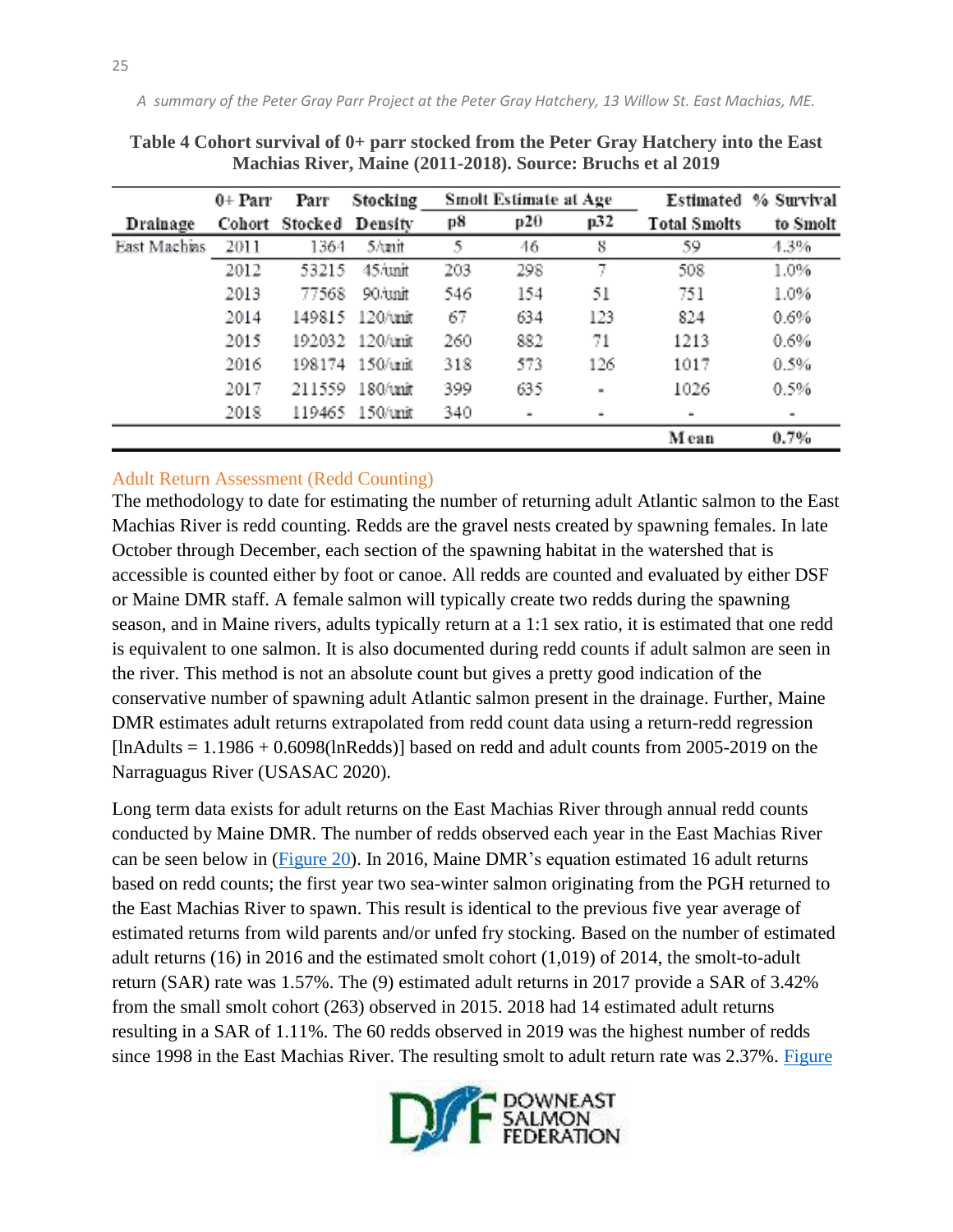21 displays the estimated smolt to adult return rates for parr stocking in the East Machias River, naturally reared salmon on the Narraguagus River and smolt stocking on the Penobscot River. The average SAR resulting from the Project (2.117%) is 2 times greater than the previous 5-year average SARs for naturally reared salmon on the Narraguagus River (1.055%) and nearly 20 times greater than return rates of smolt stocked salmon on the Penobscot River (0.107%) (USASAC 2020).



**Figure 20. The number of observed Atlantic salmon redds, East Machias River, Maine (1973-2019). Source: Maine DMR - Bruchs** 

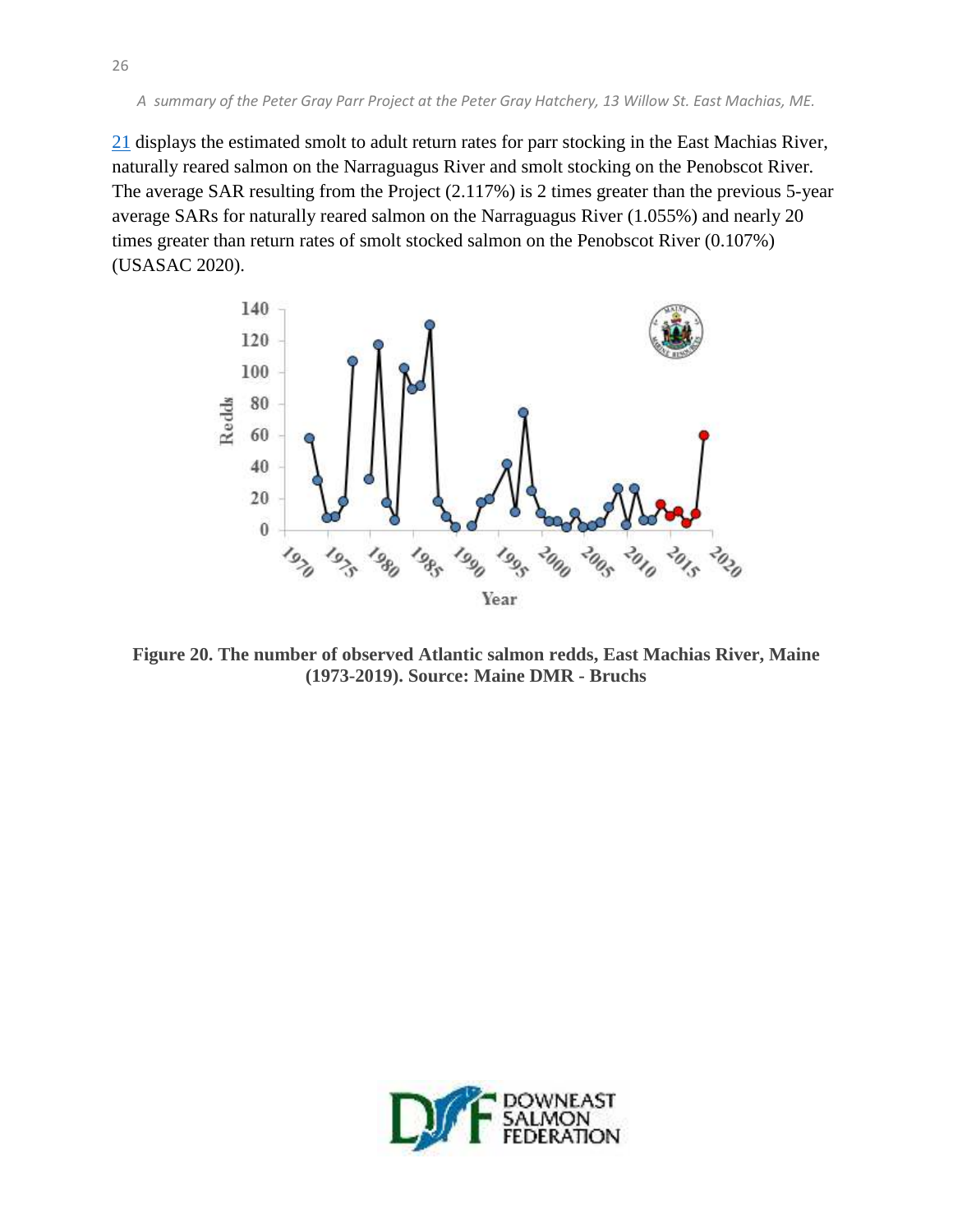

**Figure 21. The return rate of 2SW adults to Gulf of Maine area rivers by smolt cohort year (1990 – 2017) of hatchery-reared Atlantic salmon smolts (Penobscot River blue triangles), estimated naturally-reared smolt emigration (Narraguagus River dark green dots), and fall parr (Sheepscot River orange squares), (East Machias River light green dots) the USA. Source: USASAC 2020, Kocik** 

#### <span id="page-27-0"></span>Hatchery Operations

Through 2019, the Peter Gray Hatchery has successfully stocked an estimated 1,229,646 healthy, 0+ parr into the East Machias River drainage. Survival in the hatchery has fluctuated over the years and is dependent on several factors. Due to the nature of this conservation hatchery, there is a higher risk of mortality due to bacterial exposure (source water is not treated or filtered before distributed to the rearing tanks) and problems related to fluctuations in temperature, especially high temperatures, have an impact on fish health as well. However, the benefits of raising fish in this manner are significant and are shown in the quality of the fish stocked from the hatchery annually (DSF unpublished data). Since the beginning of the Project, many hatchery techniques and protocols have been adjusted, taking what we learn year to year and continually trying to better the quality of salmon being stocked from the PGH. Employing this adaptive management strategy allows the Project to try and maximize its impact on the Maine Atlantic salmon program. Rearing densities have fluctuated throughout the Project, starting low in 2012 when only 81,000 eggs were available and up to the estimated 378,000 received in 2017. The total number of eyed eggs received each year is dependent on the fecundity and eye up rates at CBNFH.

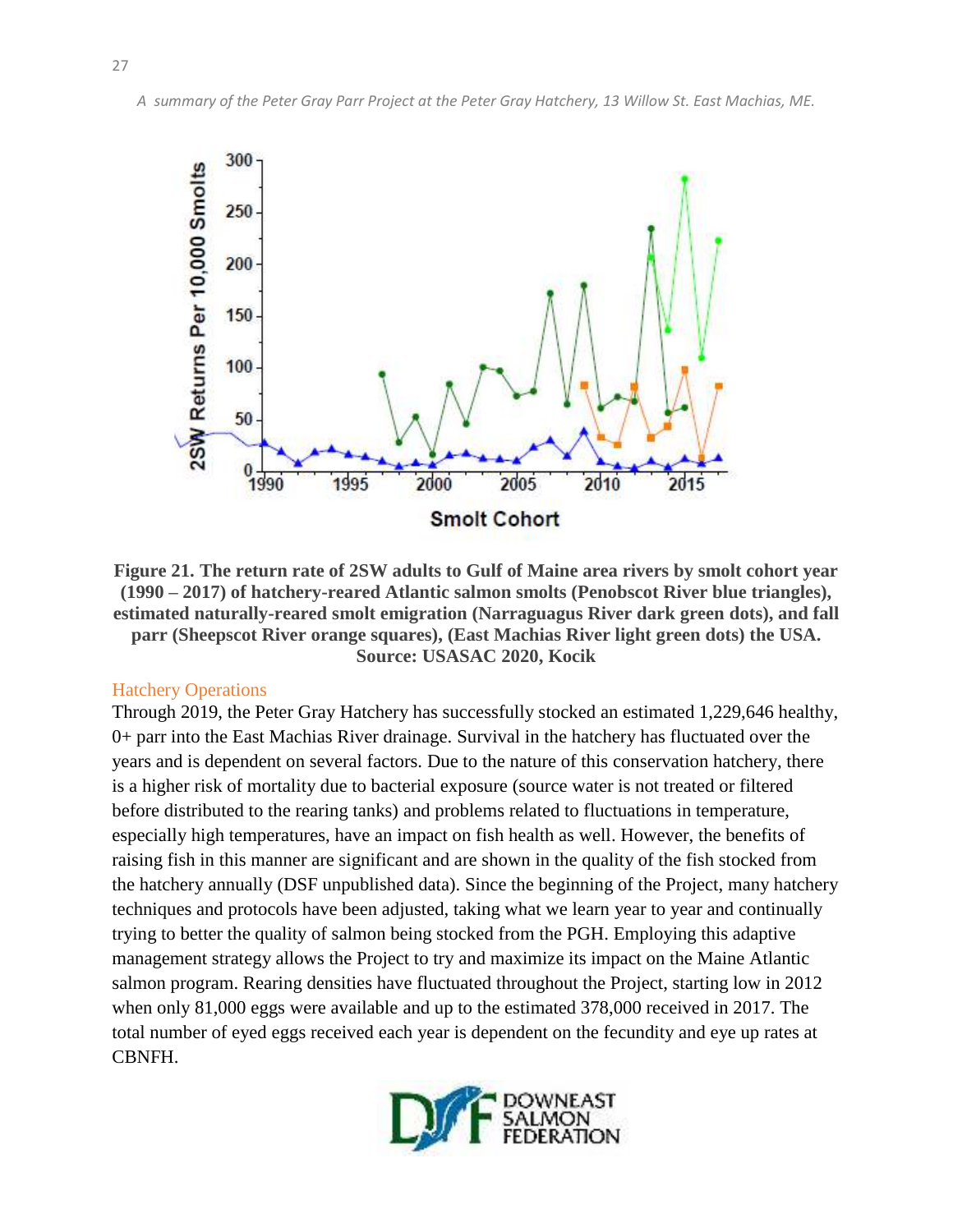[Table 5](#page-28-0) outlines the number of eggs received from 2012 through 2020, as well as survival in the PGH from egg to parr stocking. Also shown are the number of unfed fry and fall parr stocked each year. See Figure 22 for a graph showing the rate of mortality from 2012 through 2019.

<span id="page-28-0"></span>

| Table 5 Eggs received and the number of fry and 0+ parr stocked from the Peter Gray |
|-------------------------------------------------------------------------------------|
| <b>Hatchery. East Machias, ME</b>                                                   |

|               | <b>EGGS</b><br><b>RECEIVED</b> | <b>FRY</b><br><b>STOCKED</b> | <b>PARR</b><br><b>STOCKED</b> | % SURVIVAL<br><b>IN THE</b><br><b>HATCHERY</b><br>$(EGG - PARR)$ |
|---------------|--------------------------------|------------------------------|-------------------------------|------------------------------------------------------------------|
| 2012          | 81,370                         | $\Omega$                     | 53,215                        | 76.92                                                            |
| 2013          | 102,141                        | 18,940                       | 77,568                        | 84.24                                                            |
| 2014          | 186,966                        | 14,696                       | 149,815                       | 88.44                                                            |
| 2015          | 346,201                        | 10,300                       | 192,032                       | 77.02                                                            |
| 2016          | 345,585                        | 10,300                       | 199,644                       | 68.93                                                            |
| 2017          | 378,289                        | 10,087                       | 211,559                       | 69.67                                                            |
| 2018          | 186,856                        | 10,315                       | 119,465                       | 71.70                                                            |
| 2019          | 369,857                        | 10,369                       | 226,348                       | 66.86                                                            |
| 2020          | 186,544                        | $\theta$                     |                               |                                                                  |
| <b>TOTALS</b> | 2,183,809                      | 85,007                       | 1,229,646                     | Avg: 75.47                                                       |

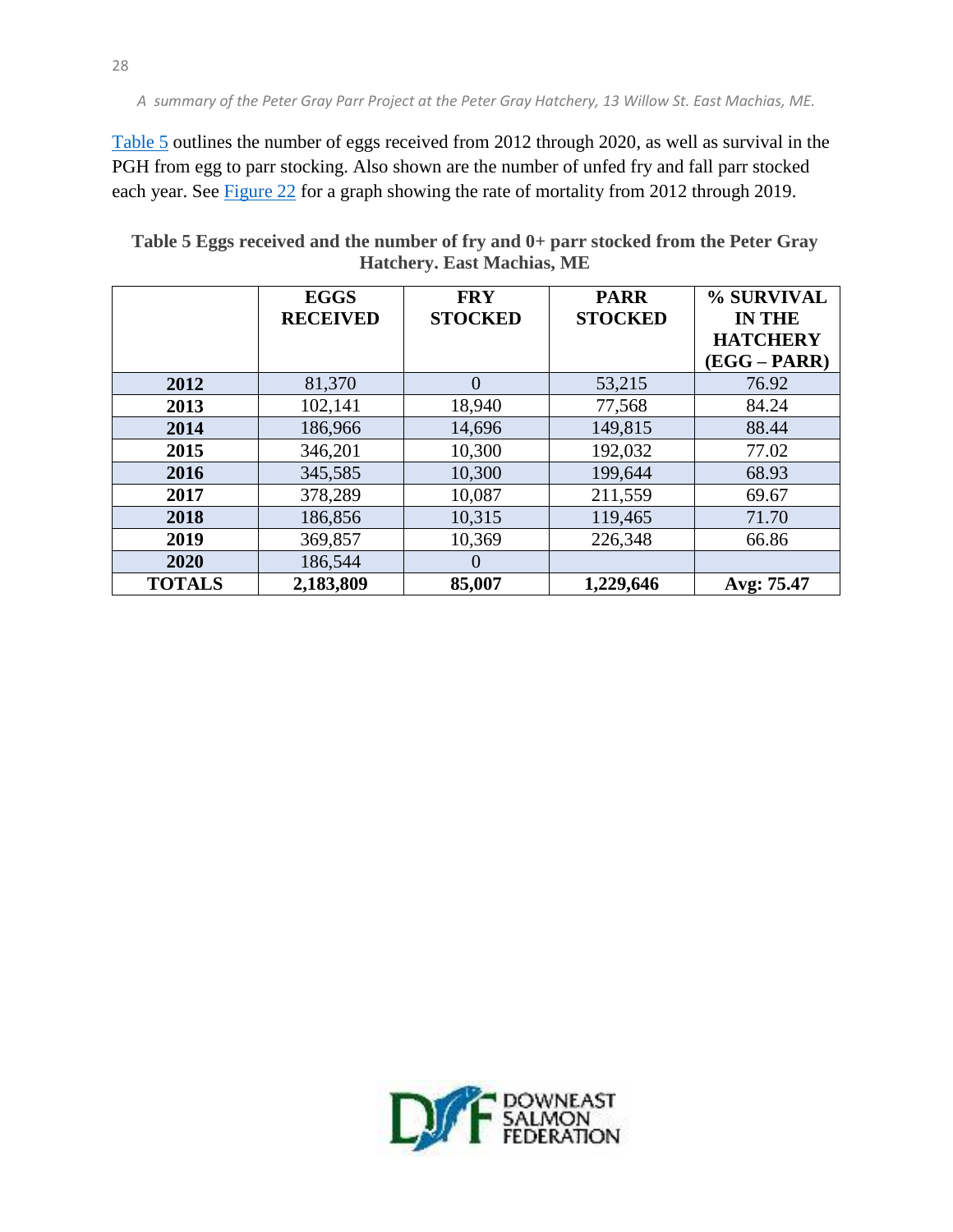

*A summary of the Peter Gray Parr Project at the Peter Gray Hatchery, 13 Willow St. East Machias, ME.* 

**Figure 22. Daily percent mortality and daily morning temperature, Peter Gray Hatchery (2012 – 2019). Source: DSF - Sheller**

The high rate of mortality at the beginning of 2012 was due to underfeeding directly after fry emerged from the substrate incubation boxes. The increased mortality in June and July of most years correlates to bacteria that are present in the river water coming through the PGH. Other spikes in mortality typically consist of single event situations such as oxygen and screen issues. These specific issues have been addressed and ways to keep these mortality events from happening in the future were added to the Project's operations manual.

[Figure 24](#page-32-0) shows the estimated size of Peter Gray parr at stocking. It has taken several years of smolt trapping to key in on a proper size of fish to stock in late fall. If the parr stocked in the fall are too large, they will be more likely to smolt after only one winter in the river (p8). This is not a natural cycle and may lead to decreased survival once at sea (DMR – unpublished data).

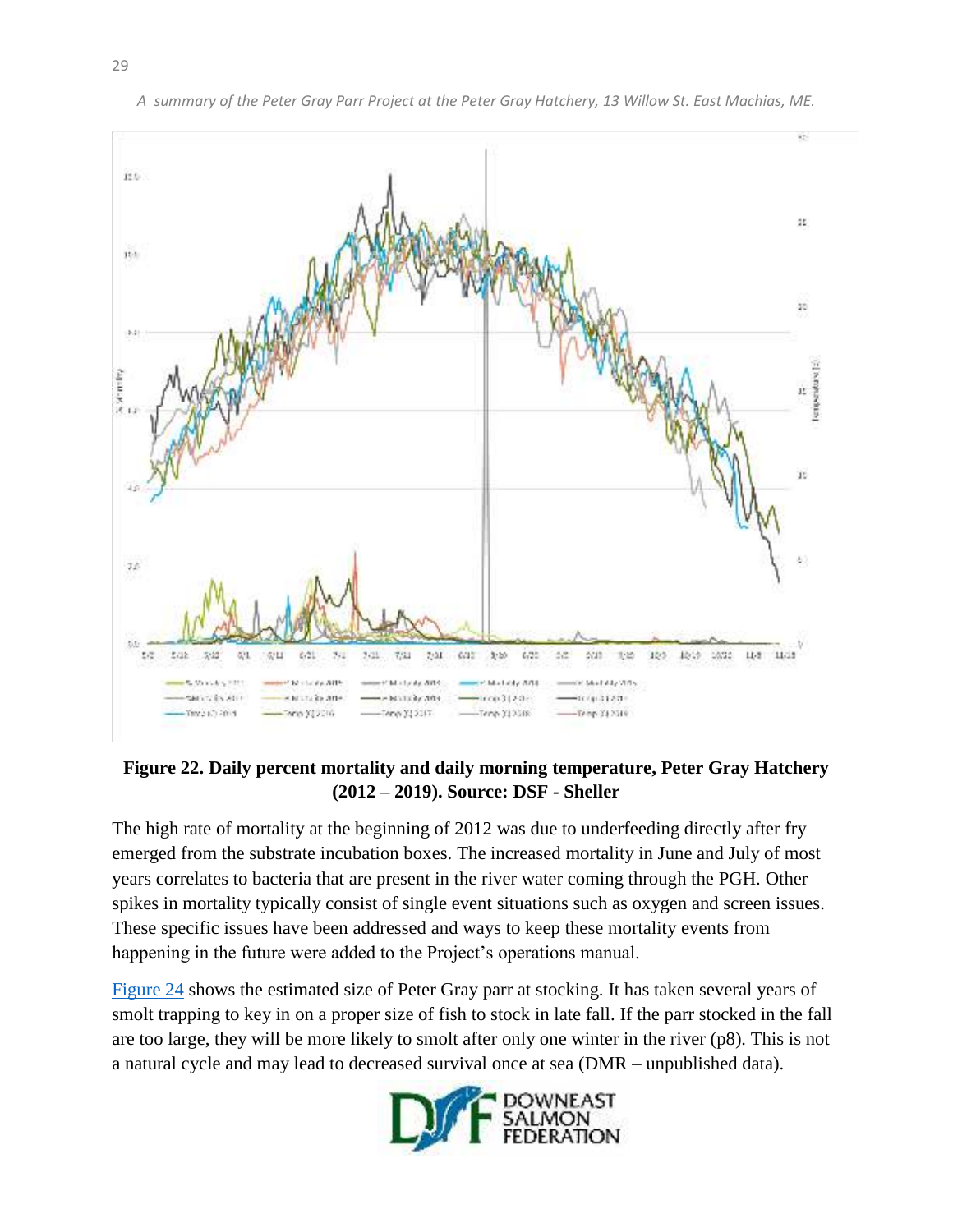Closely monitoring the growth rate of fish in the hatchery enables staff to keep fish more naturally sized, which will, in turn, keep the age distribution of smolt more similar to wild age distribution [\(Table 3](#page-21-0)).

The size of the fish is also regulated by warm water temperatures in the summer months and impacts of bacterial infections on feed rates. As temperatures fall in September, the feeding rate increases dramatically and this is when the fish gain most of their size. Increasing the volume and velocity of the water in the rearing tanks can also help keep fish more naturally sized and fit at their time of release. [Figure 23](#page-32-0) shows the growth rate in the PGH.

The condition of the fish has been very good throughout the Project. There has been very little gill cover and fin erosion. Such erosion can occur due to fin biting, bacterial infection, or an abrasion from rearing tank walls [\(Latremouille 2003\)](#page-44-1). Though tank densities have not shown a direct impact on fin condition in other species [\(Brown 2002\)](#page-43-2), flow velocity has. Increased flow velocity may help to reduce aggressive behavior, thus reducing the incidence of fin biting which is the most prevalent cause of degraded fins [\(Latremouille 2003\)](#page-44-1). [Figure 25](#page-33-0) below shows a typical 0+ parr at stock-out raised in the Peter Gray Hatchery - note the near-perfect pectoral, dorsal, and caudal fins. [Figure 26](#page-33-1) shows a fish after about 10 months in the river captured during electrofishing surveys. The adipose clip indicates the fish was stocked from the PGH. The fins of this fish are comparable to a naturally reared fish and show no signs of having been degraded in the past.

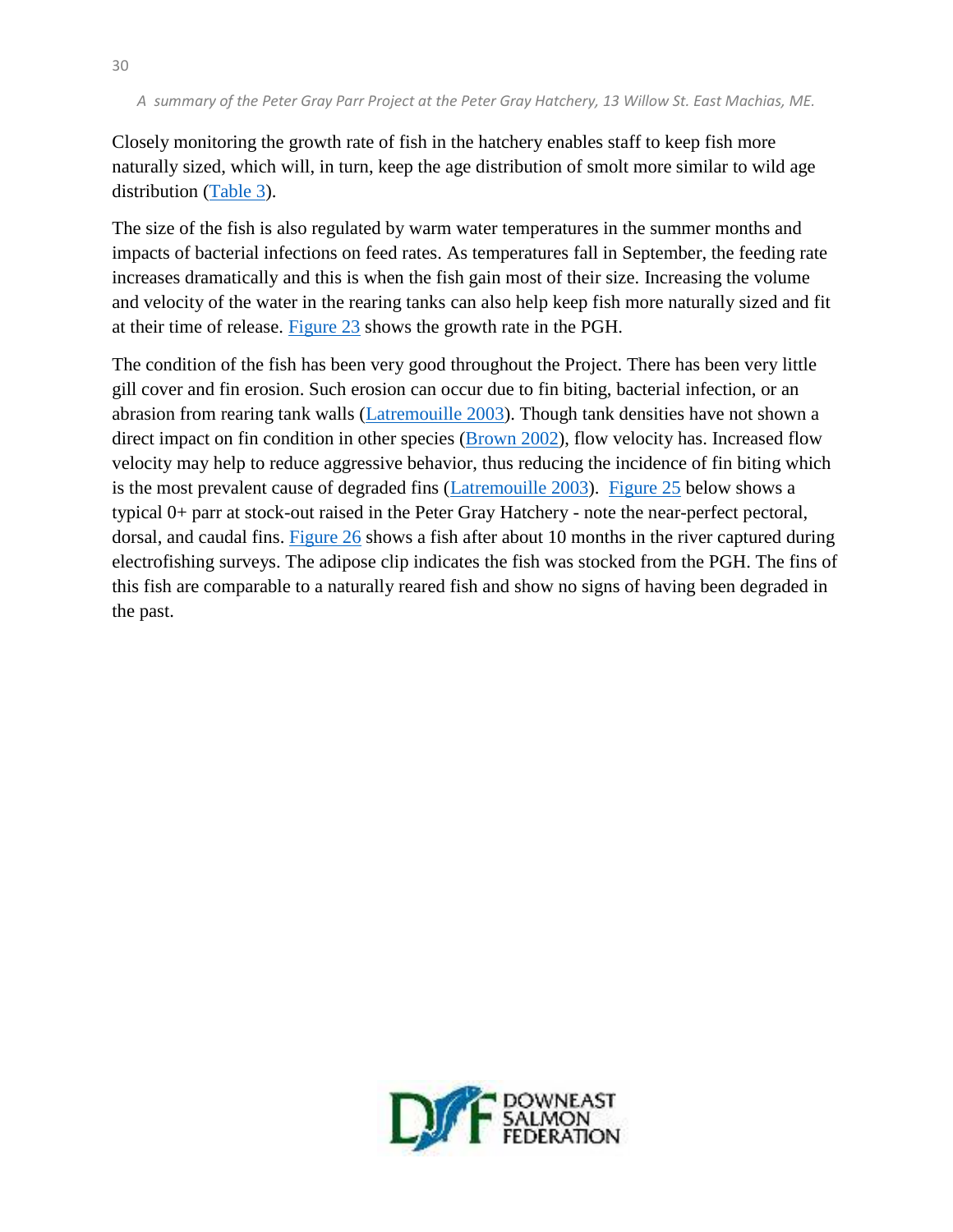

*A summary of the Peter Gray Parr Project at the Peter Gray Hatchery, 13 Willow St. East Machias, ME.* 

Figure 23. Growth rate and high temperature at sampling (2012 - 2019). Source: DSF -**Sheller** 

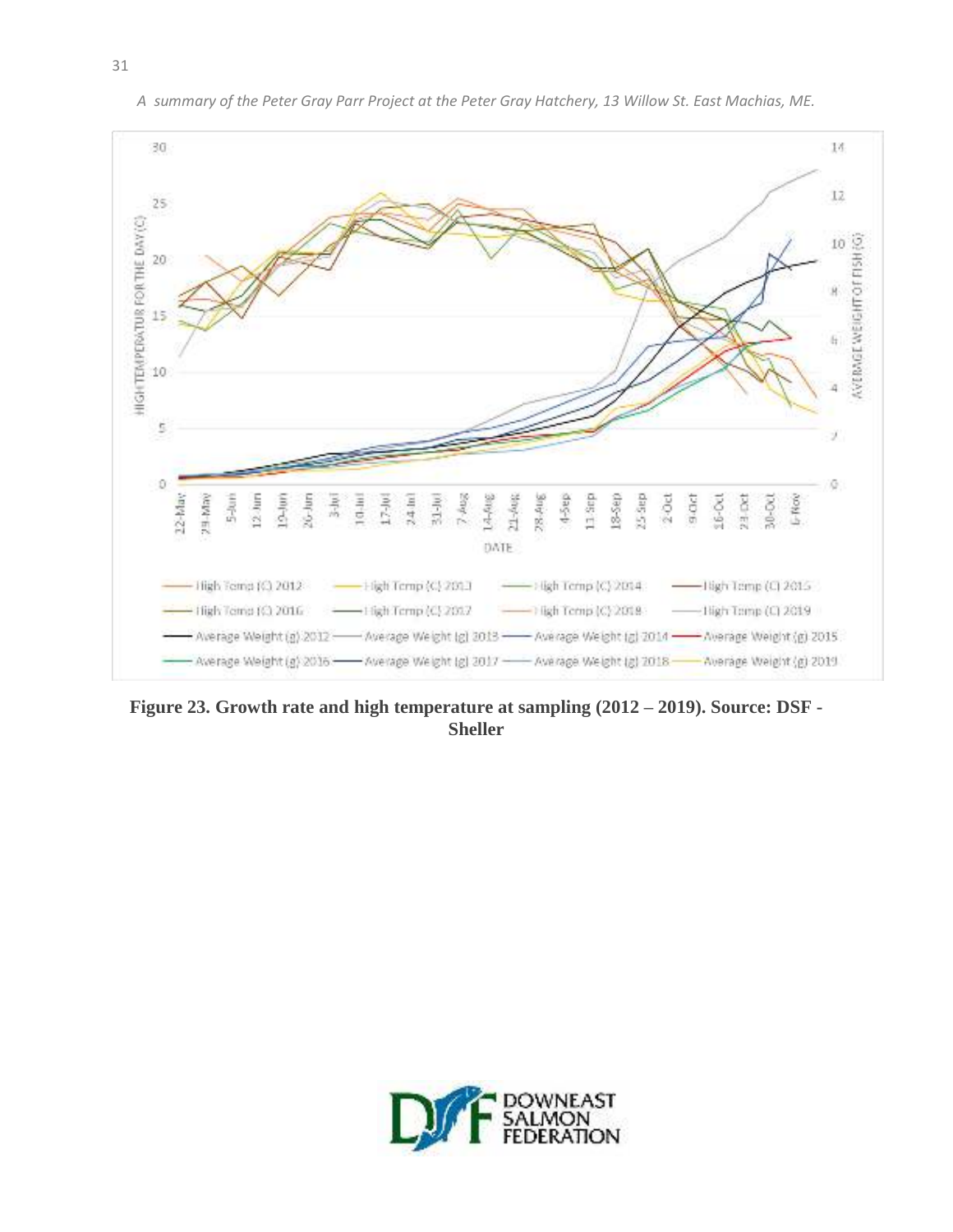

<span id="page-32-0"></span>**Figure 24. Box plots (max, +1 s.d., median, -1 s.d., and min) of estimated fall parr fork lengths at stocking by year, East Machias River drainage, Maine (2012-2019). Like letters indicate no significant difference (p > .05; Tukey's HSD). Source: Maine DMR/DSF – Bruchs/Sheller** 

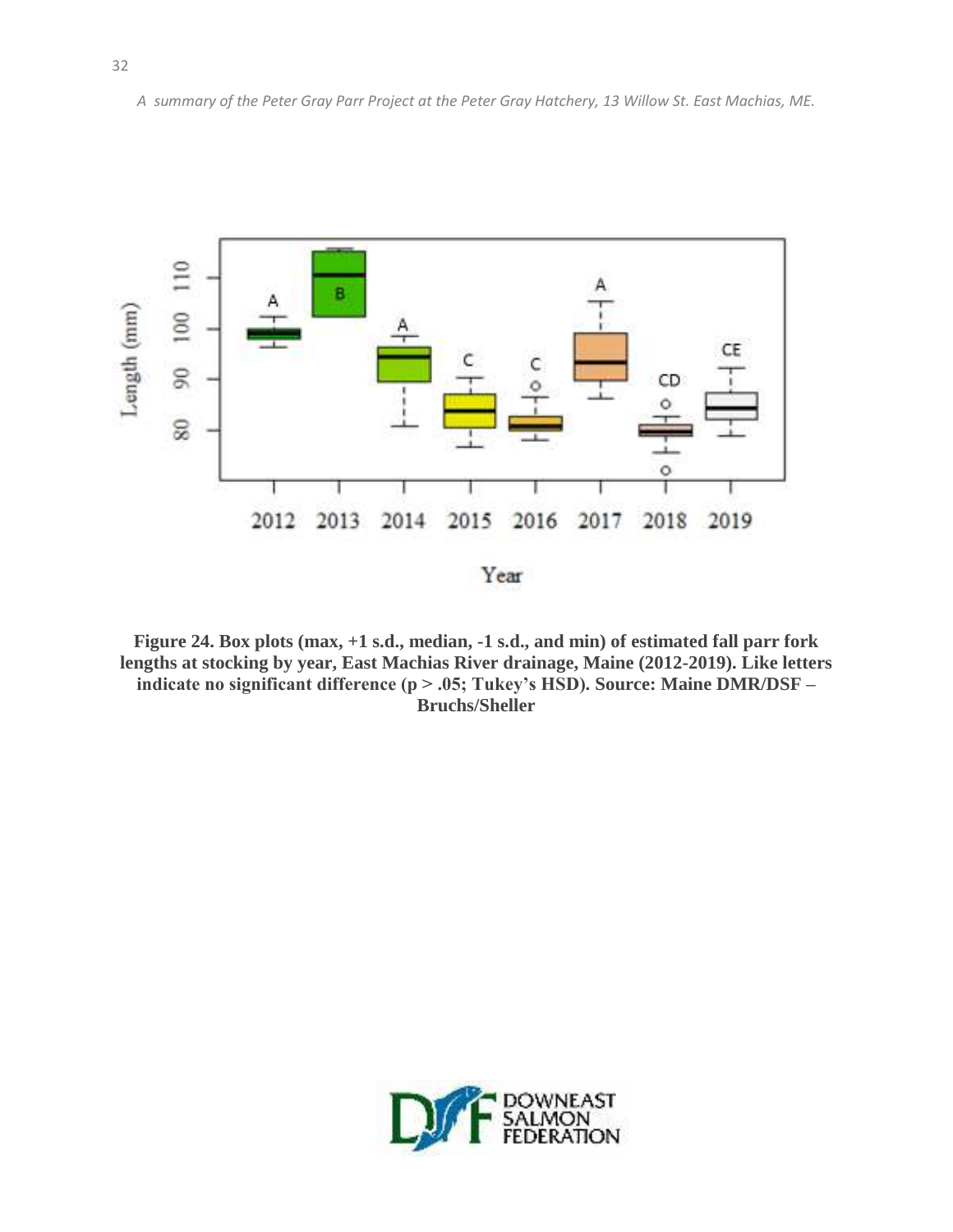



**Figure 25. 0+ parr at stock-out reared at the Peter Gray Hatchery, East Machias, ME** 

<span id="page-33-0"></span>

**Figure 26. Hatchery origin parr (note adipose clip) collected during electrofishing surveys, East Machias River, ME.**

Operations in the PGH have been positive overall. Peter Gray made several visits before his passing to help get the hatchery set up, train staff, and ensure the fish were up to his standards. Without his contributions, the PGPP would not be as successful as it is, and has been. This

<span id="page-33-1"></span>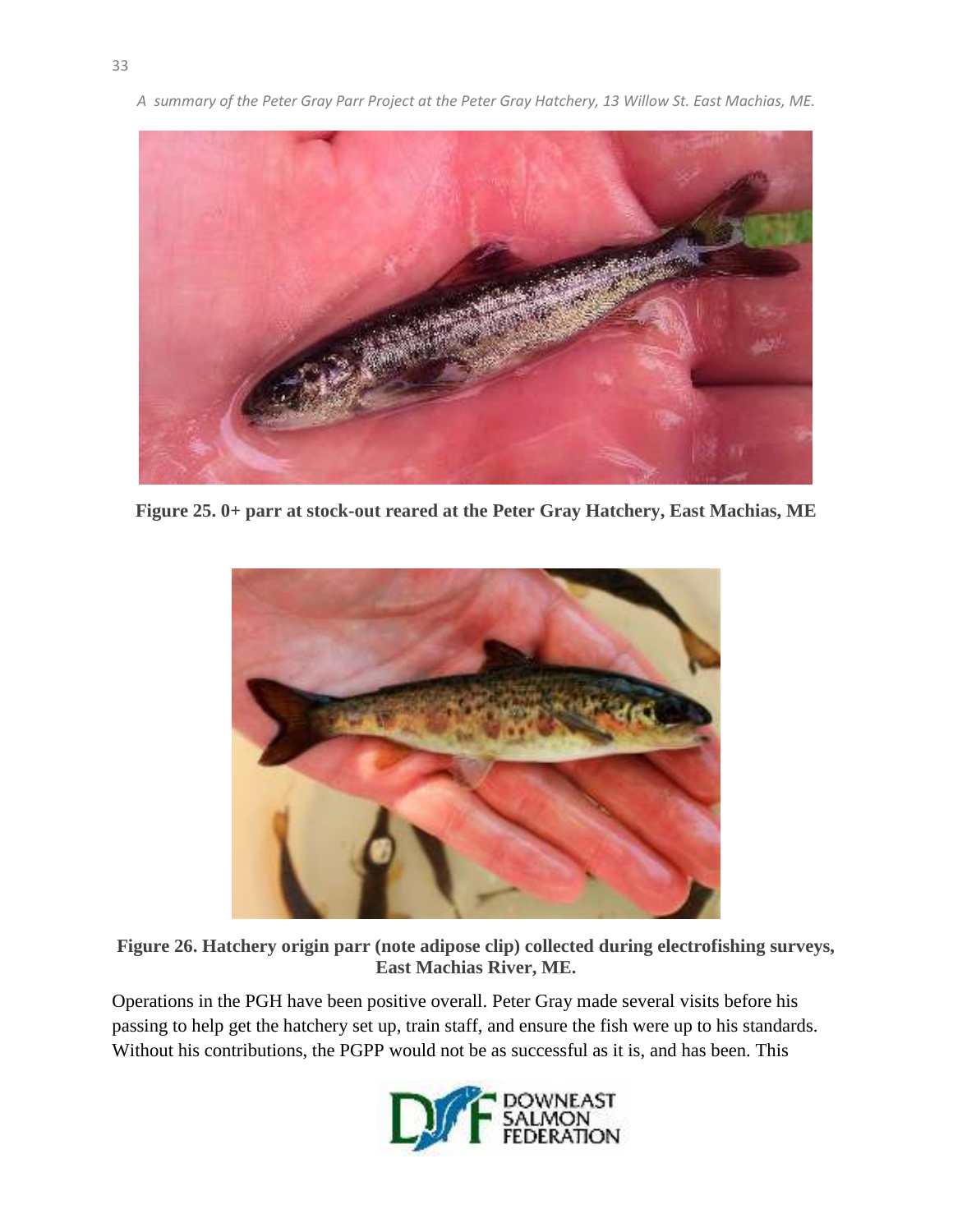Project has successfully stocked over 1 million quality salmon parr into a watershed that had previously only been receiving the standard, 100 fry/unit ration, or around 150,000 fry/year. A number that has not moved the population of salmon toward recovery.

An important factor impacting the relative success of salmon stocked as part of this Project is environmental. Throughout the Project, we have had extremes in weather conditions. In 2014 and 2015 we had record snowfall, and a very long, cold winter. The summer of 2016, 2017, and 2018 saw record low water conditions, and anecdotally, the fall of 2014 was very dry. Unfortunately to this point, 2020 has also been abnormally dry. These conditions make for poor rearing conditions in the wild and can be seen in the large parr assessments and smolt assessments. Although, it is important to note that the populations of large parr and smolts in the East Machias River don't seem to be as impacted as other neighboring Downeast rivers. [Figure](#page-34-0)  [27](#page-34-0) shows stream stage data collected at a USGS staging station on the lower Narraguagus River in Cherryfield, ME. 2016 data indicates not only very low water conditions but persistently low water conditions without much in terms of rainfall (note there are no spikes in stream stage after May.)



<span id="page-34-0"></span>**Figure 27. Narraguagus River Stream Stage Data, USGS, 2016.** 

Adapting to changes throughout this Project has been important, as no two rivers, and no two hatcheries, are alike. Hatchery staff has created an operating manual outlining the operations and procedures for the PGH. The operations manual is an important document for general operations, but will be especially important should this hatchery be replicated elsewhere.

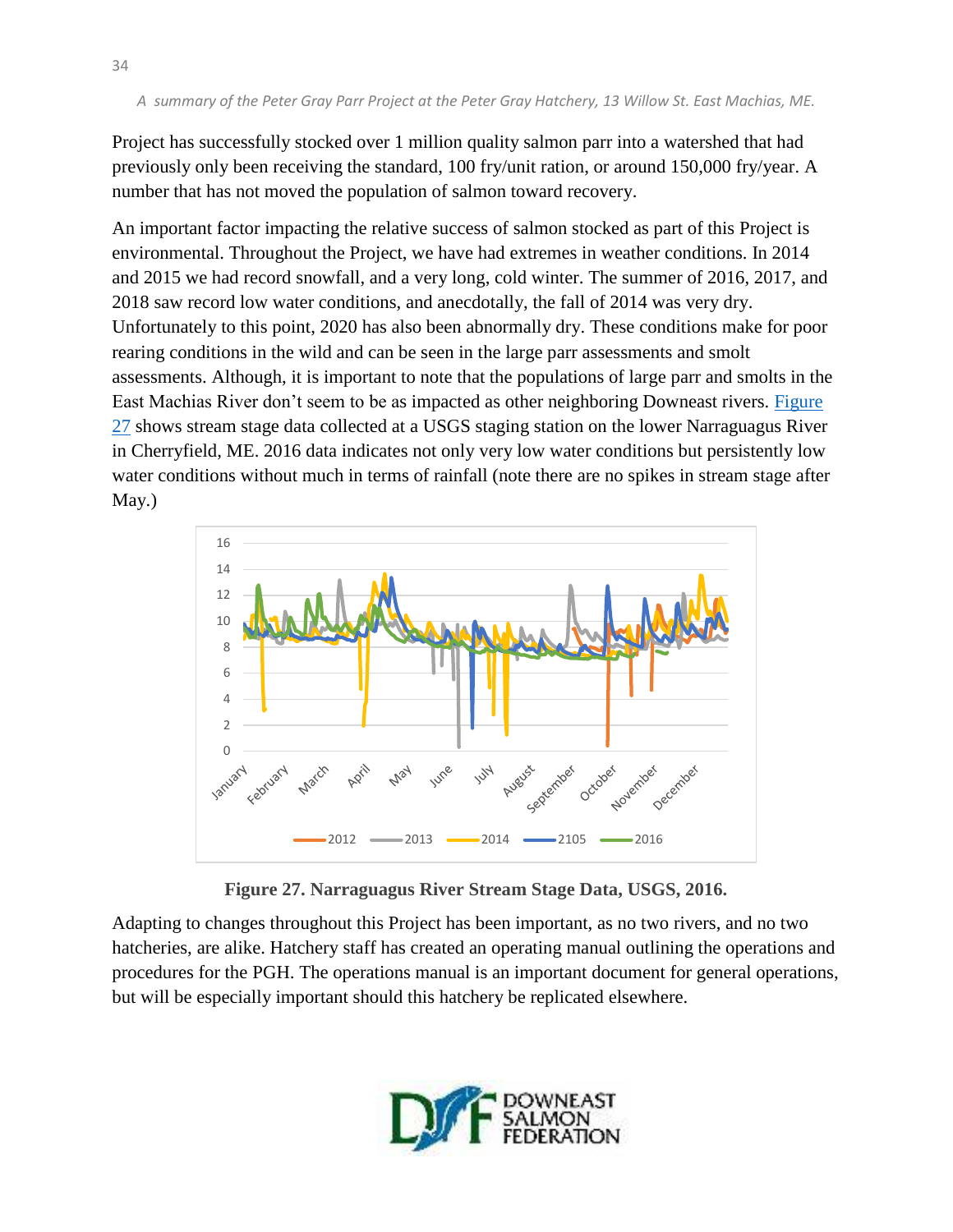#### <span id="page-35-0"></span>**Outreach**

This Project has offered significant opportunity to reach out to the local community, getting community members and school groups involved in the Project. One of the largest forms of the outreach of the Project is fin clipping. Since 2012, thousands of students and community members have put in thousands of hours to help mark salmon in the fall before stocking. Fin clipping is a powerful tool because it allows individuals to see, hold, and help an endangered species. On top of that, there is a discussion about the fish, its habitat, and the efforts DSF and its partners are making to help restore this species. Next time those volunteers go fishing, drive over a stream, or enjoy a paddle down a river there's a chance they will remember the salmon.

As an offshoot of the Project, we also participate in the Atlantic Salmon Federation's Fish Friends Program (formerly USFW's Salmon in the Schools Program). During this program, a classroom (and/or school) is given a tank set up with a chiller and 200 salmon eggs in the winter. Recently, ten different classrooms have participated in the Fish Friends program. The schools will raise these eggs until the spring when they will stock them into the river. DSF also gives presentations to the participating classrooms during the winter that discuss the lifecycle of Atlantic salmon and wild vs. hatchery incubation and rearing of salmon. Another interaction between the classrooms and DSF occurs at stocking where we perform macroinvertebrate sampling and identification with the students before stocking the salmon fry into the river.

#### <span id="page-35-1"></span>Adaptive Management

#### <span id="page-35-2"></span>Hatchery Operations

Through the course of this Project, hatchery operations have adapted as needed. These adaptations are reflected in the Operations Manual for the Peter Gray Hatchery. The goals are to keep mortality down when possible, create a healthy environment to raise the fish, as well as creating a rearing environment that will best prepare them for introduction into their natural environment. To this end, hatchery space was increased through a hatchery expansion that began operation in 2019. Initially, this expansion will allow the large numbers of fish to be spread throughout more rearing tanks. Decreasing rearing densities should decrease the demand for oxygen in stressful situations and potentially help with bacterial infections. Down the road, this expansion could be used for a variety of different tasks to aid in the restoration of the Atlantic salmon to include rearing Peter Gray fall parr for other rivers.

#### <span id="page-35-3"></span>**Stocking**

After the first meetings with the Atlantic Salmon Recovery Framework (the Framework) at the outset of the Project, it was decided that an incremental approach to stocking was to be taken so a close eye could be kept on potential impacts of inter and intraspecific competition (competition for resources within the salmon population being supplemented, as well as competition with other species). These impacts are referred to as "density-dependent" impacts. That is, a high stocking density may negatively impact the survival of salmon or other species they coexist with

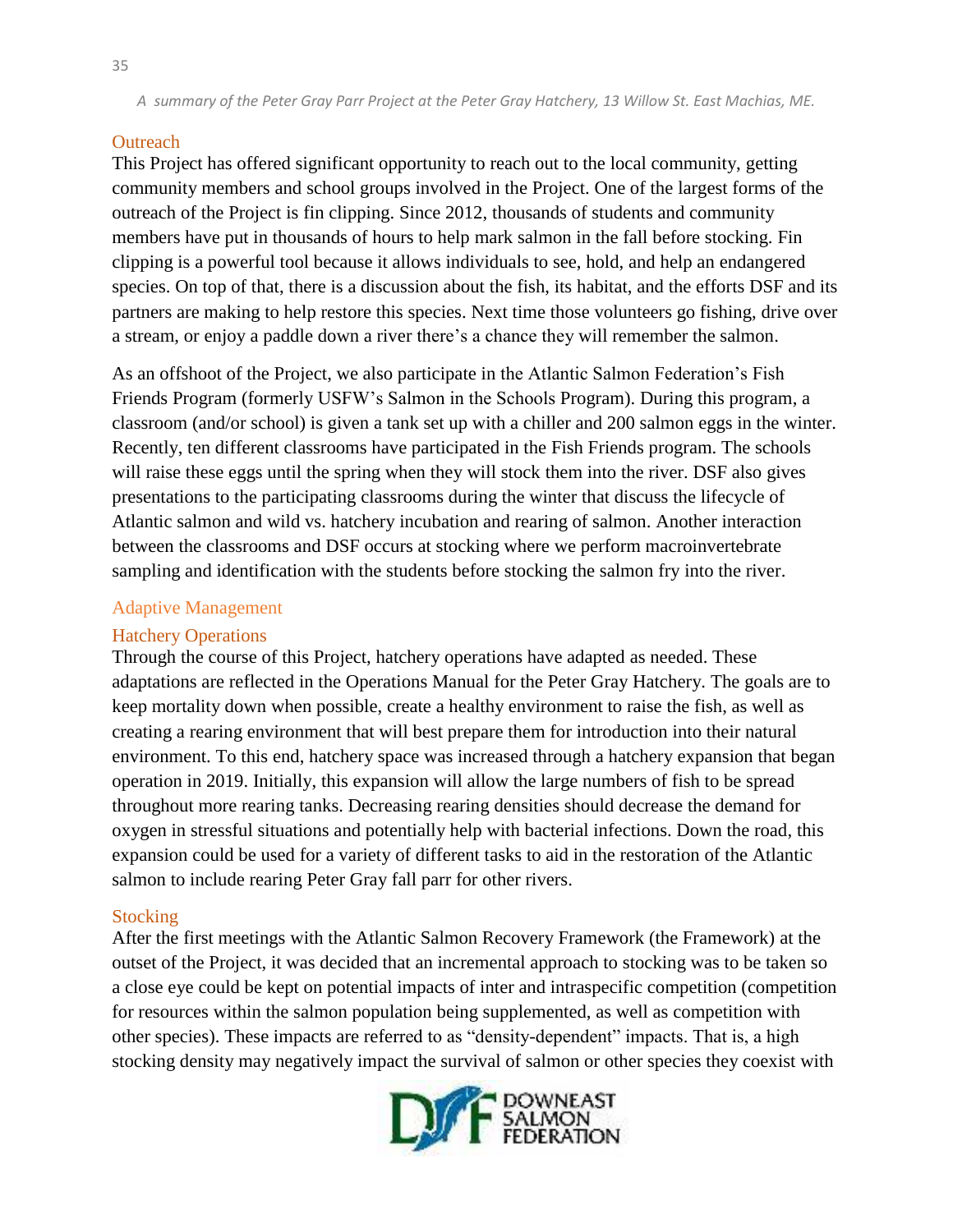– brook trout, black nose dace, creek chub, etc. Condition factor (Figure 13) has not indicated density-dependent impacts within the population of Atlantic salmon, and there have been no noted differences in other species in terms of abundance or species composition. However, in the spring of 2015, smolt numbers were estimated to be extremely low (Figure 17). This prompted the suggestion that stocking densities remain the same as the previous year to remove the variable of density when trying to point to a potential cause of the low smolt estimate. Doing this helped to show that environmental factors (an extremely cold and long winter in 2014/2015) were likely the contributing factor (Bruchs, 2016). Stocking locations and densities are decided each year by DSF and Maine DMR scientists based on the number of Peter Gray parr available, juvenile distributions, environmental conditions, and redd locations.

#### <span id="page-36-0"></span>Habitat and Predation

## <span id="page-36-1"></span>East Machias River Habitat and how it could be impacting this Project

The state of the habitat within the East Machias watershed is a complicated issue. Though there is little in the way of urbanization or pollution from agricultural runoff, there is a rich history of heavy logging within the watershed, including log driving, and forestry remains the dominant land use practice potentially impacting river habitat currently. It may be, however, that past landuse practices are what has impacted river habitat within the watershed the most. A lack of habitat complexity in the form of large wood, the lack of which can impact physical habitat, stream morphology, and nutrient retention, is a concern [\(Magilligan 2007\)](#page-44-2). When log driving was the dominant transportation practice, small and large log drive dams were peppered throughout the landscape, many of them remaining long after the last of the log drives. As practices shifted from river driving to trucking logs, road systems across the landscape increased, impacting many of the streams they crossed. Both log drive dams and improperly sized (small) and hung culverts can create unnatural areas of dead water, destroying the natural riparian zone, slowing the water flow through the system, and increasing the water temperature. For a migratory, cold-water species, these have significant implications for survival at various life stages.

Embeddedness and lack of habitat complexity and structure can decrease overwinter survival as well [\(Cunjak 1996\)](#page-43-3). This was apparent following the winter of 2014/2015 when smolt numbers dropped significantly. The impact of the 2016 - 2018 droughts has affected survival to a degree, but fortunately, large parr densities and smolt numbers have still been relatively good. It could be argued that the loss during the cold winter could have been exacerbated by these habitat-related factors, and could be mitigated in the future through habitat improvements.

Introduced, invasive species such as large and smallmouth bass are ubiquitous in the East Machias River watershed. Chain pickerel have historically been moved from waterbody to waterbody and to be found in every corner of the system [\(Halliwell 2005\)](#page-43-4). These fish species, in particular, are of concern because of their voracious appetite, and their ability to occupy diverse habitats, especially small and largemouth bass.

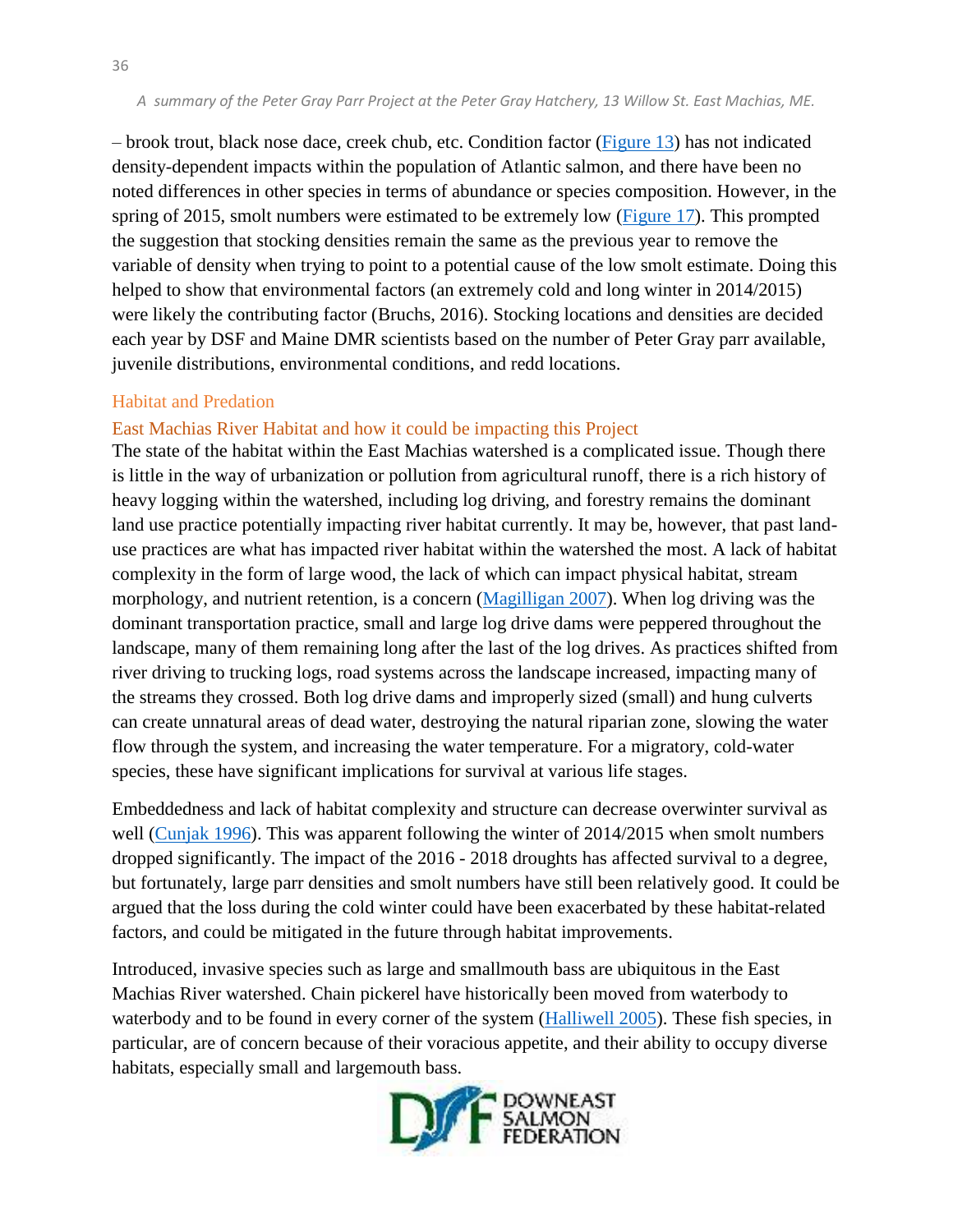## <span id="page-37-0"></span>What Can We Do

Habitat improvement projects are considered part of the Project moving forward. The efforts of the PGH are significant, and the salmon population on the East Machias River will benefit from being supplemented with fish reared from this facility. However, if this Project is to be a success, and if the smolt production in the river is to be maximized, habitat restoration must be considered to increase smolt production where possible. DSF is working to increase staffing capacity to take on the types of restoration work needed to be done to accomplish this, as well as begin in earnest the work regarding habitat surveying outlined in the Project description (section 7 p.20). DSF is also in the process of outlining a habitat restoration project which would be focused in a sub-watershed within the East Machias River watershed and would include physical habitat restoration in the form of large wood additions, seek ways to address water chemistry impairments (low pH and low calcium levels) and work with landowners to protect sensitive riparian corridors. Included would be increased assessment of the out-migrating smolt population and the juvenile population to identify increases in production related to these efforts.

The DSF, in partnership with ASF and others, has worked to restore access to the Beaverdam Stream sub-watershed. Two sets of culverts at two road crossings, close in proximity to each other, inhibit the upstream movement of many if not all fish at certain flows. In the late summer of 2015, DSF worked to remove the uppermost crossing [\(Figure 28](#page-38-1)). A crossing downstream was removed during the summer of 2018. This is important not only to Atlantic salmon but other migratory fish such as river herring, lamprey, eel, as well as resident fish like brook trout. Such habitat restoration projects are complicated by the number of landowners involved, changing ownership as projects move forward, and differing views and opinions people have when it comes to land use. As ownership changes or new partners are brought into projects or fundraising campaigns, there is an opportunity to connect at different levels with landowners, and opportunities present themselves where they may not have been previously.

As part of any restoration project, protecting the land is important to ensure that the hard work of the project is not undone. Protecting the land through purchasing outright, or through conservation easements, makes accessibility easier, thus making restoration work much easier by taking out the complication of multiple landowners, or landowners who may not choose to allow access for projects to take place.

In increasing the habitat diversity and complexity within the river system, it may be that the impact of invasive species such as large and smallmouth bass have on juvenile salmon would be decreased. These restoration projects may offer more shelter for fish to hide and evade predators and could create more types of habitat for different species of fish to occupy, increasing habitat segregation.

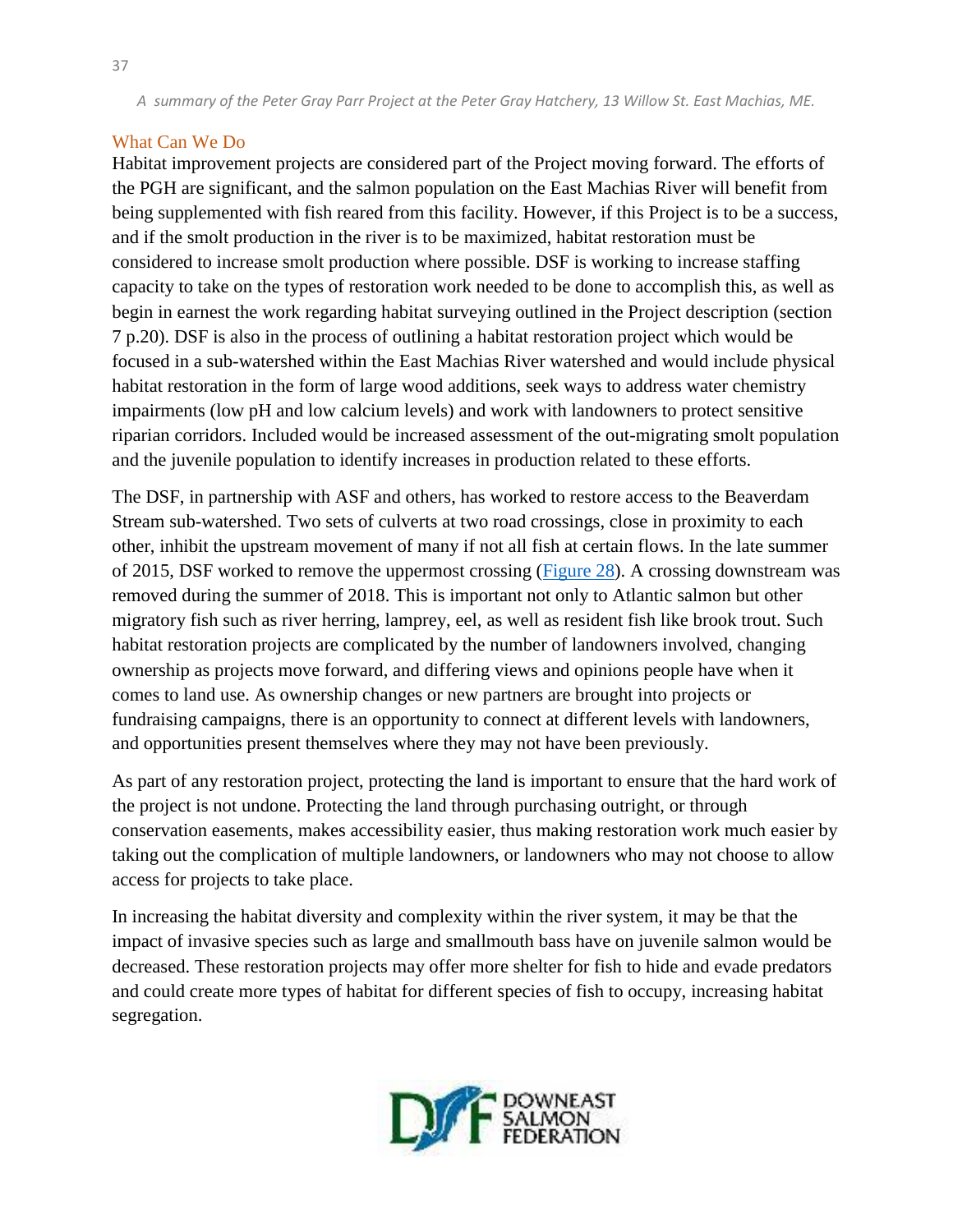As mentioned in the previous section, increases in habitat diversity and structural complexity can aide in overwinter survival [\(Cunjak 2005\)](#page-43-3). These complex habitats lead to stream stability in the cold winter months and can decrease the degree of embeddedness, offering more available shelter for juvenile fish riding out the winter in the stream.



**Figure 28. Beaverdam Stream culvert removal before and immediately after culvert removal and tree planting, 2015, Wesley, ME.** 

# <span id="page-38-1"></span><span id="page-38-0"></span>Moving Forward:

Data collected to this point are encouraging and, from the viewpoint of DSF and our partners, suggest that as this Project continues the populations of smolt and juvenile parr will continue an upward trend, with the number of returning adults to follow suit. Deepening our assessment at different life stages would also be of benefit to the Project. We are unsure where mortality is happening in the river and whether this mortality is a result of predation, poor overwinter survival, poor habitat conditions, etc.

Stocking intensity is something to consider moving forward as well. It may be that stocking at a lower rate, either throughout the watershed or in certain areas of the drainage, could produce the same number of smolt or more. It may also be that increasing the stocking density could produce more smolt. It is hard to say at this point what the best option is, mainly because the atypical weather patterns we have seen since the start of the Project have not been optimal for survival at certain life stages; the long, cold winter of 2014/2015 showed low overwinter survival, and warm, unusually dry summers from 2016 – 2018 have very likely impacted survival throughout the summer and into the fall. DSF believes that stocking densities should, at the very least,

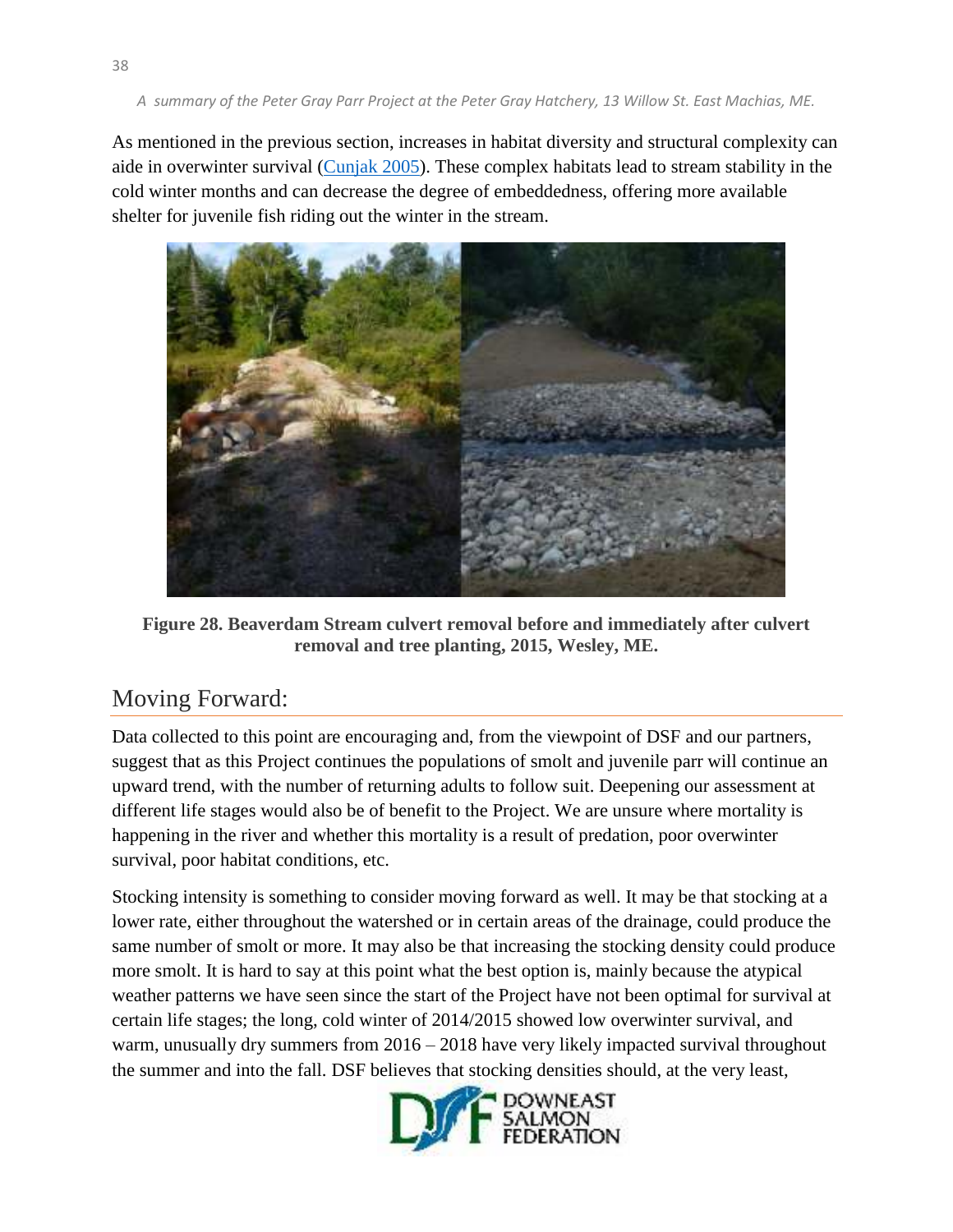remain the same, and likely be increased in the future. This would ensure that many quality fish are in the river as to not miss an optimal natural rearing season. Healthy populations of Atlantic salmon deposit as many eggs as possible, whether growing conditions are projected to be optimal or not. Some years growing conditions are great and a lot of young survive, other years there could be significant losses due to poor environmental conditions; it is a numbers game. Since Peter Gray fall parr stocking has shown to outperform all other stocking strategies in B and C width classes of the East Machias River, Peter Gray fall parr should be reared and stocked for all other Downeast Rivers. This is a path that could lead to the recovery of the species in the Downeast SHRU.

# <span id="page-39-0"></span>Acknowledgment:

We would like to thank all of those that helped make this document possible. DSF staff over the years Zach Sheller, Kyle Winslow, and Rachel Pineo for primary authorship for this document. DSF Project staff over the years for hatchery operations, stocking, and population assessments. DMR scientists Colby Bruchs and Ernie Atkinson for oversight of population assessments, data analysis, and contributions to these documents. DSF executive director Dwayne Shaw for the overall guidance of DSF, the Project, and the continued conservation of Atlantic salmon. The North Atlantic Salmon Fund and Atlantic Salmon Federation for funding and collaboration during the first five years of the Project. DSF's board, members, funders, foundations, and volunteers that make all of DSF's work possible. US Fish and Wildlife Service for the egg supply, collaboration, and stocking truck donations during the fall stocking seasons. NOAA for their data analysis and partnership with smolt trapping. Also, of course, the late Peter Gray developed the hatchery rearing methods that that DSF employs.

# <span id="page-39-1"></span>Glossary:

- Atlantic Salmon Framework: The organizational structure outlined in the *2011 Atlantic Framework* to manage the recovery of Atlantic salmon in Maine, including the Conservation Hatchery Action Team
- ASF: Atlantic Salmon Federation
- BSFH: Bureau of Sea-Run Fisheries and Habitat of the ME DMR
- CBNFH: Craig Brook National Fish Hatchery
- DMR: Maine Department of Marine Resources
- DSF: Downeast Salmon Federation
- Downeast SHRU: the Downeast Coastal Salmon Habitat Recovery Unit, one of three SHRUs in the GOM DPS that includes the East Machias and the other small coastal rivers north of the Penobscot
- ESA: Endangered Species Act of 1973
- East Machias River: as used herein includes all tributaries

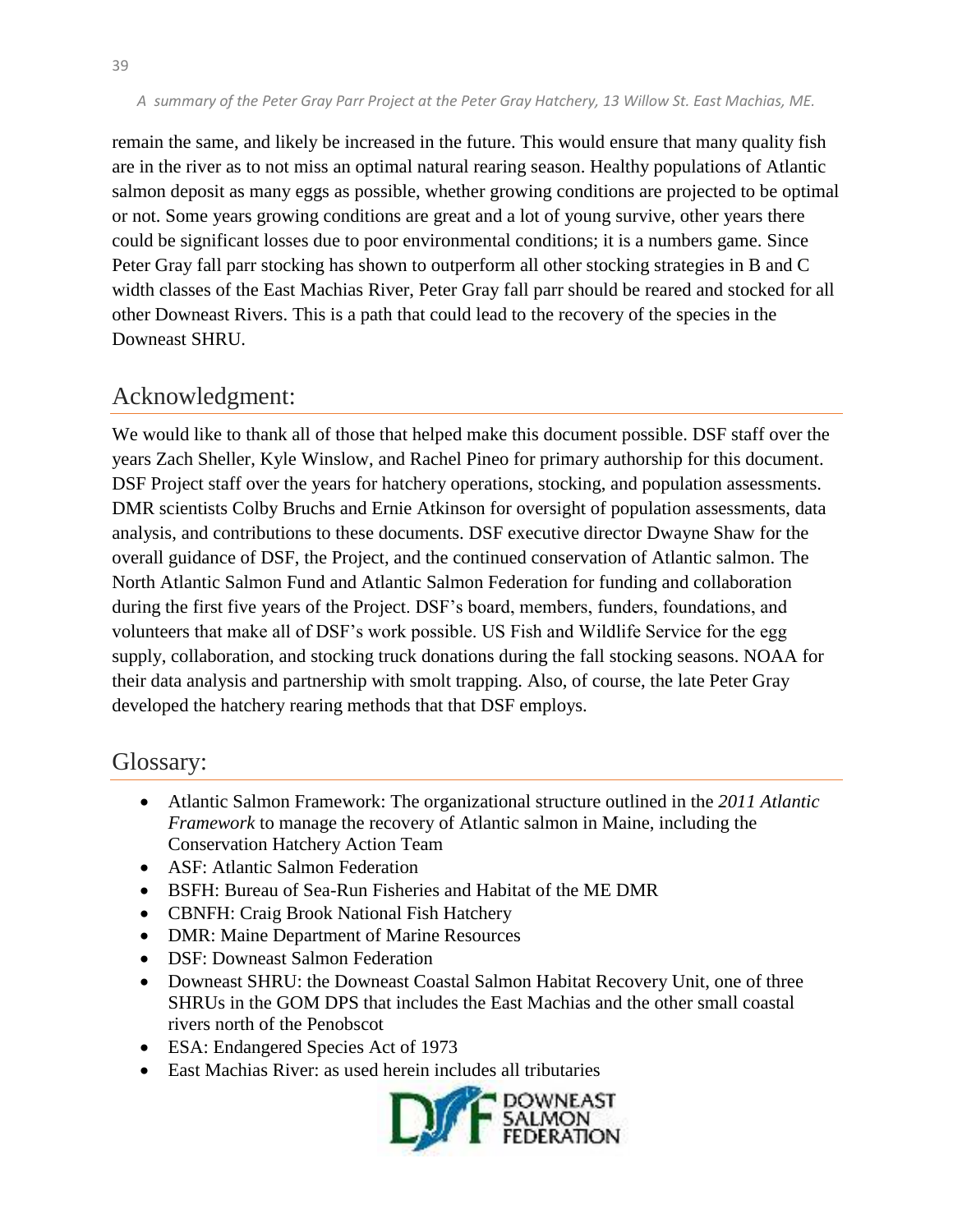- GOM DPS: Gulf of Maine Distinct Population Segment, the remnant Atlantic salmon population listed under the EPS in 74 FR 29344 (generally from the Androscoggin River northward along the coast to the Dennys River and includes conservation hatchery populations therein)
- NASF: North Atlantic Salmon Fund
- NOAA: National Marine Fisheries Service of the National Oceanic and Atmospheric Administration
- SEI: Sustainable Ecosystems Institute
- USFWS: United States Fish and Wildlife Service
- Alevin: The period after hatching of the egg when the salmon is entirely dependent upon the yolk sac for nutrition. In the natural environment, alevin are buried within the substrate of the stream bottom.
- Anadromous: An anadromous fish, born in freshwater, spends most of its life in the sea and returns to freshwater to spawn. Salmon, smelt, shad, striped bass, and sturgeon are common examples.
- Black salmon: A synonymous term for Kelt. Occasionally referred to as a slink, racer, or snake.
- Bright salmon: A fresh-run salmon that has entered its natal stream. Synonymous with maiden or virgin salmon.
- Catadromous: Opposite from anadromous, catadromous fish live in freshwater and enter saltwater to spawn. American eels are a good example of a catadromous fish.
- Diadromous: A general term for fish in the anadromous and catadromous categories.
- Electrofishing: Electrofishing is the technique and science of utilizing electrical current to momentarily stun fish or force them to involuntarily swim towards an electrical field for collection.
- Eyed egg: The stage from the appearance of faint eyes until hatching (April).
- Fed Fry: Atlantic salmon of hatchery origin that have fully absorbed the yolk and have begun feeding upon artificial foods.
- Fingerling: An obsolete, non-specific term for parr that is often found in the literature before 1960.
- Fry: Salmon become fry when they have absorbed their yolk sac and emerge from the gravel nest they have been developing in since they were fertilized as an egg. Fry emerge in the spring once river temperatures reach about 50F (10C) and begin feeding on invertebrates as they drift by in the stream current. (Note: this date is not appropriate for all rivers because of the wide variation in the growth and development of salmon in North America).
- Green Egg: The stage from spawning (November) until faint eyes appear in the eggs. The eggs at this stage are very fragile.
- Grilse: A 1SW salmon that has matured (or is about to mature) after one winter at sea. This term is applied to salmon in their natal river, not while at sea.
- Habitat Unit: 100m<sup>2</sup>

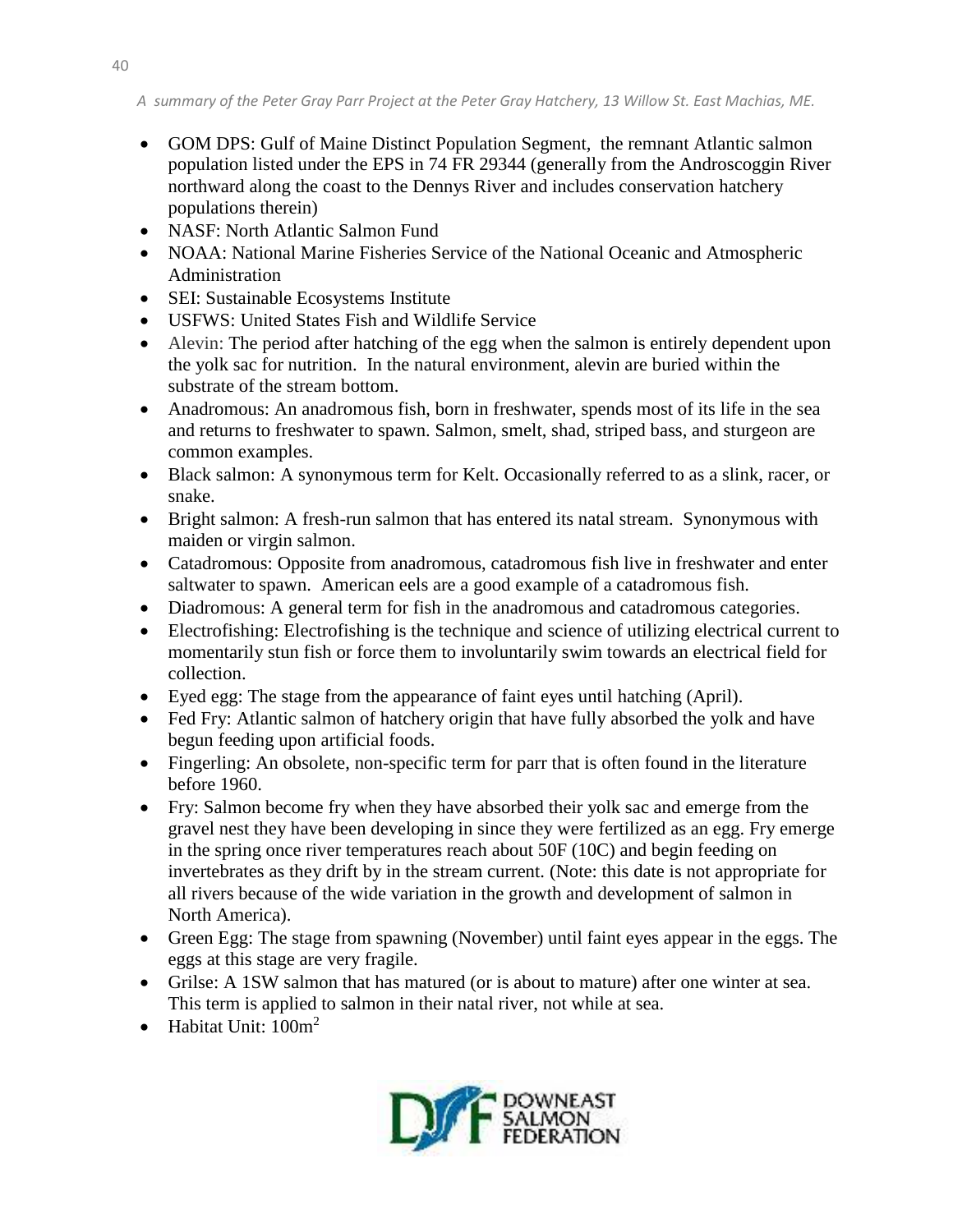- Iteroparous: Unlike semelparous, iteroparous fish can recondition itself and return to sea to repeat the migration and spawning patterns multiple times.
- Kelt: A spawned out (spent) adult salmon (male or female) that is found in the freshwater portions of rivers, normally between November of the year of spawning until the salmon returns to the sea the following year.
- Long-absence RS: Alternate year repeat spawners that have spent one year (or more) at sea before spawning again. Long-absence repeat spawners are often referred to as LARS.
- Maiden salmon: Any virgin salmon (1SW, 2SW, 3SW) found in freshwater on its first spawning migration.
- Mended-kelt: Infrequently used term for a post-kelt that has regained the weight lost during the first spawning cycle and has resumed feeding and growth at sea.
- Milt: The male gametes (sperm).
- MSW salmon: Multi sea-winter (MSW) salmon have matured (or are about to mature) after two or more winters at sea. (Note: also see repeat spawner)
- Natal Streams: The stream a salmon hatched in.
- Otoliths: Small bones of the inner of fish that have "growth rings" on them that can be used in aging.
- Parr: The period which follows the fry stage; subdivisions have been adopted based upon the age and size of the young salmon.
- Parr marks 0+ Parr: The period from July 1 to December 31 of the year of hatching.  $0+$ Parr are less than one year old.

1 Parr: The period from January 1 to June 30 one year after hatching.

- 1+ Parr: The period from July 1 to December 31 one year after hatching.
- 2 Parr: The period from January 1 to June 30 two years after hatching.
- 2+ Parr: The period from July 1 to December 31 two years after hatching.

3 Parr: The period from January 1 to June 30 three years after hatching.

3+ Parr: The period from July 1 to December 31 three years after hatching.

- Precocious Parr: An Atlantic salmon that becomes sexually mature in freshwater without ever going to sea. Nearly all precocious parr are males, although a few females have been documented on rare occasions.
- Post-kelt: A spent salmon that has left the freshwater environment, until December 31 one year after spawning.
- Post-smolt: The life stage during the first year of life at sea, from July 1 to December 31 of the year the salmon left the river as a smolt.
- Pre-smolt: Parr that have commenced the smoltification process in preparation for migration to the sea. Another commonly used term for this stage is silvery parr.
- Redd: A gravel nest made by a spawning female. The female uses her tail to dig a pit in the stream bed where she will lay her eggs which are immediately fertilized by a male salmon. The female then covers the eggs with gravel, protecting them for the winter until they emerge in the spring as fry.
- Repeat spawner (RS): An adult salmon when found in freshwater on its second (or greater) spawning migration. Alternatively termed a previous spawner.

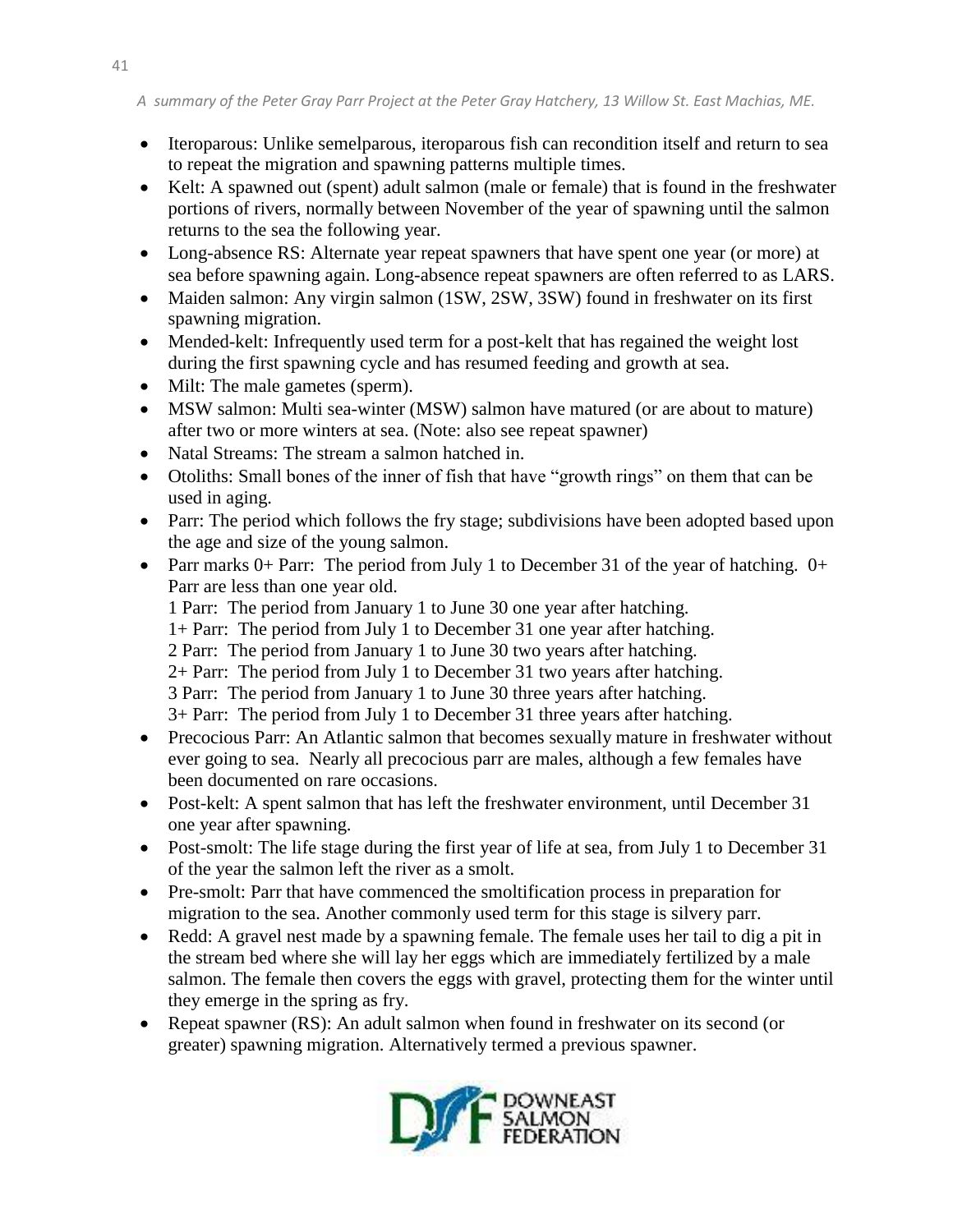- River Herring: A general term used to describe the anadromous sea-run alewives and blueback herring that migrate from the ocean into the river systems April-June. These herring are the "fish that feeds all", acting as a vital food source and nutrient source at every part of its life stage. Other fish, marine mammals, and birds are just three examples of the animals that consume the river herring.
- Rotary Screw Trap (RSTs): The type of trap commonly used to evaluate the health, age distribution, and the number of smolts out-migrating from the rivers in the spring (April – June). The traps consist of a large cone that is turned by the river moving down through it. The fish that swim into the cone end up in a live well that sits behind the cone. The entire trap is held afloat by large aluminum pontoons on either side of the cone.
- Sac-Fry: Synonymous word for alevin; more commonly used in fish culture, where the young salmon can be observed in a hatching tray or trough.
- Salmon: Salmo salar ('the leaper') Atlantic salmon are an anadromous species. Many saltwater sport fishermen consider these fish to be "the king of fish" because of their great leaping ability and determined fight when hooked.
- SAR: Smolt-to-adult returns.
- 1SW salmon: A one sea-winter (SW) salmon has passed one December 31st since becoming a smolt.
- 2SW salmon: A two sea-winter (SW) salmon has passed two December 31sts since becoming a smolt.
- 3SW salmon: A three sea-winter (SW) salmon has passed three December 31sts since becoming a smolt.
- Semelparous: Fish that die after spawning one time (Pacific salmon species).
- Short-absence RS: Consecutive year repeat spawners that have spent less than one year at sea before spawning again. Short-absence repeat spawners are often referred to as SARS.
- Smolt: A silvery-colored, juvenile Atlantic salmon during its active migration to sea in the spring (late April – mid-June). Smolts (unlike parr) can survive the natural transition from fresh to saltwater.
- $\bullet$  1+ Smolt: The birth date of Atlantic salmon is arbitrarily set on April 1. Since smolts migrate to sea between April and June, a 1+ smolt migrates 1+ years after hatching. In hatchery terms this is referred to as a P8, meaning after the parr was stocked in its first year of life it only spent 8 months (one fall and winter) in the river before outmigration as a smolt.
- $\bullet$  2+ Smolt: The period from January 1 to June 30 of the year of migration. The migration year is two years after hatching. In hatchery terms this is referred to as a P20, meaning the young salmon spent 20 months in the river after being stocked before outmigration.
- 3+ Smolt: The period from January 1 to June 30 of the year of migration. The migration year is three years after hatching. In hatchery terms this is referred to as a P32, meaning the young salmon spent 32 months in the river after being stocked before outmigration.
- Smoltification: The parr-to-smolt transformation (smoltification) results in river adaptations giving way to seawater readiness. This is where physiological changes occur in the fish to allow it to survive in saltwater environments.

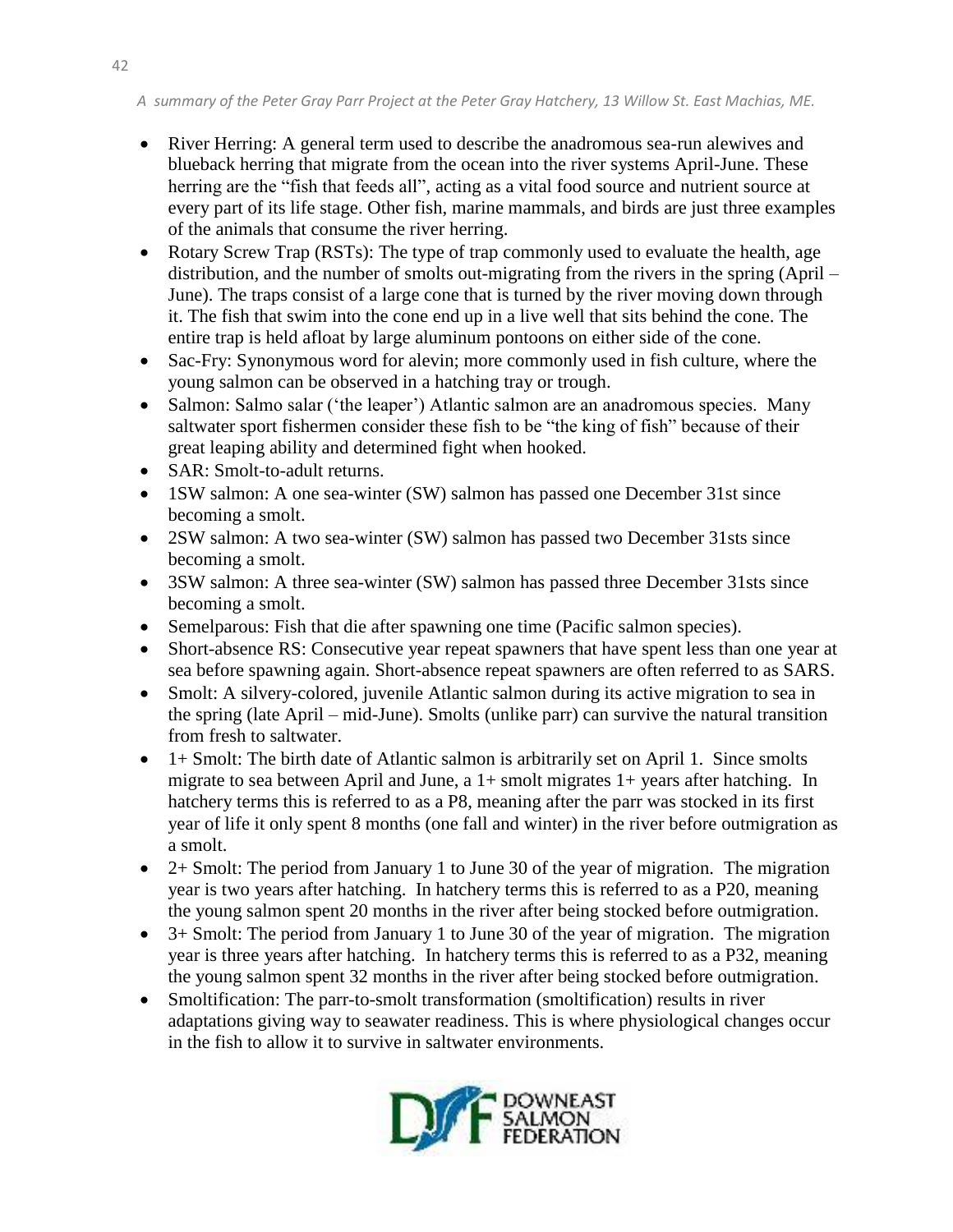- Underyearling: An obsolete, non-specific term for parr (or fingerling), often found in the literature before 1960.
- Unfed Fry: Atlantic salmon of hatchery origin that have fully absorbed the yolk sac and have not been fed artificial foods.
- YOY: Young of the year salmon. Juvenile salmon found in the rivers the first summer/fall of their lives.

# <span id="page-43-0"></span>Literature Cited:

<span id="page-43-1"></span>Sigurd O. Handeland Albert K. Imsland, Sigurd O. Stefansson (2008) The effect of temperature and fish size on growth, feed intake, food conversion efficiency, and stomach evacuation rate of Atlantic salmon post-smolts. *Aquaculture* 283, 36-42

<span id="page-43-2"></span>Brown, G. E., J. A. Brown, R. K Srivasta (1992). The effect of stocking density on the behavior of Arctic Charr (*Salvelinus Alpinus L*.) Journal of Fish Biology. 41: 955-963

- Bruchs, C.W.B., Atkinson, E.J., Vande Sande, J., and Winslow, K. 2014. East Machias River Atlantic salmon smolt population assessment: 2013 final summary. 5 p.
- Bruchs, C.W.B., Atkinson, E.J., Winslow, K. and Sheller, Z. 2015. East Machias River Atlantic salmon smolt population assessment: 2014 final summary. 10 p.
- <span id="page-43-3"></span>Bruchs, C.W.B., Atkinson, E.J., Winslow, K., and Z. Sheller. 2016. East Machias River smolt population assessment: project summary – summer 2015. 15 p. Appendix A *in* Assessments of the Demographic Benchmarks of the Gulf of Maine Distinct Population Segment of Atlantic Salmon of Mutual Interest to Maine DMR and NOAA: Semi-annual project report to NOAA.
- Bruchs, C.W.B., Atkinson, E.J., Winslow, K., and Z. Sheller. 2017. East Machias River smolt population assessment: 2016 project summary. 13 p. Appendix A *in* Assessments of the Demographic Benchmarks of the Gulf of Maine Distinct Population Segment of Atlantic Salmon of Mutual Interest to Maine DMR and NOAA: Semi-annual project report to NOAA.
- Bruchs, C.W.B., Atkinson, E.J., Sheller, Z., and R. Gorich. 2018. East Machias River smolt population assessment: 2016 project summary. 13 p.
- Cunjak, R. A., 1996. Winter habitat of selected stream fishes and potential impacts from land-use activity. Canadian Journal of Fisheries and Aquatic Sciences. 53: 267 – 282
- <span id="page-43-4"></span>Halliwell, David B., 2005. Introduced Fish in Maine. Maine Department of Environmental Protection.